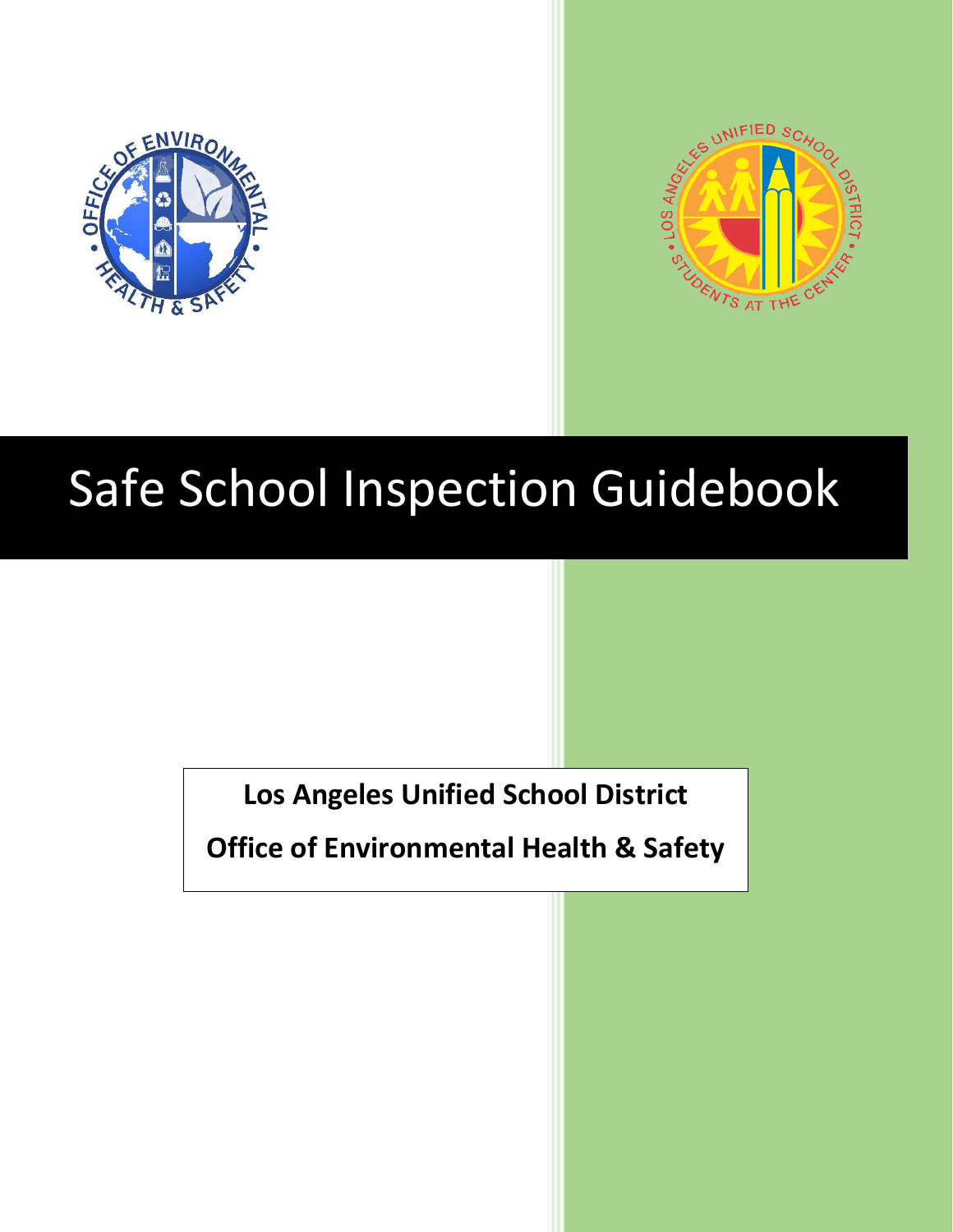Los Angeles Unified School District Office of Environmental Health and Safety





# **Table of Contents**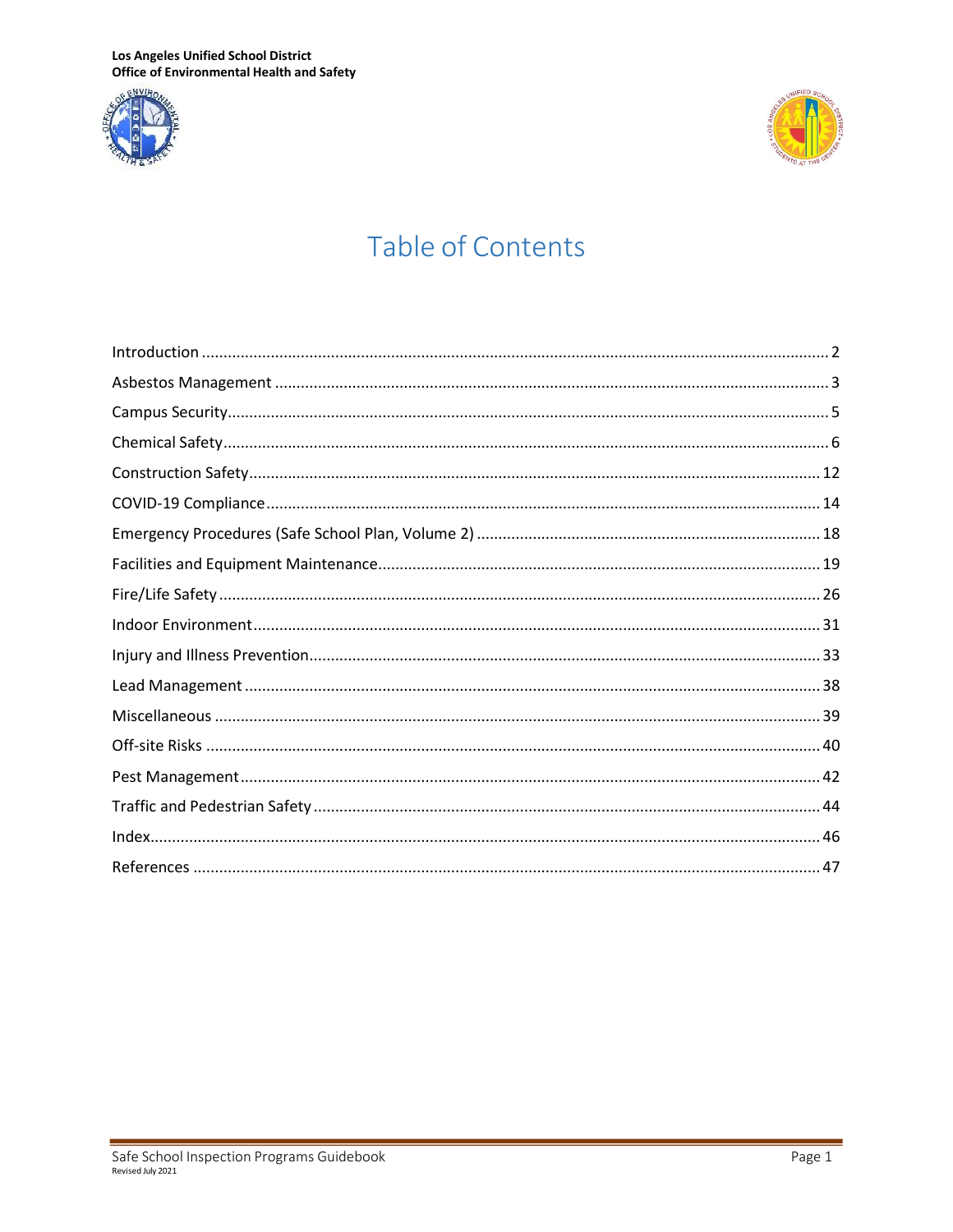**Los Angeles Unified School District Office of Environmental Health and Safety**





#### Introduction

#### **Safe School Inspection Guidebook**

<span id="page-2-0"></span>The education of our children requires that we establish and maintain a learning environment that is safe and health protective. This effort requires the commitment and active participation of school administrators, plant managers, teachers, parents, and central support staff.

Central to this effort is an understanding of the health and safety standards to which schools must comply, periodic assessments of the extent of compliance, and the implementation of corrective actions where appropriate. In 2001, the Office of Environmental Health and Safety (OEHS) initiated routine health and safety inspections in all schools within the Los Angeles Unified School District (LAUSD). The inspections are designed to assess compliance with federal, state, and local regulations dealing with school health and safety.

This *Safe School Inspection Guidebook* is a compilation of the safety standards and other regulatory requirements applicable to LAUSD schools. It is divided into 15 subject areas: Asbestos Management, Campus Security, Chemical Safety, Construction Safety, Emergency Procedures (Safe School Plan – Volume 2), Facilities and Equipment Maintenance, Fire/Life Safety, Indoor Environment, Injury and Illness Prevention, Lead Management, Miscellaneous, Off-Site Risks, Pest Management, Prevention Programs (Safe School Plan – Volume 1), and Traffic and Pedestrian Safety. In each of these areas, the *Guidebook* presents a list of standard corrective actions to address any noncompliance with specific regulatory requirements.

In conducting an inspection, OEHS evaluates the extent to which school conditions and operating practices are in compliance with the regulatory standards referenced in this *Guidebook*.

Following the inspection, the Site Administrator is provided with a *Corrective Action Notice* indicating actions necessary to achieve compliance. The school is also given a *Health & Safety Compliance Scorecard* which includes a rating of "Good," "Fair" or "Poor" based on the findings of the inspection.

This *Safe School Inspection Guidebook* and copies of all *Corrective Action Notices* and *Health &Safety Compliance Scorecards* may be found on the OEHS Website at<http://achieve.lausd.net/oehs> under Inspection Results.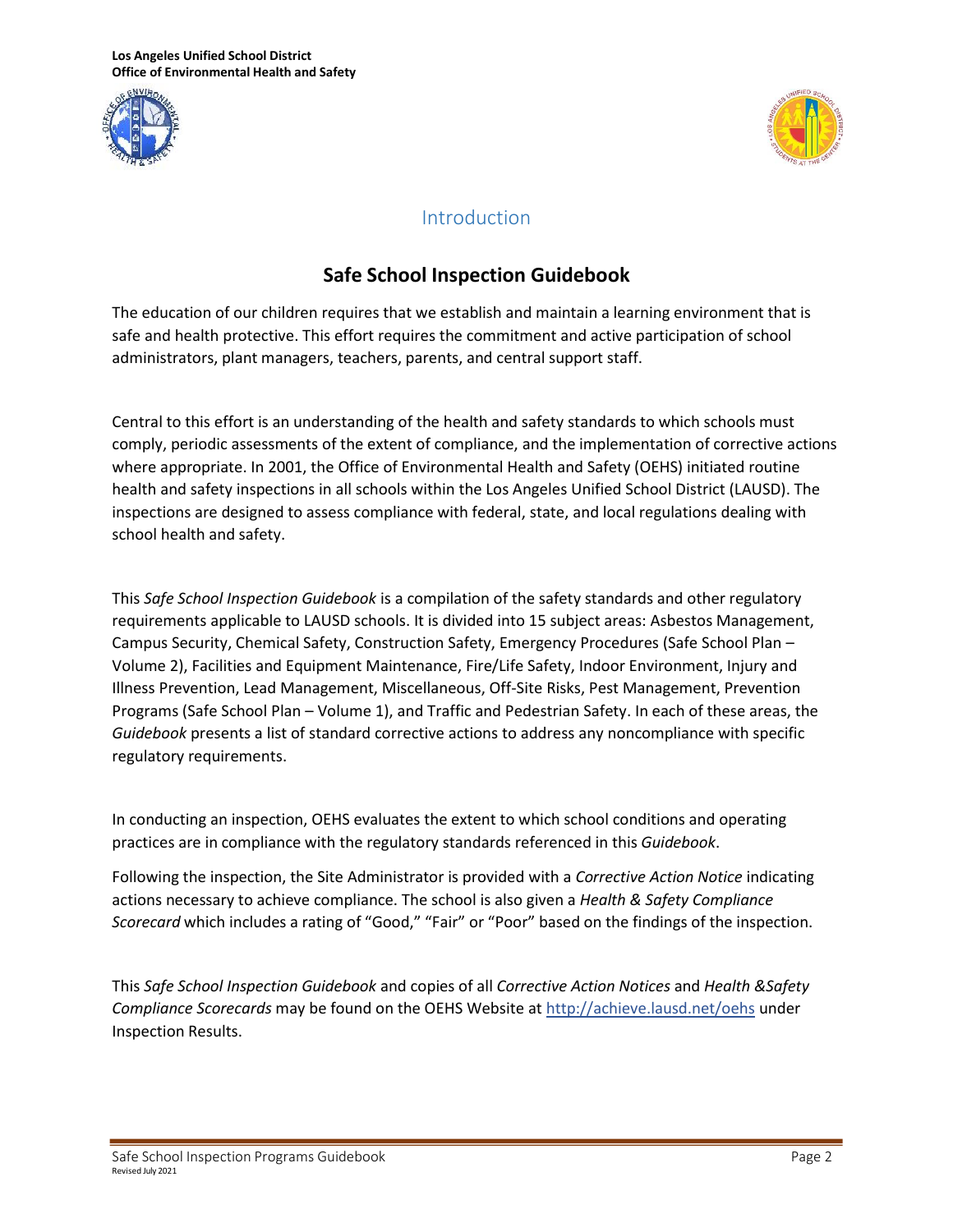



## Asbestos Management

<span id="page-3-0"></span>

| Subtype              | <b>Corrective Action for Identified Deficiency</b>                        | Reference        |
|----------------------|---------------------------------------------------------------------------|------------------|
| 3-Year Re-           | Ensure a 3-Year Asbestos Re-Inspection is conducted by the Facilities     | HSC § 25915; 40  |
| Inspection           | Environmental Technical Unit (FETU) and results are included in the       | CFR § 763.85     |
|                      | school Asbestos Management Plan. For assistance, contact FETU at (213)    |                  |
|                      | 745-1450.                                                                 |                  |
| 6-Month              | Ensure 6-Month Visual Surveillance is conducted by the Facilities         | HSC § 25915; 40  |
| Surveillance         | Environmental Technical Unit (FETU) and results are included in the       | CFR § 763.85     |
|                      | school Asbestos Management Plan. For assistance, contact FETU at (213)    |                  |
|                      | 745-1450.                                                                 |                  |
| A-Form Review        | Ensure the Asbestos Management Plan is consulted prior to disturbing      |                  |
|                      | any building material to identify asbestos containing materials.          |                  |
|                      | Appropriate work practices must be followed by properly trained           |                  |
|                      | personnel. For assistance, contact the Facilities Environmental Technical |                  |
|                      | Unit (FETU) at 213-745-1450.                                              |                  |
| Asbestos             | Provide 2-hour Asbestos Awareness training to custodial and               | 8 CCR § 5208; 40 |
| Awareness            | maintenance staff. Training shall be provided within 60 days of           | CFR § 763.92     |
|                      | employment. Contact OEHS at (213) 241-3199 for assistance.                |                  |
| Asbestos Work        | Ensure compliance with asbestos work practices, engineering controls,     | HSC § 25915; 40  |
| Compliance           | personal protective equipment, and clearance air monitoring               | CFR § 763; 8 CCR |
|                      | requirements for all releases or abatement activities.                    | § 1529           |
| Condition of         | Maintain all floors and other building components constructed of          | 8 CCR § 5208     |
| Material             | asbestos containing material in good condition to prevent deterioration.  |                  |
| <b>Floor Buffing</b> | Do not burnish or dry-buff floors that may contain asbestos unless there  | 8 CCR § 5208     |
|                      | is a sufficient finish to ensure the pad does not contact asbestos        |                  |
|                      | containing material.                                                      |                  |
| Non-Qualified        | Prohibit the handling or disturbance of asbestos containing material by   | HSC § 25915; 40  |
| Personnel            | non-qualified personnel.                                                  | CFR § 763.93     |
| Plan Available       | Ensure that an Asbestos Management Plan is available to employees,        | HSC § 25915; 40  |
|                      | parents, and others pursuant to 40 CFR.                                   | CFR § 763.93     |
|                      |                                                                           |                  |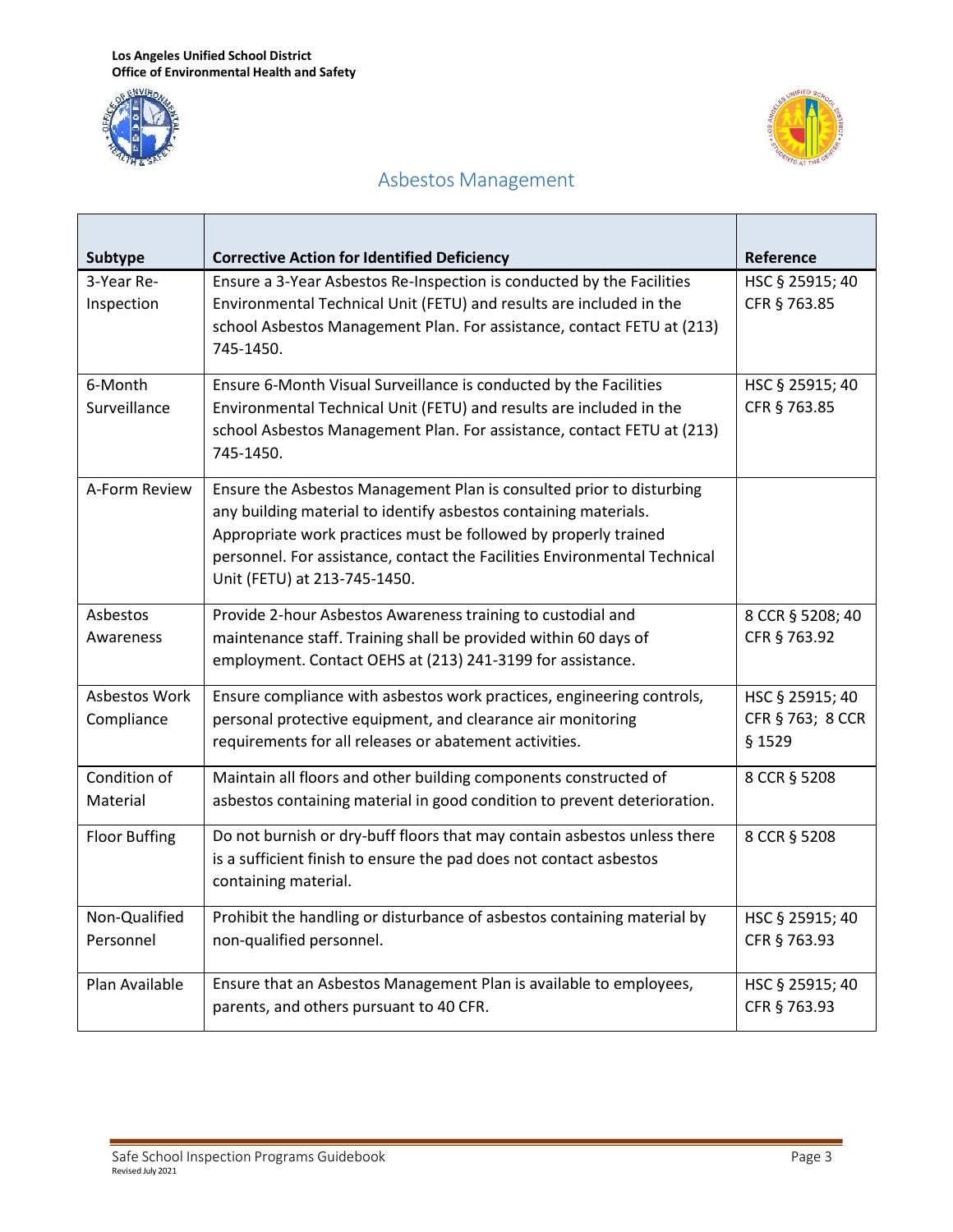



## Asbestos Management

| Subtype                              | <b>Corrective Action for Identified Deficiency</b>                                                                                                                                                                                                                                                                                                                  | Reference                                        |
|--------------------------------------|---------------------------------------------------------------------------------------------------------------------------------------------------------------------------------------------------------------------------------------------------------------------------------------------------------------------------------------------------------------------|--------------------------------------------------|
| <b>Plan Current</b>                  | Confer with Facilities Environmental Technical Unit (FETU) to ensure that<br>the Asbestos Management Plan is current and identifies the location of all<br>asbestos containing material. For assistance, contact FETU at (213) 745-<br>1450.                                                                                                                        | HSC § 25915; 40<br>CFR § 763.93                  |
| Plan Log                             | Ensure all parties who review or modify the Asbestos Management Plan<br>sign the log located at the front cover of the plan.                                                                                                                                                                                                                                        |                                                  |
| <b>Restrict Access</b><br>- Asbestos | Restrict access to areas identified as having damaged and/or friable<br>asbestos containing material or areas undergoing abatement activities.                                                                                                                                                                                                                      | 8 CCR § 5208                                     |
| <b>Warning Labels</b><br>- Asbestos  | Attach warning labels on or immediately adjacent to known or suspected<br>asbestos containing material in boiler rooms, fan rooms and other<br>maintenance areas. Warning labels must be clear and conspicuous and<br>must state: "DANGER: ASBESTOS. Cancer and lung disease hazard. Do not<br>disturb without proper training and equipment."                      | HSC § 25915; 40<br>CFR § 763.95                  |
| <b>Warning Signs -</b><br>Asbestos   | Post warning signs at the entrance of boiler rooms, fan rooms and other<br>maintenance areas with asbestos containing material. Warning signs must<br>be clear, conspicuous and must state: "Asbestos Containing Material has<br>been identified in this room. See Asbestos Management Plan book for<br>specific type, location and work practices to be followed." | HSC § 25915; 40<br>CFR § 763.95; 8<br>CCR § 1529 |
| Worker<br><b>Training</b>            | Ensure all employees engaged in Class I through Class IV asbestos work<br>activities have received the required training.                                                                                                                                                                                                                                           | 8 CCR § 1529                                     |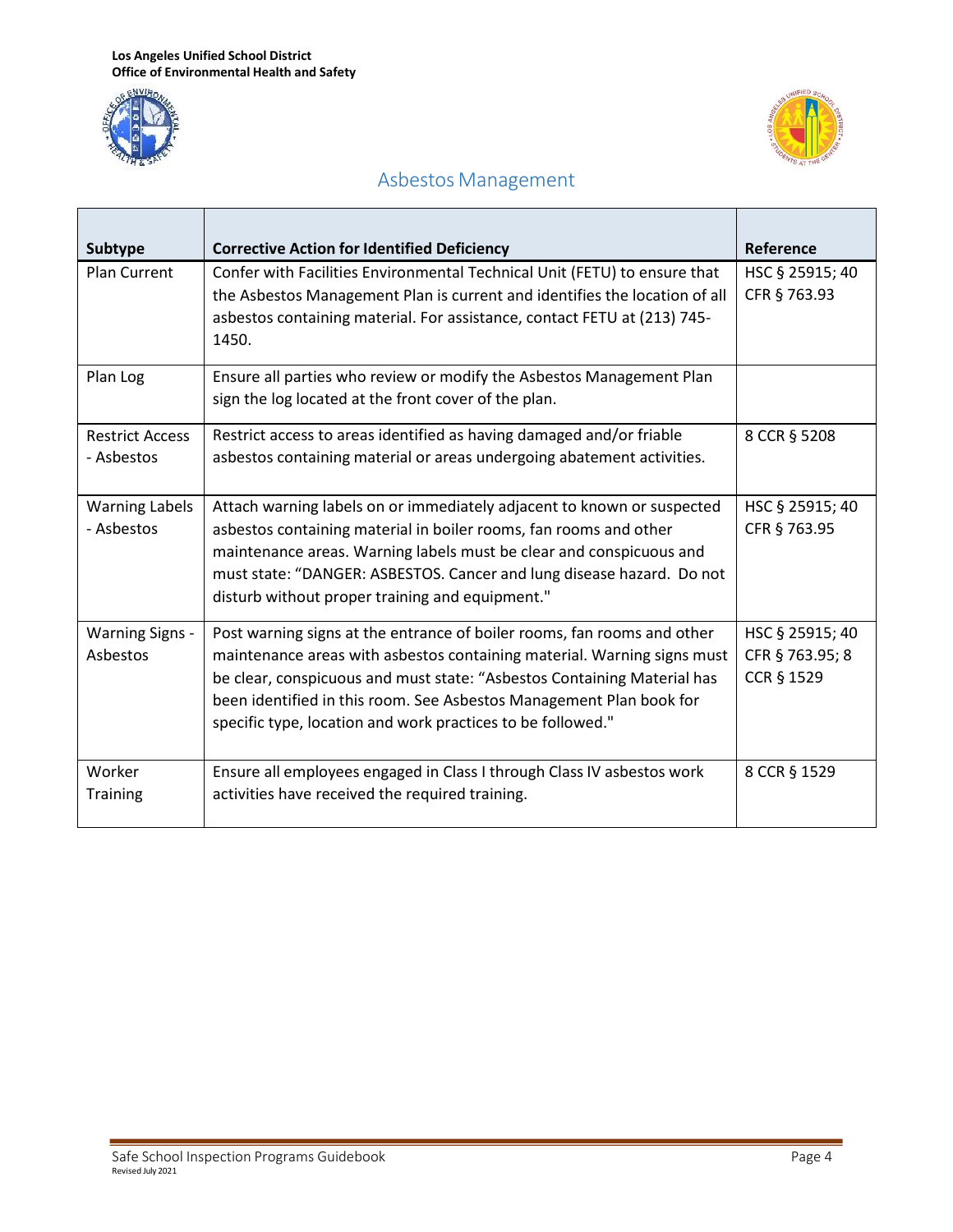



## Campus Security

<span id="page-5-0"></span>

| Subtype                     | <b>Corrective Action for Identified Deficiency</b>                                                                                            | Reference                             |
|-----------------------------|-----------------------------------------------------------------------------------------------------------------------------------------------|---------------------------------------|
| Parking                     | Do not permit parking of vehicles on District property without approval of<br>Site Administrator.                                             | <b>OEHS Safety</b><br>Alert No. 06-03 |
| Restricted<br><b>Access</b> | Prevent access to crawl spaces, roof access, mechanical rooms or other<br>passageways not intended for use by students or unauthorized staff. | 8 CCR § 1541                          |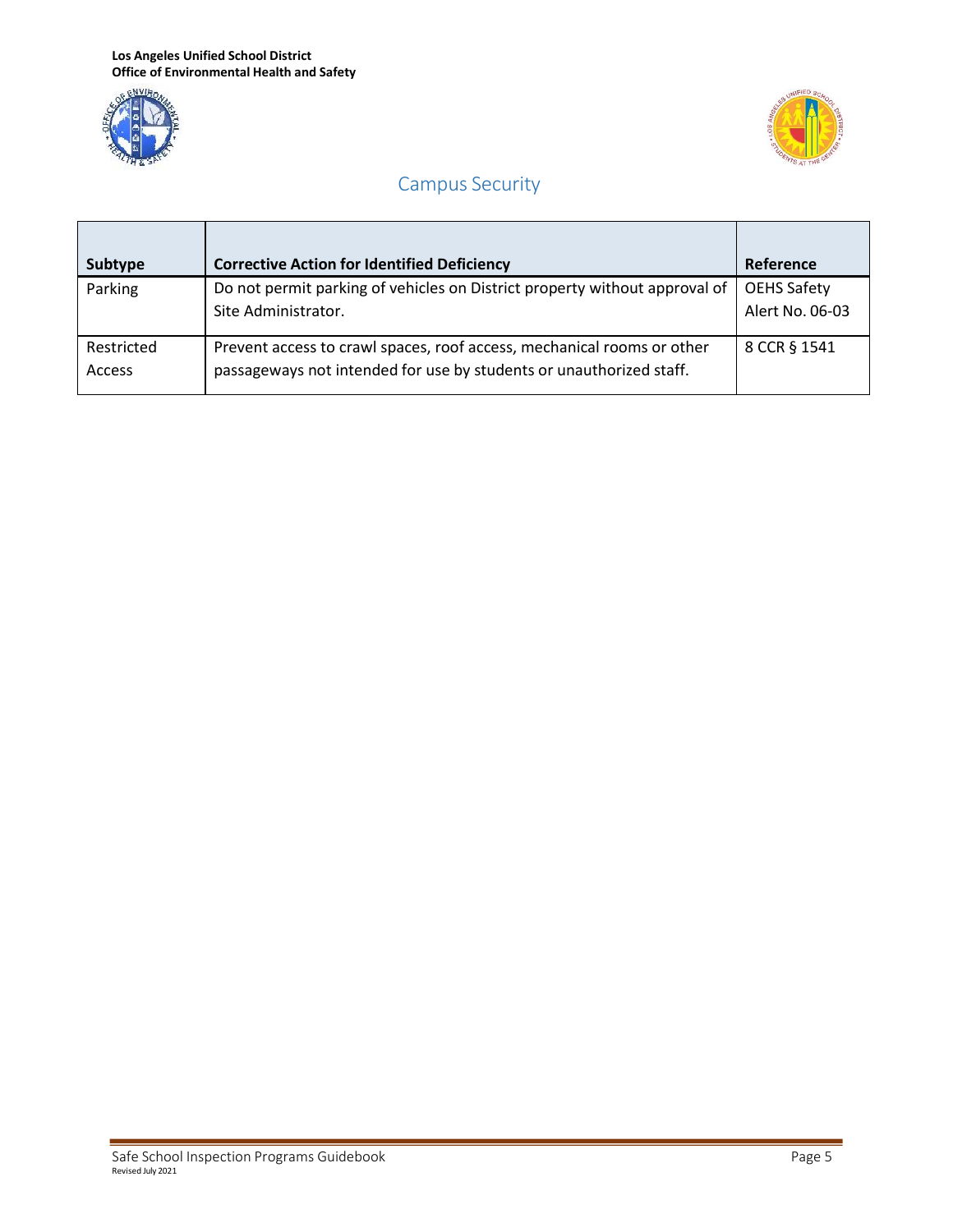



<span id="page-6-0"></span>

| Subtype                             | <b>Corrective Action for Identified Deficiency</b>                                                                                                                                                                                                                                                                                                   | Reference                                                                                   |
|-------------------------------------|------------------------------------------------------------------------------------------------------------------------------------------------------------------------------------------------------------------------------------------------------------------------------------------------------------------------------------------------------|---------------------------------------------------------------------------------------------|
| <b>Acid Cabinets</b>                | Ensure corrosive chemicals (acids and bases) are secured and stored<br>separately in non-metal cabinets.                                                                                                                                                                                                                                             |                                                                                             |
| Chemical<br><b>Hygiene Plan</b>     | Maintain and implement Chemical Hygiene & Safety Plan and ensure it<br>is readily available to all employees. The plan shall identify a Chemical<br>Safety Coordinator and be revised at least annually. To obtain a copy of<br>the template, contact OEHS at (213) 241-3199.                                                                        | 8 CCR § 5191;<br>29 CFR §<br>1910.1450;<br><b>OEHS Chemical</b><br>Hygiene &<br>Safety Plan |
| Chemical<br><b>Hygiene Training</b> | Provide and document annual Chemical Hygiene & Safety training to all<br>science staff. Retain sign-in sheets and materials presented for at least 3<br>years.                                                                                                                                                                                       | 8 CCR § 5191;<br>29 CFR §<br>1910.1450;<br><b>OEHS Chemical</b><br>Hygiene &<br>Safety Plan |
| Chemical<br>Inventory               | Ensure a site chemical inventory is maintained pursuant to the Hazard<br>Communication Program. The inventory must include all chemical<br>products used or stored on site including cleaning, art, laboratory,<br>shop, and office products.                                                                                                        | 8 CCR § 5191                                                                                |
| <b>CSC Checklist</b>                | Conduct monthly inspections of laboratory chemical storage areas and<br>submit the checklists to OEHS at csc@lausd-oehs.org.                                                                                                                                                                                                                         | Reference Guide<br>1563.3                                                                   |
| Eyewash                             | Provide approved hands-free eyewash stations in all laboratories or<br>work areas where chemicals can cause corrosion, severe irritation, or<br>permanent tissue damage or which are toxic by absorption. Eyewash<br>stations must be free of obstructions, accessible and reachable within<br>10 seconds (approximately 50 feet) from workstations. | 8 CCR § 5162;<br><b>OEHS Chemical</b><br>Hygiene &<br>Safety Plan                           |
| Eyewash/Shower<br>Inspections       | Ensure eyewash stations and shower equipment are activated at least<br>monthly to verify proper operations and maintain written<br>documentation for 3 years.                                                                                                                                                                                        | 8 CCR 5162                                                                                  |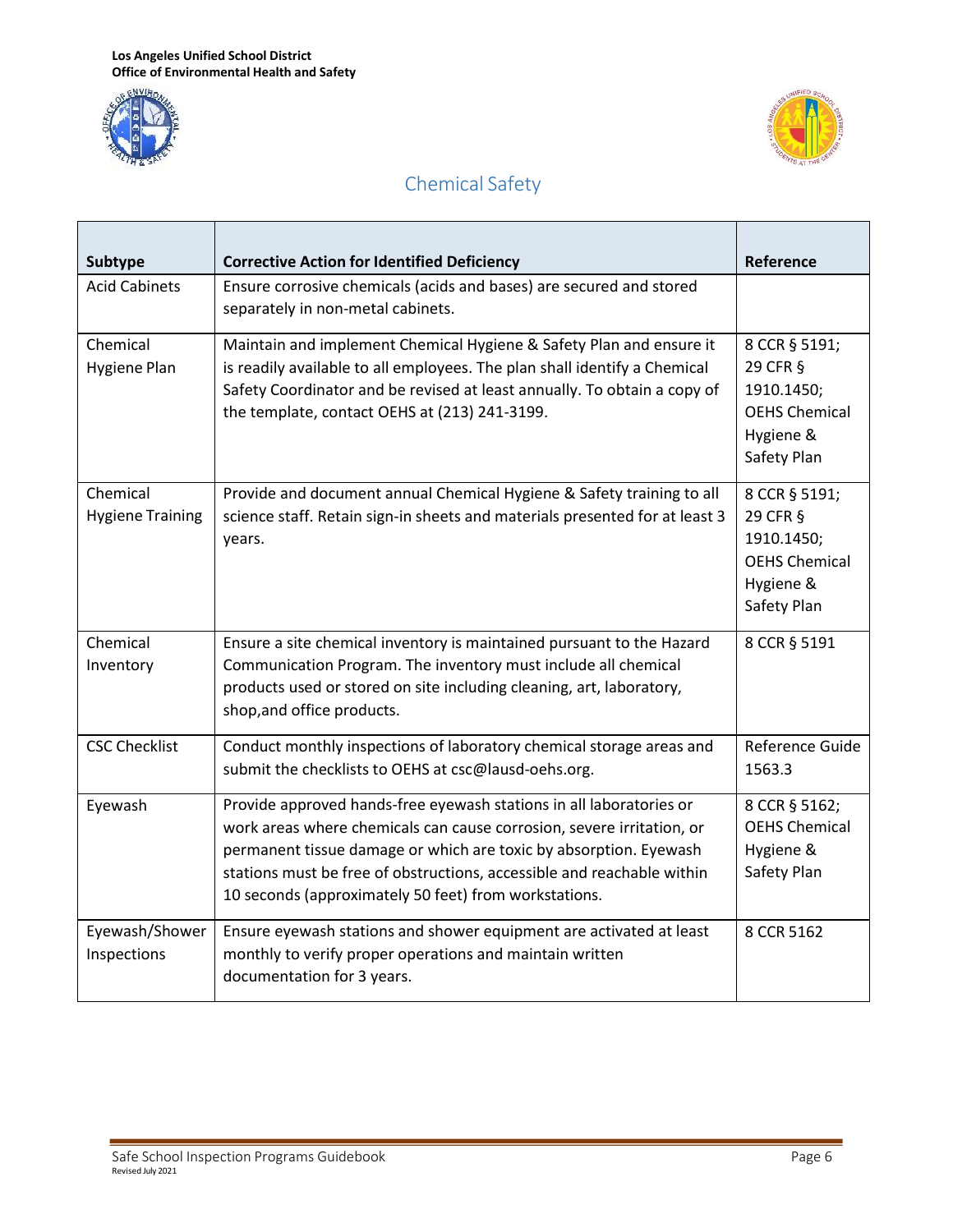



| <b>Subtype</b>                           | <b>Corrective Action for Identified Deficiency</b>                                                                                                                                                                                                                                                | Reference                                                                                                                                       |
|------------------------------------------|---------------------------------------------------------------------------------------------------------------------------------------------------------------------------------------------------------------------------------------------------------------------------------------------------|-------------------------------------------------------------------------------------------------------------------------------------------------|
| Flammable<br>Cabinets                    | Ensure flammable and combustible liquids are secured in approved<br>cabinets with self-closing doors.                                                                                                                                                                                             | 8 CCR § 5417; 19<br>CCR § 3.15; 8<br>CCR § 5533; 29<br>CFR §<br>1910.106(d)(3)(l);<br><b>OEHS Chemical</b><br>Hygiene & Safety<br>Plan Bulletin |
| Flammable<br>Labeling                    | Ensure flammable storage bunkers, rooms and cabinets are labeled<br>"Flammable - Keep Fire Away".                                                                                                                                                                                                 | 8 CCR § 5533                                                                                                                                    |
| Flammable<br>Storage Room<br>Aisles      | Ensure aisles are at least three feet wide in flammable storage rooms to<br>provide safe emergency egress.                                                                                                                                                                                        | 8 CCR § 5533; 29<br>CFR § 1910.106                                                                                                              |
| Flammable<br>Storage Room                | Do not locate flammable material storage rooms in buildings occupied by<br>students.                                                                                                                                                                                                              | 8 CCR § 5533; 29<br>CFR § 1910.106;<br>19 CCR § 3.15;<br>LAMC 57.30.11,<br>57.11.10(A)                                                          |
| Flammable<br>Storage Room<br>Ventilation | Ensure exhaust ventilation systems in flammable material storage rooms<br>provide six air exchanges per hour and the control switch is located outside<br>the room. If necessary, submit a service request to the Maintenance and<br>Operations Maximo Kiosk at http://facapps.lausd.net/mwkiosk/ | 8 CCR § 5533; 29<br>CFR § 1910.106                                                                                                              |
| Floor Plan                               | Post in a conspicuous area the floor plan drawings of science laboratories<br>indicating locations of waste disposal containers and safety equipment.                                                                                                                                             | 8 CCR § 5191; 29<br>CFR § 1910.1450;<br><b>OEHS Chemical</b><br>Hygiene & Safety<br>Plan                                                        |
| Food Storage                             | Avoid storing, handling, and consuming food or beverages in chemical<br>storage areas or areas used for laboratory operations. Ensure food items<br>are not stored with chemicals.                                                                                                                | 8 CCR § 5191<br>Appendix A                                                                                                                      |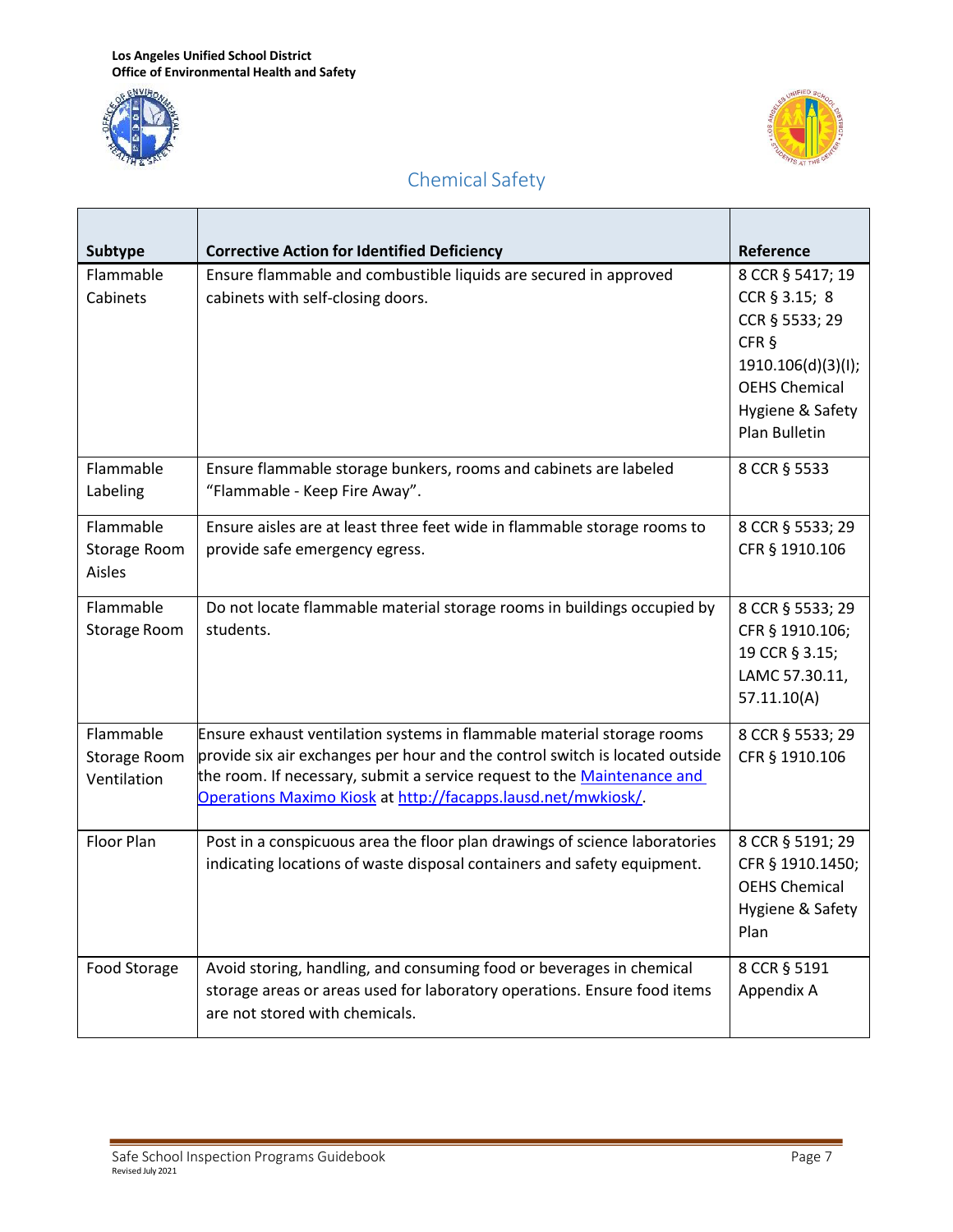



| Subtype                                 | <b>Corrective Action for Identified Deficiency</b>                                                                                                                                                                                                                                                                                                      | Reference                                                                                |
|-----------------------------------------|---------------------------------------------------------------------------------------------------------------------------------------------------------------------------------------------------------------------------------------------------------------------------------------------------------------------------------------------------------|------------------------------------------------------------------------------------------|
| Gas Cans                                | Ensure flammable materials are stored in approved safety containers,<br>such as a portable gas can, and properly labeled.                                                                                                                                                                                                                               | 8 CCR § 5531; 8<br>CCR §5533; 8<br>CCR § 5535; 8<br>CCR § 5541                           |
| Gas Cylinder<br>Compatibility           | Separate compressed flammable gases and oxidizing gases by either a 1-<br>hour fire wall or distance of 25 feet.                                                                                                                                                                                                                                        | 8 CCR § 5533; 29<br>CFR § 1910.106                                                       |
| Gas Cylinder<br>Condition               | Ensure compressed gas cylinders are free of corrosion, dents, cuts,<br>gouges, bulges, oil, grease, and leaks.                                                                                                                                                                                                                                          | 8 CCR § 4649; 29<br>CFR § 1910.101                                                       |
| Gas Cylinder<br><b>Hydrostatic Test</b> | Ensure all compressed gas cylinders have a current hydrostatic test<br>stamp near the valve.                                                                                                                                                                                                                                                            | 8 CCR § 4649; 29<br>CFR § 1910.101                                                       |
| Gas Cylinder<br>Storage                 | Ensure compressed gas cylinders are stored upright, in a well-ventilated<br>area and by hazard class. Cylinders must be secured, capped, and kept<br>atleast 20 feet from flammable liquids, oxidizers, and other sources of<br>ignition.                                                                                                               | 8 CCR § 4649; 29<br>CFR §§ 1910.101,<br>1910.102,<br>1910.103,<br>1910.104               |
| Gas Cylinder<br><b>Storage Signs</b>    | Ensure all compressed gas cylinders are labeled by hazard classes (such<br>as flammable, combustible, inert, etc.) Ensure "NO SMOKING - NO<br>OPEN FLAME" signs are posted where compressed gas cylinders are<br>stored. If necessary, submit a service request to the Maintenance and<br>Operations Maximo Kiosk at http://facapps.lausd.net/mwkiosk/. | 8 CCR § 4649; 29<br>CFR §§ 1910.101,<br>1910.102,<br>1910.103,<br>1910.104; BUL-<br>2356 |
| Grounding and<br><b>Bonding</b>         | Ensure that all containers dispensing flammable materials are grounded<br>and bonded.                                                                                                                                                                                                                                                                   | LAMC § 57.30.64;<br>29 CFR §<br>1910.106                                                 |
| Haz Com<br>Program                      | Implement a Hazard Communication Program pursuant to Cal/OSHA<br>requirements. To obtain a copy of the District's Hazard Communication<br>Program, contact OEHS at (213) 241-3199.                                                                                                                                                                      | 8 CCR § 5194; 29<br>CFR § 1910.1200                                                      |
| Haz Com<br>Training                     | Provide employees with annual Hazard Communication training on<br>hazardous chemicals used in their respective work areas. Employees<br>must be retrained when new hazards are introduced into the<br>workplace.                                                                                                                                        | 8 CCR § 5194; 29<br>CFR § 1910.1200                                                      |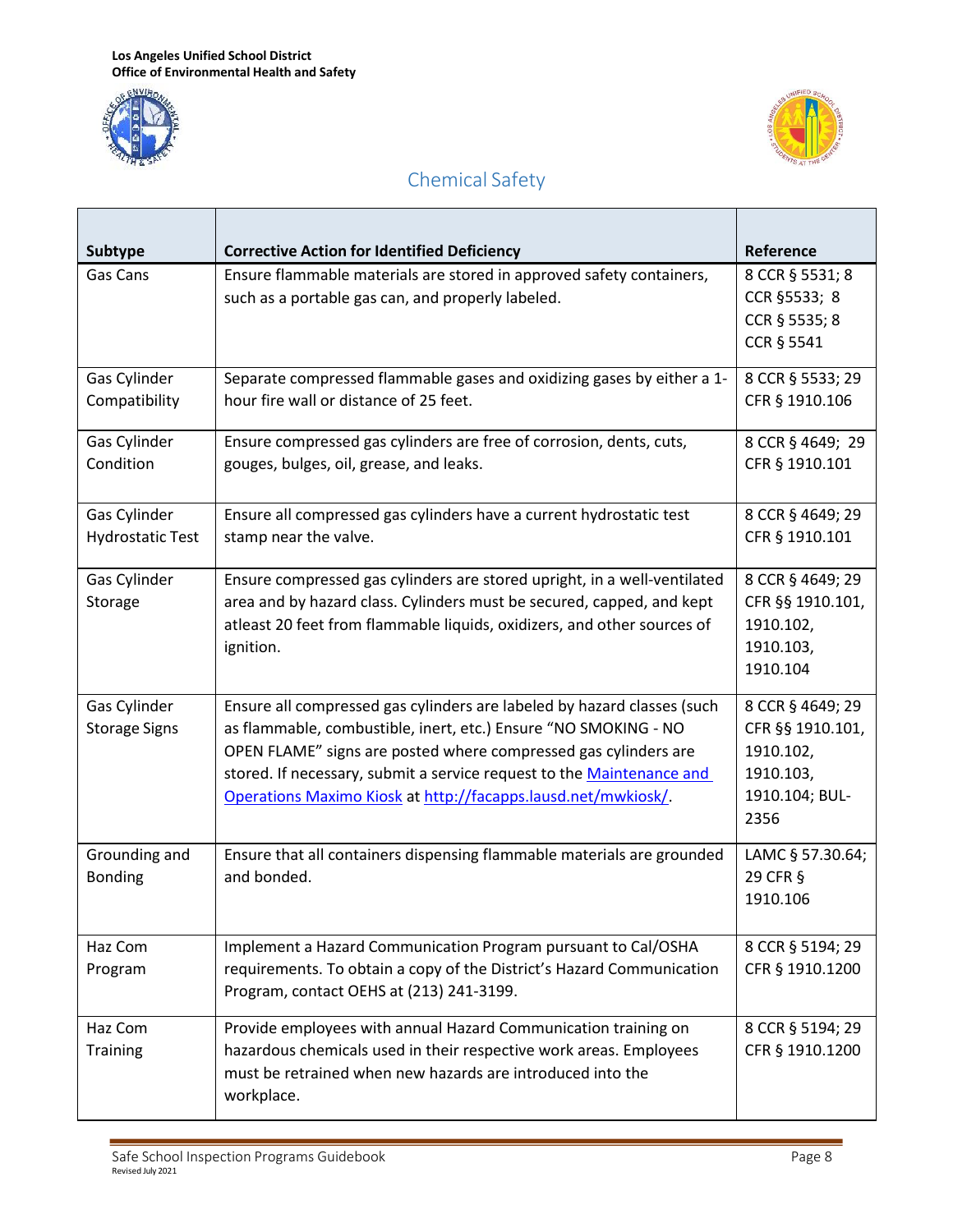



| Subtype                 | <b>Corrective Action for Identified Deficiency</b>                        | Reference            |
|-------------------------|---------------------------------------------------------------------------|----------------------|
| Haz Waste -             | Maintain unobstructed aisle space in hazardous waste storage areas.       | 22 CCR §             |
| Aisle                   |                                                                           | 66264.35             |
| Haz Waste               | Ensure the proper characterization of all waste (hazardous and non-       | 22 CCR §             |
| Characterization        | hazardous). For assistance, contact OEHS at (213) 241-3199.               | 66262.11; 40 CFR     |
|                         |                                                                           | $§$ 262.11           |
| Haz Waste               | Ensure all hazardous waste containers are in good condition, free of      |                      |
| Container               | leaks and provided with secondary containment.                            |                      |
| Condition               |                                                                           |                      |
| Haz Waste               | Conduct daily inspections of containers in waste accumulation areas and   | 22 CCR §             |
| Container               | weekly inspections of containers in waste storage areas.                  | 66262.34; 40 CFR     |
| Inspection              |                                                                           | § 262.34             |
| Haz Waste               | Keep hazardous waste containers closed except when adding waste.          | 22 CCR §             |
| Containers              |                                                                           | 66262.34; 40 CFR     |
| Closed                  |                                                                           | $§$ 262.34           |
| Haz Waste               | Dispose of hazardous waste generated at schools at least every 180        | 22 CCR §             |
| Disposal                | days. To request pickup and disposal services, complete a request form    | 66262.34; 40 CFR     |
|                         | at www.lausd-oehs.org, or contact OEHS at (213) 241-3199 for              | $§$ 262.34           |
|                         | assistance.                                                               |                      |
| Haz Waste               | Label hazardous waste containers with the words: "HAZARDOUS               | 22 CCR §             |
| Labels                  | WASTE", the physical state of the waste, the hazard class, the            | 66262.31; 40 CFR     |
|                         | accumulation start date and the address of the generator.                 | $§$ 262.34           |
| Haz Waste               | Supply hazardous waste storage areas with spill kits, fire extinguishers, | 22 CCR §             |
| <b>Storage Supplies</b> | communication systems and decontamination equipment.                      | 66262.34; 40 CFR     |
|                         |                                                                           | $§$ 262.34           |
| Lab Chemical            | Post current laboratory chemical inventory in chemical storage areas.     | 8 CCR § 5191         |
| Inventory               |                                                                           |                      |
| Lab Chemical            | Ensure all laboratory chemicals are stored properly. Lab chemicals must   | <b>OEHS Chemical</b> |
| Storage                 | not be stored in fume hoods or on floors and shall be stored by           | Hygiene & Safety     |
|                         | compatibility type as described in the California Science Handbook or the | Plan                 |
|                         | Chemical Hygiene & Safety Plan.                                           |                      |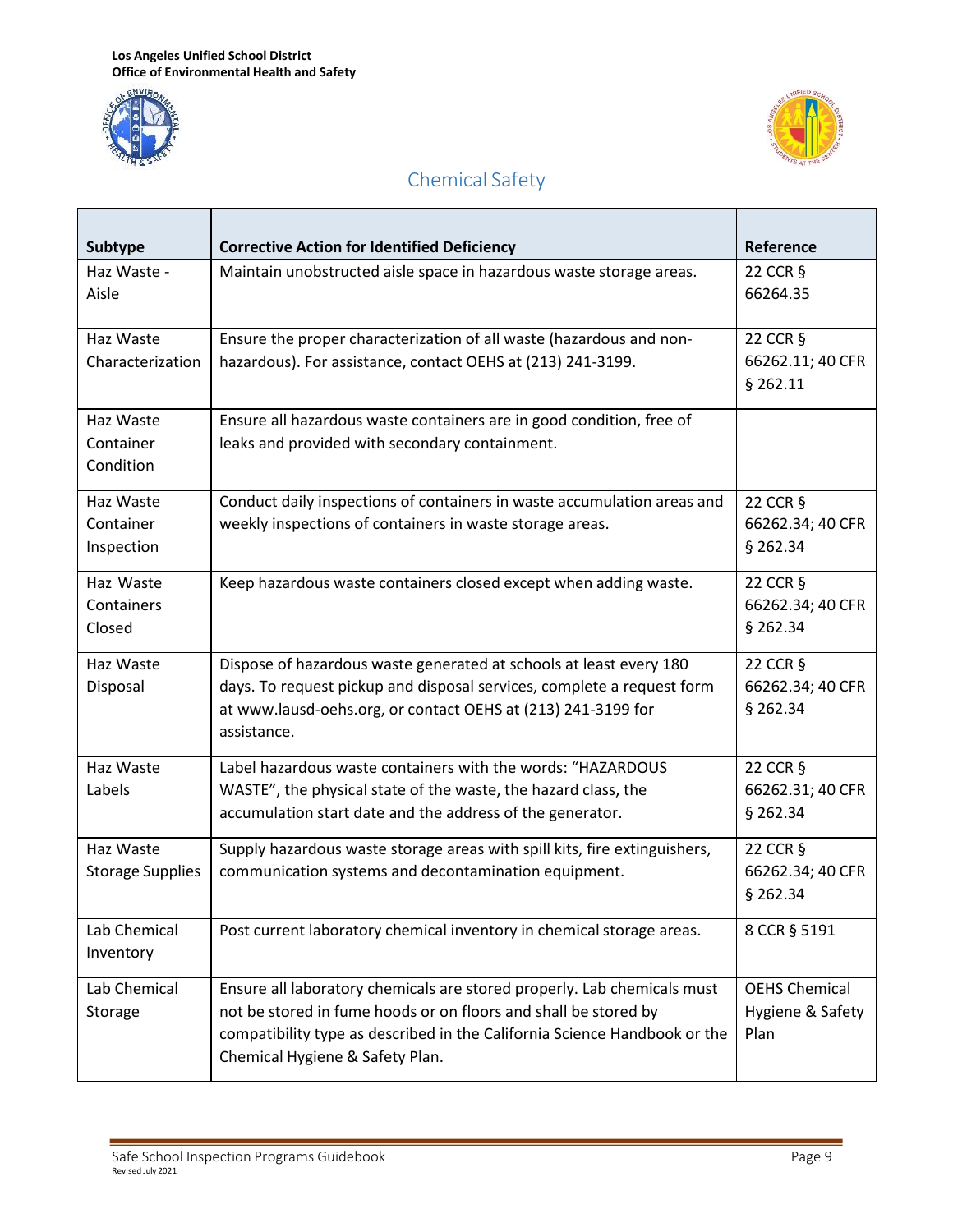



| Subtype                | <b>Corrective Action for Identified Deficiency</b>                        | Reference              |
|------------------------|---------------------------------------------------------------------------|------------------------|
| Lab Waste              | Properly dispose of all outdated, retrograde, or otherwise expired        | 22 CCR §               |
| Disposal               | laboratory chemicals. To request pickup and disposal services, complete   | 66262.11; 40 CFR       |
|                        | a request form at www.lausd-oehs.org, or contact OEHS at (213) 241-       | $§$ 262.11             |
|                        | 3199 for assistance.                                                      |                        |
| Label Cabinets         | Label laboratory cabinets and storage areas as required in the Chemical   | <b>OEHS Chemical</b>   |
|                        | Hygiene & Safety Plan.                                                    | Hygiene & Safety       |
|                        |                                                                           | Plan                   |
| Label Container        | Label each hazardous substance container, including secondary             | 8 CCR § 5194; 29       |
|                        | containers, indicating identity of the contents and appropriate hazard    | CFR § 1910.1200        |
|                        | warnings.                                                                 |                        |
| <b>Lock Cabinets</b>   | Lock all laboratory chemical storage cabinets when not in use.            | <b>OEHS Chemical</b>   |
|                        |                                                                           | Hygiene & Safety       |
|                        |                                                                           | Plan                   |
| Max. Quantities        | Do not store more than two 60-gallon drums of gasoline and two 60-        | LAMC 57.30.30          |
| - LA City              | gallon drums of diesel fuel in flammable material bunkers at sites within | <b>Uniform Fire</b>    |
|                        | the City of Los Angeles.                                                  | Code (UFC)             |
|                        |                                                                           | 7902.5.7.2             |
| Max. Quantities        | Do not store more than one 60-gallon drum of gasoline and two 60-         | <b>Uniform Fire</b>    |
| - LA County            | gallon drums of diesel fuel in flammable material bunkers at sites within | Code (UFC)             |
|                        | unincorporated areas of Los Angeles County.                               | 7902.5.7.2             |
| Max. Quantity -        | Do not store more than 60 gallons of flammable liquids in areas outside   | LAMC 57.30.30;         |
| <b>Outside Bunkers</b> | flammable material bunkers.                                               | <b>Uniform Fire</b>    |
|                        |                                                                           | Code (UFC)             |
|                        |                                                                           | 7902.5.7.2             |
| Oxygen Use             | Ensure signs are posted in areas where oxygen is used and stored (such    | <b>Bulletin 2356.0</b> |
| Signage                | as classrooms, nurse's office, and storage rooms.) The signs must         |                        |
|                        | indicate "OXYGEN IN USE - NO SMOKING - NO OPEN FLAMES".                   |                        |
|                        |                                                                           |                        |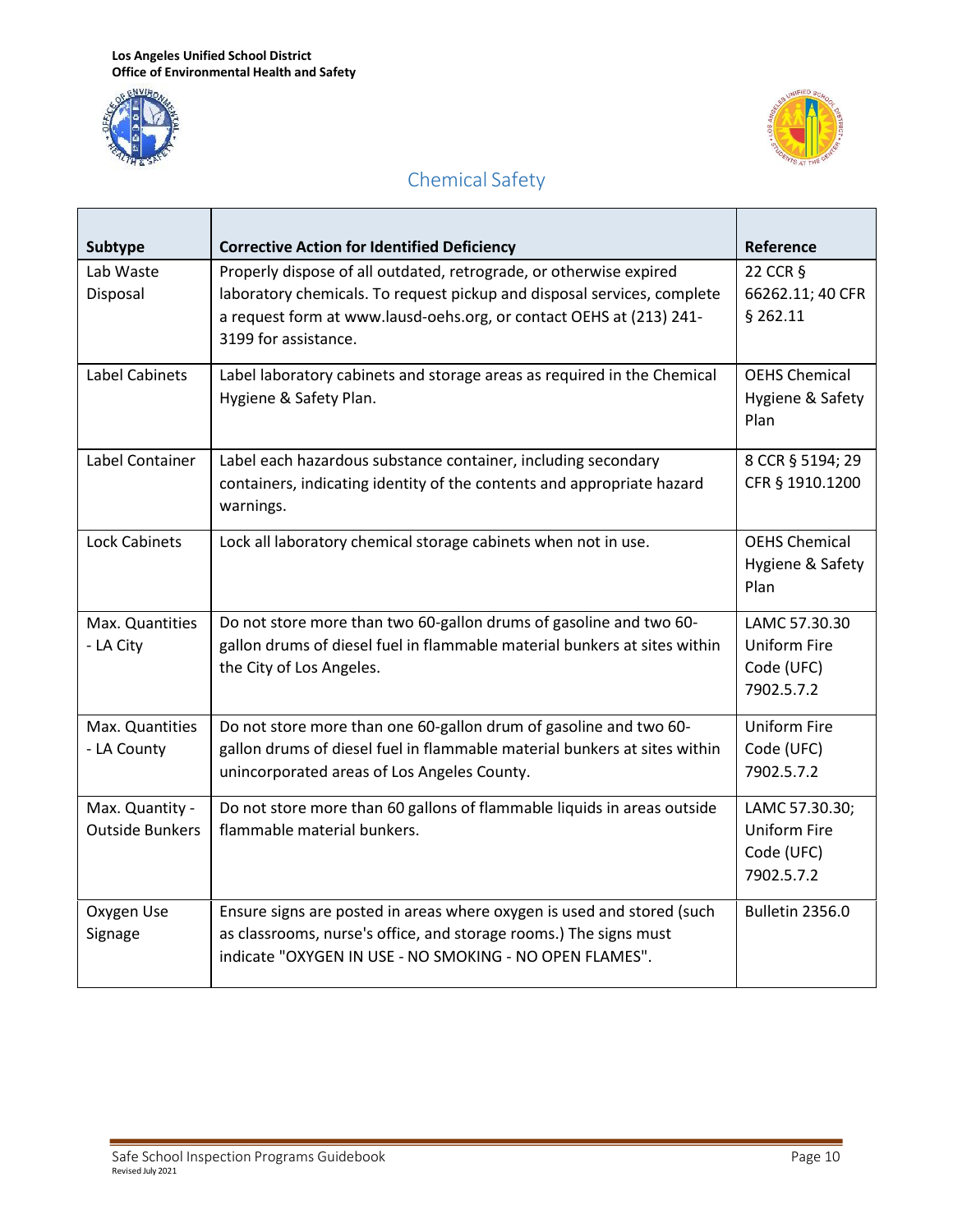



| Subtype                   | <b>Corrective Action for Identified Deficiency</b>                                                                                                                                                                                                                                                                             | Reference                                            |
|---------------------------|--------------------------------------------------------------------------------------------------------------------------------------------------------------------------------------------------------------------------------------------------------------------------------------------------------------------------------|------------------------------------------------------|
| Restraints                | Ensure all chemical storage shelves and cabinets are equipped with lips<br>or other devices to prevent stored materials from falling. If necessary,<br>submit a service request to the Maintenance and Operations Maximo<br>Kiosk at http://facapps.lausd.net/mwkiosk/.                                                        | <b>OEHS Chemical</b><br>Hygiene & Safety<br>Plan     |
| SDS                       | Maintain current Safety Data Sheets (SDS) for each hazardous<br>substance used on site.                                                                                                                                                                                                                                        | 8 CCR § 5194; 29<br>CFR § 1910.1200                  |
| Showers                   | Provide approved deluge showers in all laboratories or work areas<br>where chemicals can cause corrosion, severe irritation, or permanent<br>tissue damage or which are toxic by absorption. Showers must be free<br>of obstructions, accessible and reachable within 10 seconds<br>(approximately 50 feet) from workstations. | 8 CCR 5162                                           |
| Spill Kits                | Ensure all chemical storage areas are provided with a spill kit containing<br>absorbent, neutralizing chemicals and other spill-control materials.                                                                                                                                                                             | 8 CCR § 5191                                         |
| Storage -<br>Temperature  | Keep all laboratory chemical storage areas cool and well ventilated.                                                                                                                                                                                                                                                           | <b>OEHS Chemical</b><br>Hygiene & Safety<br>Plan     |
| Storage<br>Compatibility  | Ensure all chemicals are stored by compatibility type. Refer to the<br>California Science Handbook, Flinn Scientific's Suggested Chemical<br>Storage Pattern or the Safety Data Sheets (SDS).                                                                                                                                  | 8 CCR § 5533; 19<br>CCR § 3.15; 29<br>CFR § 1910.106 |
| <b>Storage-Volatiles</b>  | Store all volatile laboratory chemicals in an explosion-proof cabinet.                                                                                                                                                                                                                                                         | <b>OEHS Chemical</b><br>Hygiene & Safety<br>Plan     |
| <b>Student Access</b>     | Ensure that all hazardous chemicals are kept out of reach of students<br>and stored in secure locations.                                                                                                                                                                                                                       |                                                      |
| Unauthorized<br>Chemicals | Do not use chemicals unless approved for District use by OEHS. Refer to<br>OEHS website at www.lausd-oehs.org (see Product Review) or contact<br>OEHS at (213) 241-3199 for assistance.                                                                                                                                        | 8 CCR § 5194; 8<br>CCR § 5228; 29<br>CFR § 1910.1450 |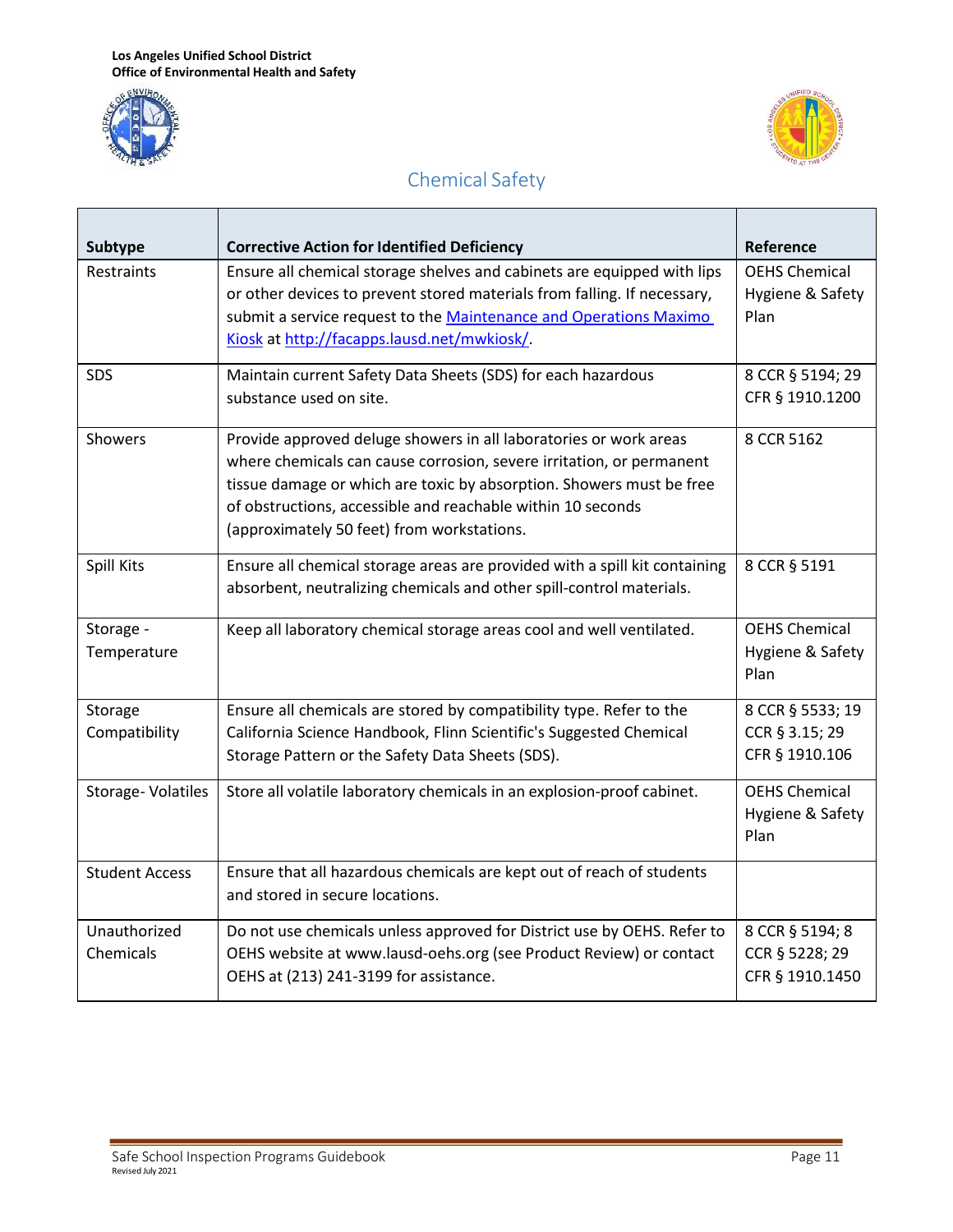



## Construction Safety

<span id="page-12-0"></span>

| Subtype                         | <b>Corrective Action for Identified Deficiency</b>                                                                                                                                 | Reference               |
|---------------------------------|------------------------------------------------------------------------------------------------------------------------------------------------------------------------------------|-------------------------|
| <b>Barricades</b>               | Ensure construction and storage areas are properly barricaded for the<br>duration of the project.                                                                                  |                         |
| Clean Work<br>Areas             | Ensure work areas, passageways, stairs, and storage areas are clear<br>ofdebris.                                                                                                   | 8 CCR § 1513            |
| Competent<br>Person             | Ensure a competent safety representative is on site during all construction<br>activities.                                                                                         | LAUSD<br>Specifications |
| Coordination<br>with School     | Ensure all construction activities and locations are coordinated with the<br>site administrator.                                                                                   |                         |
| DSA-6 Form                      | Provide DSA-6 form indicating completion of construction work.                                                                                                                     |                         |
| <b>Dust Control</b>             | Ensure all construction activity is properly managed and adequate<br>engineering controls are implemented to minimize dust generation.                                             | 8 CCR § 1528            |
| Equipment<br>Storage            | Secure all construction equipment and chemicals in approved storage<br>areas or remove from site daily.                                                                            | LAUSD<br>Specifications |
| First Aid/CPR -<br>Construction | Ensure contractor has personnel trained and certified in first aid and CPR<br>on site during construction activities.                                                              | 8 CCR § 1512            |
| <b>ID Badges</b>                | Ensure all contractors wear identification badges while on District sites.                                                                                                         | LAUSD<br>Specifications |
| Portable<br><b>Toilets</b>      | Ensure portable toilets are located in a secure work area, locked during<br>non-working hours, and maintained in a sanitary condition. Hand<br>washingfacilities must be provided. |                         |
| Postings -<br>Construction      | Display required OSHA and labor compliance postings in a conspicuous<br>area.                                                                                                      |                         |
| <b>Project Status</b><br>Report | Provide a signed Project Status Report indicating 100% completion of the<br>fire alarm/fire suppression systems and other essential safety systems.                                |                         |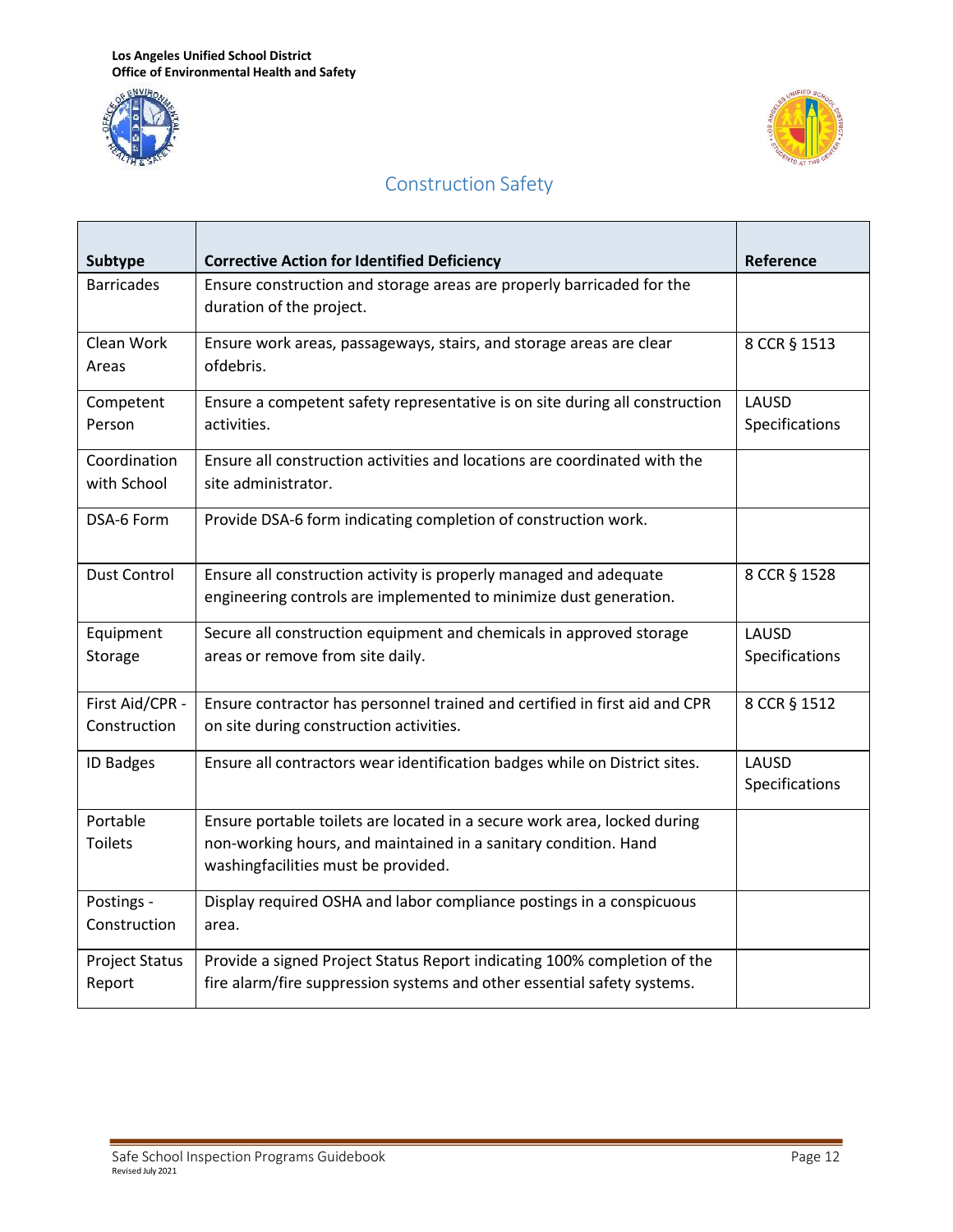



# Construction Safety

| Subtype               | <b>Corrective Action for Identified Deficiency</b>                        | Reference             |
|-----------------------|---------------------------------------------------------------------------|-----------------------|
| School                | Ensure school trash receptacles/dumpsters are not used for construction   | LAUSD                 |
| Dumpsters             | debris.                                                                   | <b>Specifications</b> |
| Shoring and           | Ensure construction trenching and excavations are properly shored,        | 8 CCR § 1541          |
| Sloping               | sloped or engineered and any modifications receive prior approval from a  |                       |
|                       | competent person and the Facilities Services Division.                    |                       |
| <b>Storm Water</b>    | Maintain and implement a site-specific Storm Water Pollution Prevention   | <b>SWRCB 99-08-</b>   |
| <b>Pollution Plan</b> | Plan and ensure it is available on site for review.                       | <b>DWQ</b>            |
| Tailgate              | Conduct and document weekly tailgate safety meetings.                     | 8 CCR § 1509          |
| Meetings              |                                                                           |                       |
| <b>Trenches</b>       | Provide guarding or other visible perimeter protection for ditches, pits, | 8 CCR §1541; 8        |
|                       | excavations, and surfaces in poor repair.                                 | CCR § 3273            |
|                       |                                                                           |                       |
| Unauthorized          | Discontinue unauthorized construction work. All construction activities   |                       |
| Work                  | must be pre-approved by the Facilities Services Division and conducted in |                       |
|                       | accordance with LAUSD specifications.                                     |                       |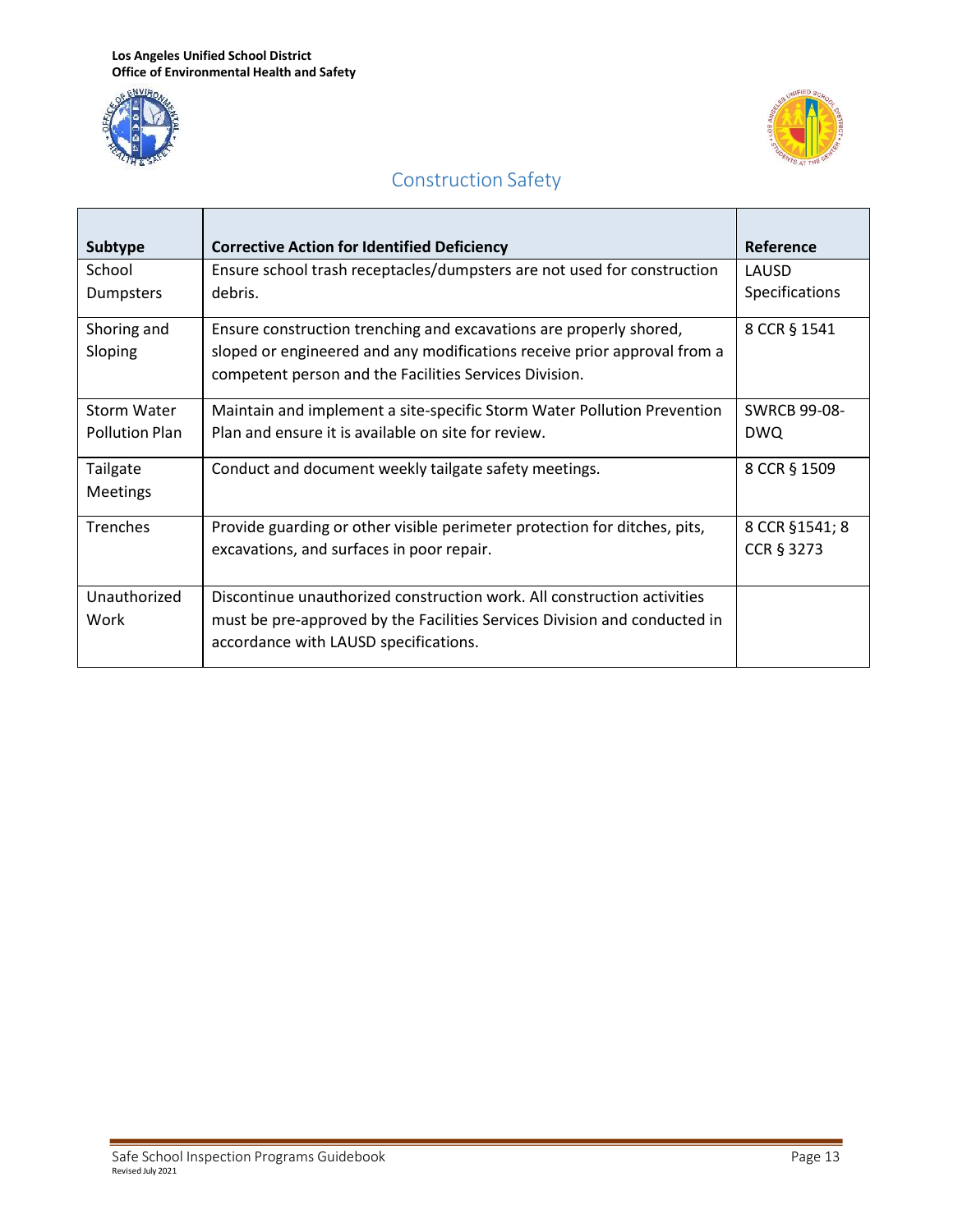



| Subtype                   | <b>Corrective Action for Identified Deficiency</b>                                                                                                                                                                                                                                                                                                                                                          | Reference                                                                                                                                                                    |
|---------------------------|-------------------------------------------------------------------------------------------------------------------------------------------------------------------------------------------------------------------------------------------------------------------------------------------------------------------------------------------------------------------------------------------------------------|------------------------------------------------------------------------------------------------------------------------------------------------------------------------------|
| Daily Health<br>Screening | Screen all persons daily prior to entry with the most current LAUSD<br>Health Screening Questions for COVID-19. Exclude anyone<br>experiencing systems from entering the site. Students who experience<br>symptoms at any point during the school day, must be given a surgical<br>mask and accompanied to the designated isolation area where they<br>will remain until picked up by a parent or guardian. | <b>Appendix T1</b><br><b>Reopening</b><br><b>Protocols for K-</b><br>12 Schools<br><b>LAUSD COVID 19</b><br>Containment,<br><b>Response and</b><br><b>Control Plan</b>       |
| Elevators                 | Post the capacity limit for elevators to maintain 3-feet physical distance<br>between riders or up to four riders at a time during peak building entry<br>and exit times specified in the COVID-19 Containment Plan.                                                                                                                                                                                        | <b>Appendix T1</b><br><b>Reopening</b><br><b>Protocols for K-12</b><br><b>Schools</b><br><b>LAUSD COVID 19</b><br>Containment,<br><b>Response and</b><br><b>Control Plan</b> |
| Face Mask                 | Ensure face masks are worn at all times by students, staff and visitors while Appendix T1<br>on District sites with the exception of children under the age of two and<br>when eating, drinking, napping, when alone in an office with a closed door<br>in compliance with COVID-19 protocols.                                                                                                              | <b>Reopening</b><br>Protocols for K-12<br><b>Schools</b><br><b>LAUSD COVID 19</b><br>Containment,<br><b>Response and</b><br><b>Control Plan</b>                              |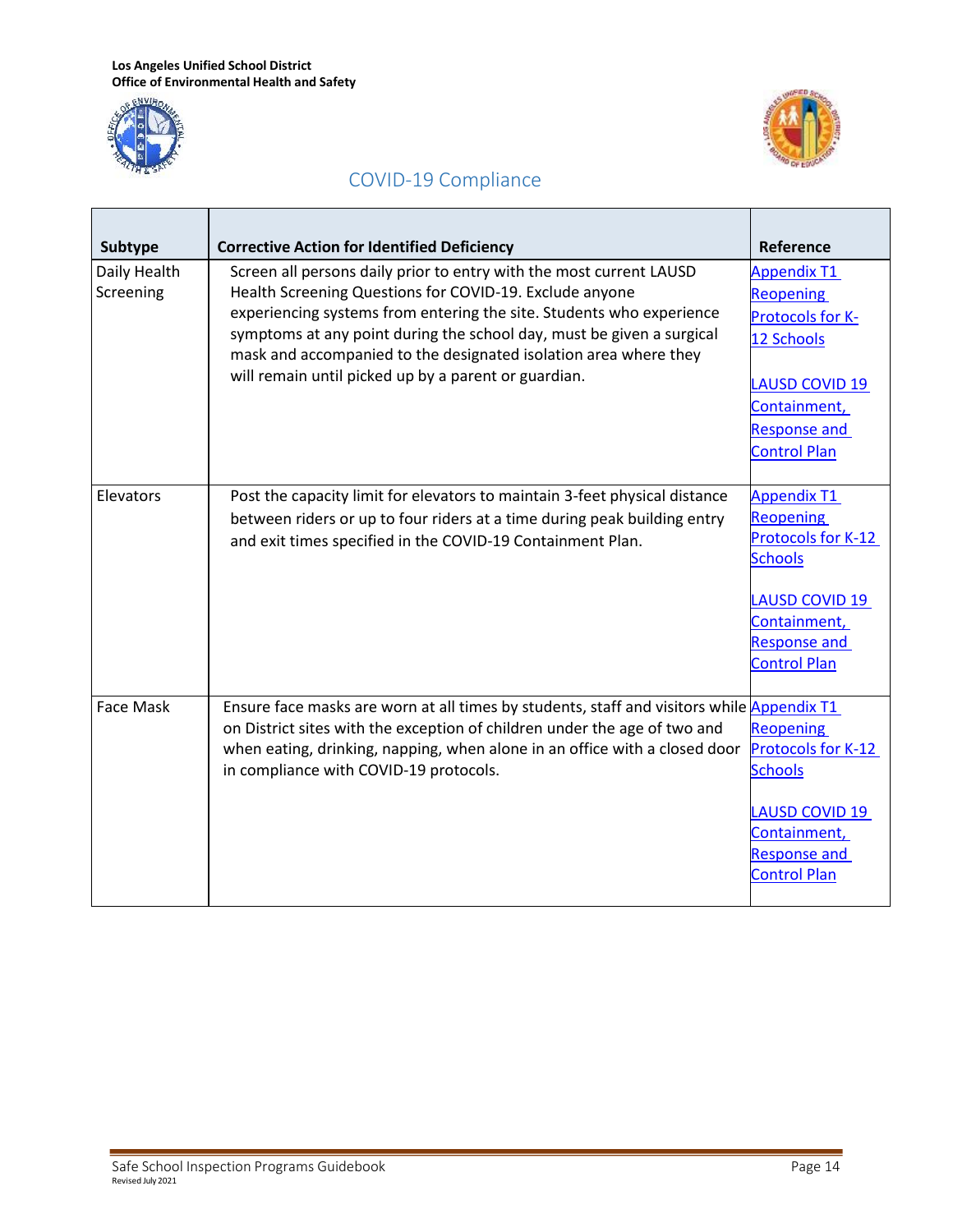



| Subtype              | <b>Corrective Action for Identified Deficiency</b>                                                                                                                     | Reference                                                                                                                                                             |
|----------------------|------------------------------------------------------------------------------------------------------------------------------------------------------------------------|-----------------------------------------------------------------------------------------------------------------------------------------------------------------------|
| Food and<br>Beverage | Encourage physical distancing from others when eating or drinking in<br>compliance with COVID-19 protocols. Eating and drinking is preferred<br>outdoors, if possible. | <b>Appendix T1</b><br><b>Reopening</b><br><b>Protocols for K-12</b><br><b>Schools</b>                                                                                 |
|                      |                                                                                                                                                                        | <b>LAUSD COVID 19</b><br>Containment,<br><b>Response and</b><br><b>Control Plan</b>                                                                                   |
| Hand<br>Sanitizers   | Ensure that District approved hand sanitizers with an ethanol content<br>of at least 60% are available and used at the site in compliance with<br>COVID-19 protocols.  | <b>Appendix T1</b><br><b>Reopening</b><br>Protocols for K-12<br><b>Schools</b><br><b>LAUSD COVID 19</b><br>Containment,<br><b>Response and</b><br><b>Control Plan</b> |
| Handwashing          | Instruct students, staff, and volunteers to wash their hands frequently<br>throughout the day in compliance with COVID-19 protocols.                                   | <b>Appendix T1</b><br><b>Reopening</b><br>Protocols for K-12<br><b>Schools</b><br><b>LAUSD COVID 19</b><br>Containment,<br><b>Response and</b><br><b>Control Plan</b> |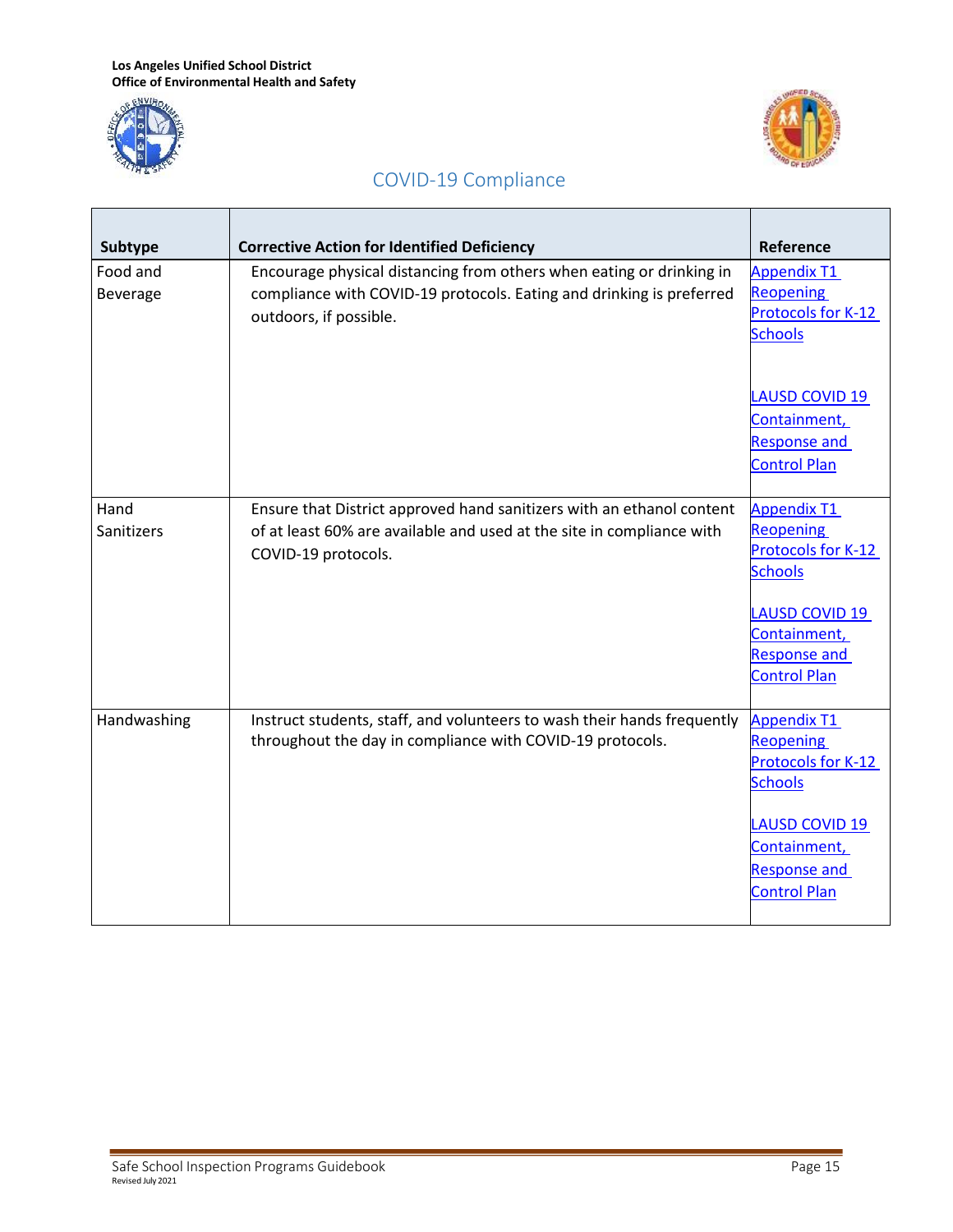



| Subtype                              | <b>Corrective Action for Identified Deficiency</b>                                                                                                                                                                  | Reference                                                                                                                                                             |
|--------------------------------------|---------------------------------------------------------------------------------------------------------------------------------------------------------------------------------------------------------------------|-----------------------------------------------------------------------------------------------------------------------------------------------------------------------|
| <b>Health Screening</b><br>Questions | Post current LAUSD COVID-19 Health Screening Questions at all entry<br>points to the facility.                                                                                                                      | <b>LAUSD COVID 19</b><br>Containment,<br><b>Response and</b><br><b>Control Plan</b><br><b>Appendix T1</b><br><b>Reopening</b><br>Protocols for K-<br>12 Schools       |
| High Touch Items                     | Disinfect high touch surfaces (e.g., handrails, doorknobs, and counters)<br>at least once daily to ensure compliance with COVID-19 protocols.                                                                       | <b>Appendix T1</b><br><b>Reopening</b><br>Protocols for K-12<br><b>Schools</b><br><b>LAUSD COVID 19</b><br>Containment,<br><b>Response and</b><br><b>Control Plan</b> |
| Physical<br>Distancing               | Implement physical distancing protocols to maintain 3 feet distance<br>when feasible in compliance with COVID-19 protocols.                                                                                         | <b>LAUSD COVID 19</b><br>Containment,<br><b>Response and</b><br><b>Control Plan</b>                                                                                   |
| Postings                             | Post and distribute the current copy of Los Angeles County Department<br>of Public Health COVID-19 Protocols including the Site-Specific Planning<br>Form from the COVID-19 Containment, Response and Control Plan. | <b>Appendix T1</b><br><b>Reopening</b><br>Protocols for K-12<br><b>Schools</b><br><b>LAUSD COVID 19</b><br>Containment,<br><b>Response and</b><br><b>Control Plan</b> |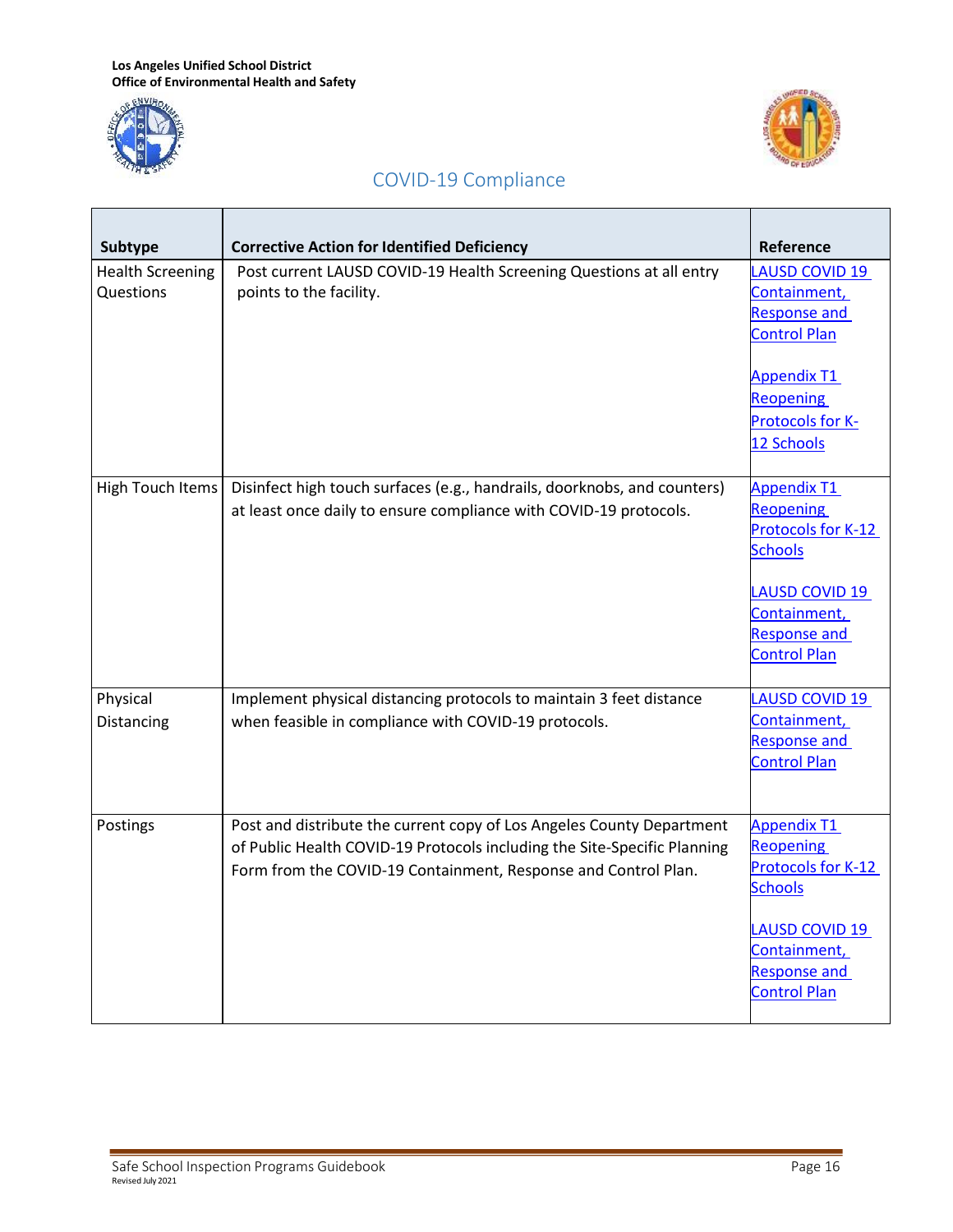



| Subtype             | <b>Corrective Action for Identified Deficiency</b>                       | Reference                           |
|---------------------|--------------------------------------------------------------------------|-------------------------------------|
| Signs and Stickers  | Place hand washing, physical distancing and face mask signs and stickers | <b>LAUSD COVID 19</b>               |
|                     | throughout the site such as in restrooms, hallways, elevators, office    | Containment,<br><b>Response and</b> |
|                     | areas, and cafeterias in compliance with COVID-19 protocols.             | <b>Control Plan</b>                 |
|                     |                                                                          |                                     |
| <b>Shared Items</b> | Minimize use of shared items by designating them to one specific person  | <b>Appendix T1</b>                  |
|                     | or ensure that these are being disinfected between users when feasible   | <b>Reopening</b>                    |
|                     | to ensure compliance with COVID-19 protocols.                            | <b>Protocols for K-12</b>           |
|                     |                                                                          | <b>Schools</b>                      |
|                     |                                                                          | <b>LAUSD COVID 19</b>               |
|                     |                                                                          | Containment,                        |
|                     |                                                                          | <b>Response and</b>                 |
|                     |                                                                          | <b>Control Plan</b>                 |
| Stay Home When      | Ensure students are informed not to come to school and staff not to      | <b>Appendix T1</b>                  |
| Sick                | come to work when experiencing COVID-19 symptoms or when they            | <b>Reopening</b>                    |
|                     | have been exposed to someone who tested positive for COVID-19.           | Protocols for K-12                  |
|                     |                                                                          | <b>Schools</b>                      |
|                     |                                                                          | LAUSD COVID 19                      |
|                     |                                                                          | Containment,                        |
|                     |                                                                          | <b>Response and</b>                 |
|                     |                                                                          | <b>Control Plan</b>                 |
|                     |                                                                          |                                     |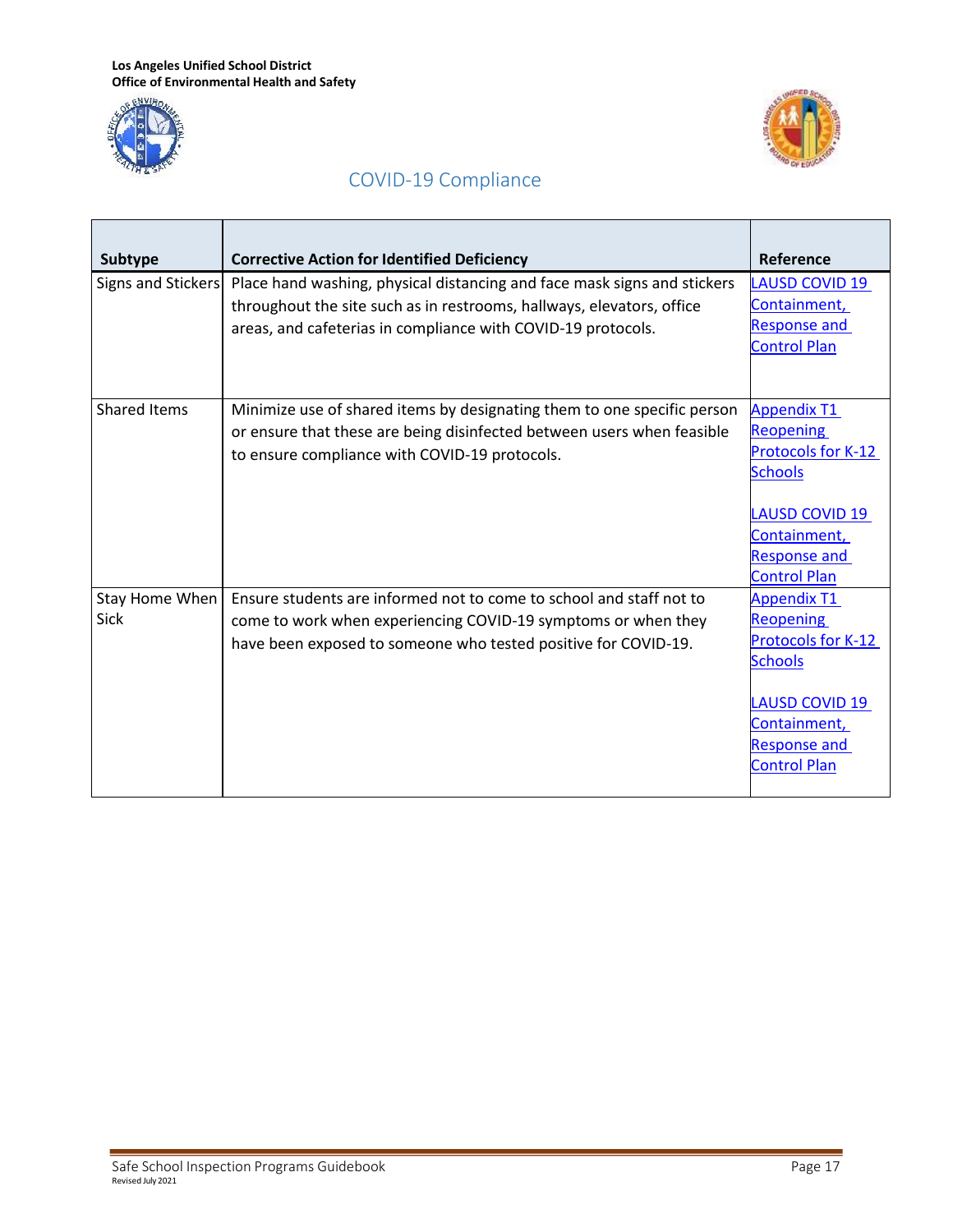



# Emergency Procedures(Safe School Plan, Volume 2)

<span id="page-18-0"></span>

| <b>Subtype</b>          | <b>Corrective Action for Identified Deficiency</b>                                                                          | Reference                  |
|-------------------------|-----------------------------------------------------------------------------------------------------------------------------|----------------------------|
| <b>Drills</b>           | Conduct and document periodic Fire/Life Safety drills (at least monthly                                                     | REF-5803                   |
|                         | forprimary schools or once each semester for secondary schools).                                                            |                            |
|                         | Maintain log of all emergency drills conducted on site.                                                                     |                            |
| Emergency Bin -         | Ensure cargo storage containers are placed on concrete pads, at least                                                       | California                 |
| Location                | 20feet from the property line or any building.                                                                              | Administrative             |
|                         |                                                                                                                             | Code Title 24,             |
|                         |                                                                                                                             | Part 1, Section 4-         |
|                         |                                                                                                                             | 314                        |
| Overhead                | Remove all materials and objects stored on top of cabinets or                                                               |                            |
| Storage                 | uppershelves unless such objects are fastened to the shelf or                                                               |                            |
|                         | otherwise restrained from falling.                                                                                          |                            |
|                         |                                                                                                                             |                            |
| Seismic                 | Provide seismic bracing for furniture, equipment and appliances.                                                            | <b>OEHS Safety Alert</b>   |
| Bracing -               |                                                                                                                             | No. 02-05                  |
| Furniture               |                                                                                                                             |                            |
| Seismic                 |                                                                                                                             |                            |
| Bracing -               | Provide seismic bracing for heating, ventilation and air<br>conditioning (HVAC) units and water heater tanks. If necessary, |                            |
| Water                   | submit a service request to the Maintenance and Operations                                                                  |                            |
| Heater                  | Maximo Kiosk at http://facapps.lausd.net/mwkiosk/.                                                                          |                            |
|                         |                                                                                                                             |                            |
| Training -<br>Emergency | Train all employees on emergency procedures within the first<br>three months of each school year and maintain documentation | CEC § 35294;<br>Collective |
| Procedures              | of date oftraining, agenda, training materials and sign-in sheet.                                                           | <b>Bargaining</b>          |
|                         |                                                                                                                             | Agreement UTLA&            |
|                         |                                                                                                                             | LAUSD ArticlesXXIV         |
|                         |                                                                                                                             | and XXVIII                 |
| <b>Utility Shut-</b>    | Ensure that utility shut-off valves are clearly marked and free of                                                          |                            |
| off Valves              | obstructions.                                                                                                               |                            |
|                         |                                                                                                                             |                            |
|                         |                                                                                                                             |                            |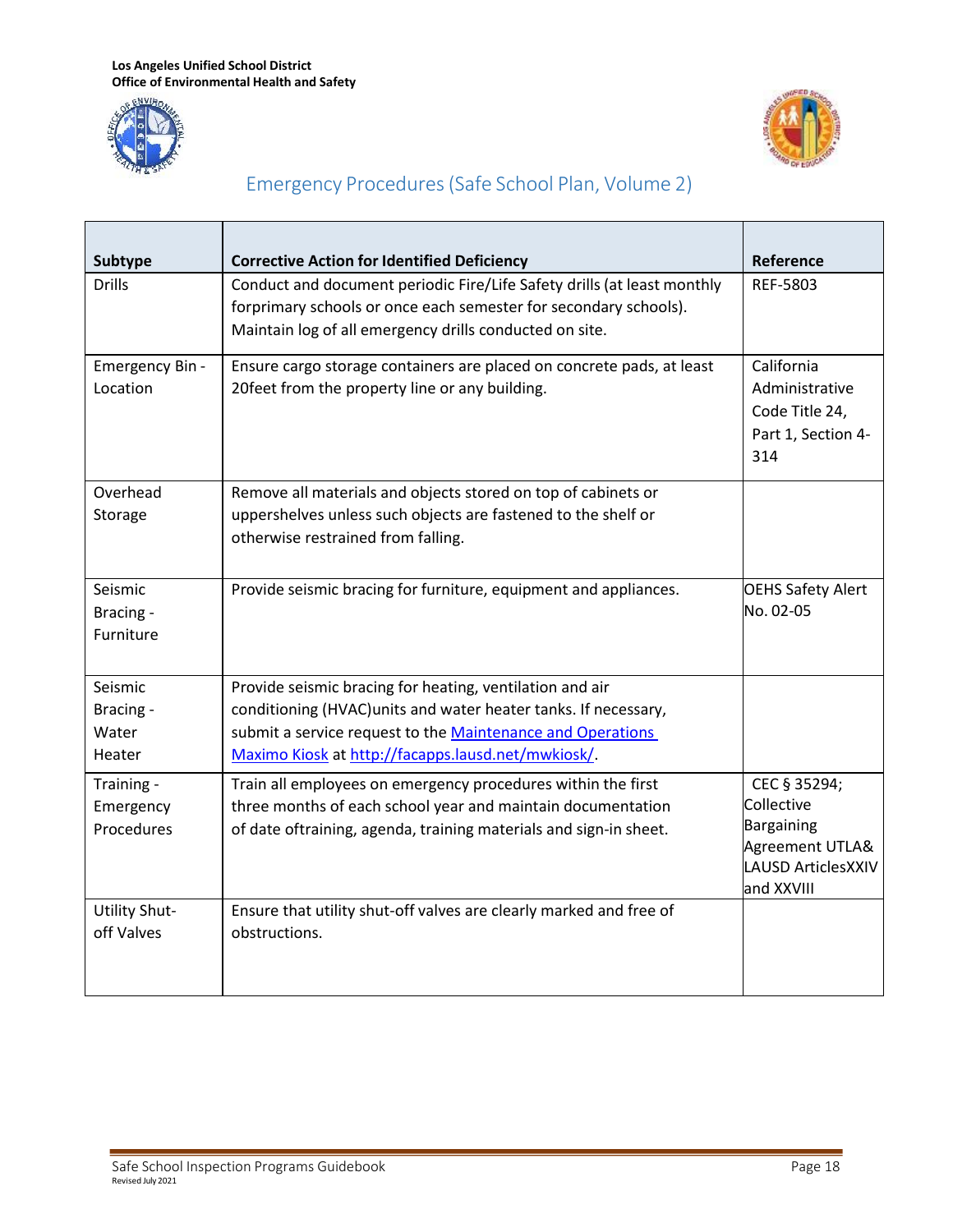



| Subtype                                | <b>Corrective Action for Identified Deficiency</b>                                                                                                                                                                                                         | Reference                                                                                     |
|----------------------------------------|------------------------------------------------------------------------------------------------------------------------------------------------------------------------------------------------------------------------------------------------------------|-----------------------------------------------------------------------------------------------|
| <b>Artificial Turf</b><br>Maintenance  | Maintain artificial turf per manufacturer's instructions. Ensure turf is raked<br>and watered regularly.                                                                                                                                                   |                                                                                               |
| Asphalt                                | Ensure asphalt and other paved areas are in good condition (e.g., free of<br>significant cracks, holes, standing water). If necessary, submit a service<br>request to the Maintenance and Operations Maximo Kiosk at<br>http://facapps.lausd.net/mwkiosk/. | <b>OEHS IIPP</b><br>Template,<br>Attachment E-<br><b>Facilities</b><br><b>Inspection Form</b> |
| <b>Cart Brakes</b>                     | Check hand-held brakes on motorized carts daily to ensure they are in<br>working condition.                                                                                                                                                                | Maintenance &<br>Operations<br>Procedure G-U-1                                                |
| Cart Key<br>Activation                 | Ensure motorized carts require key activation, and the key is removed<br>when cart is not in use or unattended.                                                                                                                                            |                                                                                               |
| Cart Wheel<br>Chocks                   | Place wheel chocks in front of and behind one wheel of motorized carts<br>when stationary. If necessary, submit a service request to the<br>Maintenance and Operations Maximo Kiosk at<br>http://facapps.lausd.net/mwkiosk/                                |                                                                                               |
| <b>Ceiling Tile</b>                    | Repair/replace damaged or missing ceiling tile(s). Consult the Asbestos<br>Management Plan prior to repair. If necessary, submit a service request to<br>the Maintenance and Operations Maximo Kiosk at<br>http://facapps.lausd.net/mwkiosk/.              | <b>OEHS IIPP</b><br>Template,<br>Attachment E-<br><b>Facilities</b><br><b>Inspection Form</b> |
| Clearance -<br>Electrical<br>Equipment | Maintain a minimum 3-foot clearance around all electrical equipment (e.g.,<br>electrical panels, switchgear, transformers).                                                                                                                                | 8 CCR § 2340; 29<br>CFR § 1910.303                                                            |
| Dumpsters                              | Keep dumpster lids closed when not in use.                                                                                                                                                                                                                 |                                                                                               |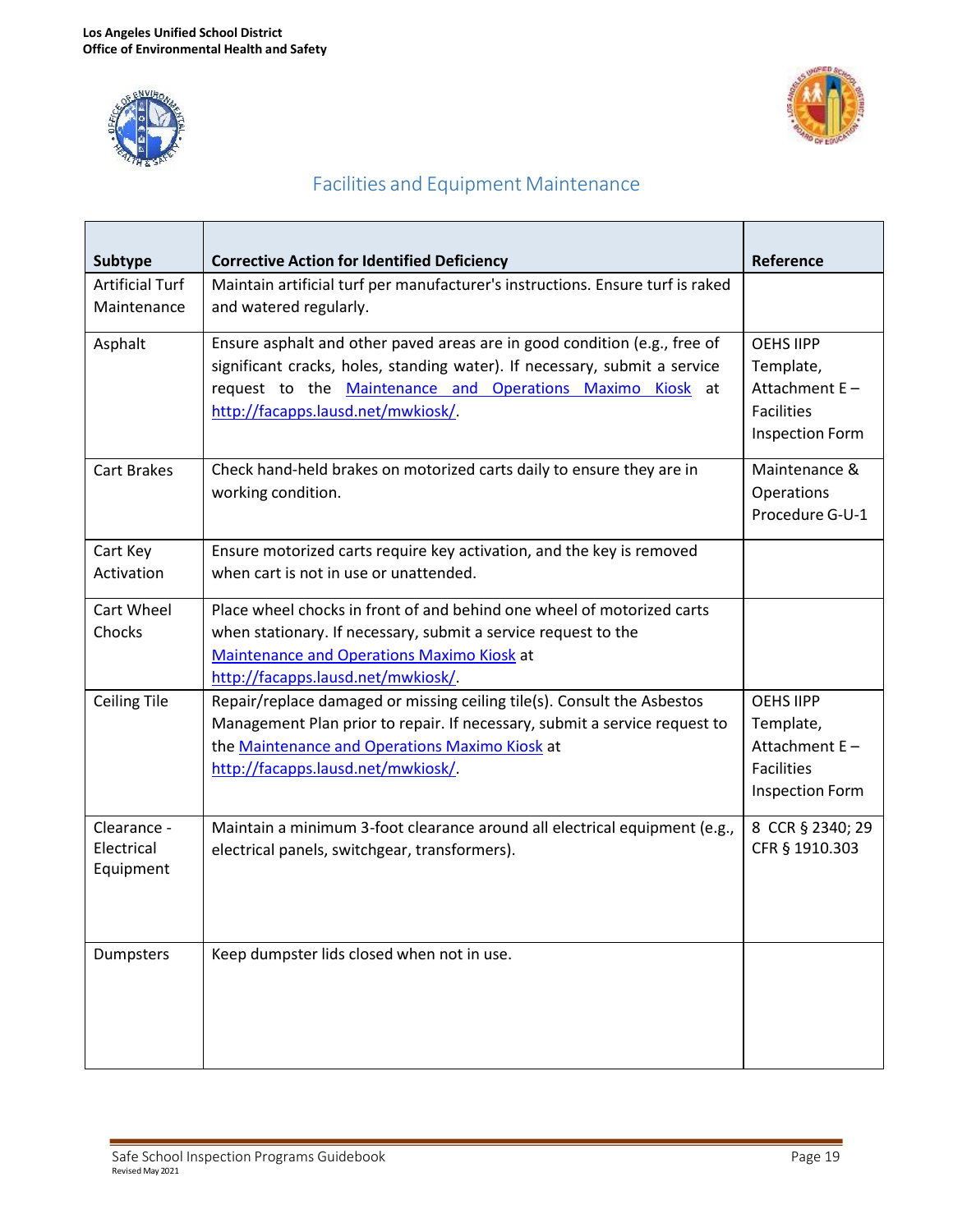



| Subtype                 | <b>Corrective Action for Identified Deficiency</b>                                                 | Reference                                     |
|-------------------------|----------------------------------------------------------------------------------------------------|-----------------------------------------------|
| Electrical              | Ensure electrical equipment components operating at 50 volts or above                              | 8 CCR § 2340; 29                              |
| Guarding                | are guarded to prevent access, unless confined to rooms only accessible to                         | CFR § 1910.303                                |
|                         | qualified persons.                                                                                 |                                               |
| <b>Electrical Panel</b> | Label all circuit breakers within electrical panels to clearly identify the                        | 29 CFR §                                      |
| Labels                  | circuits they are protecting. If necessary, submit a service request to the                        | 1910.303                                      |
|                         | Maintenance and Operations Maximo Kiosk at                                                         |                                               |
| Fats, Oil,              | http://facapps.lausd.net/mwkiosk/.<br>Ensure fats, oils, and greases are frozen prior to disposal. | <b>LAUSD BMPs</b>                             |
| and                     |                                                                                                    |                                               |
| Grease                  |                                                                                                    |                                               |
|                         |                                                                                                    |                                               |
| Flooring                | Repair/replace damaged or missing flooring. Consult the Asbestos                                   |                                               |
|                         | Management Plan prior to repair. If necessary, submit a service                                    |                                               |
|                         | request to the Maintenance and Operations Maximo Kiosk at                                          |                                               |
|                         | http://facapps.lausd.net/mwkiosk/.                                                                 |                                               |
| Food                    | Do not discharge food waste into sink garbage disposals. All food waste                            | LAMC Article 4                                |
| Disposal                | should be disposed of in refuse bins.                                                              | Section 64.30                                 |
| Fueled Equip -          | Ensure lawnmowers and other fueled equipment are stored in a secure                                |                                               |
| <b>Storage</b>          | area and not located in buildings occupied by students.                                            |                                               |
|                         |                                                                                                    |                                               |
| Fueled Equip -          | Do not use gasoline or diesel-powered equipment in buildings or other                              |                                               |
| Use                     | enclosed areas.                                                                                    |                                               |
|                         |                                                                                                    |                                               |
| Good Repair             | Ensure campus grounds and equipment are maintained in good repair.                                 | <b>OEHS IIPP</b>                              |
|                         | If necessary, submit a service request to the Maintenance and                                      | Template,                                     |
|                         | Operations Maximo Kiosk at http://facapps.lausd.net/mwkiosk/.                                      | Attachment E-<br><b>Facilities Inspection</b> |
|                         |                                                                                                    | Form                                          |
| <b>Ground Fault</b>     | Ensure power tools/equipment are used on circuits protected by                                     | 29 CFR §                                      |
| Interrupter             | groundfault interrupter (GFI).                                                                     | 1910.304                                      |
|                         |                                                                                                    |                                               |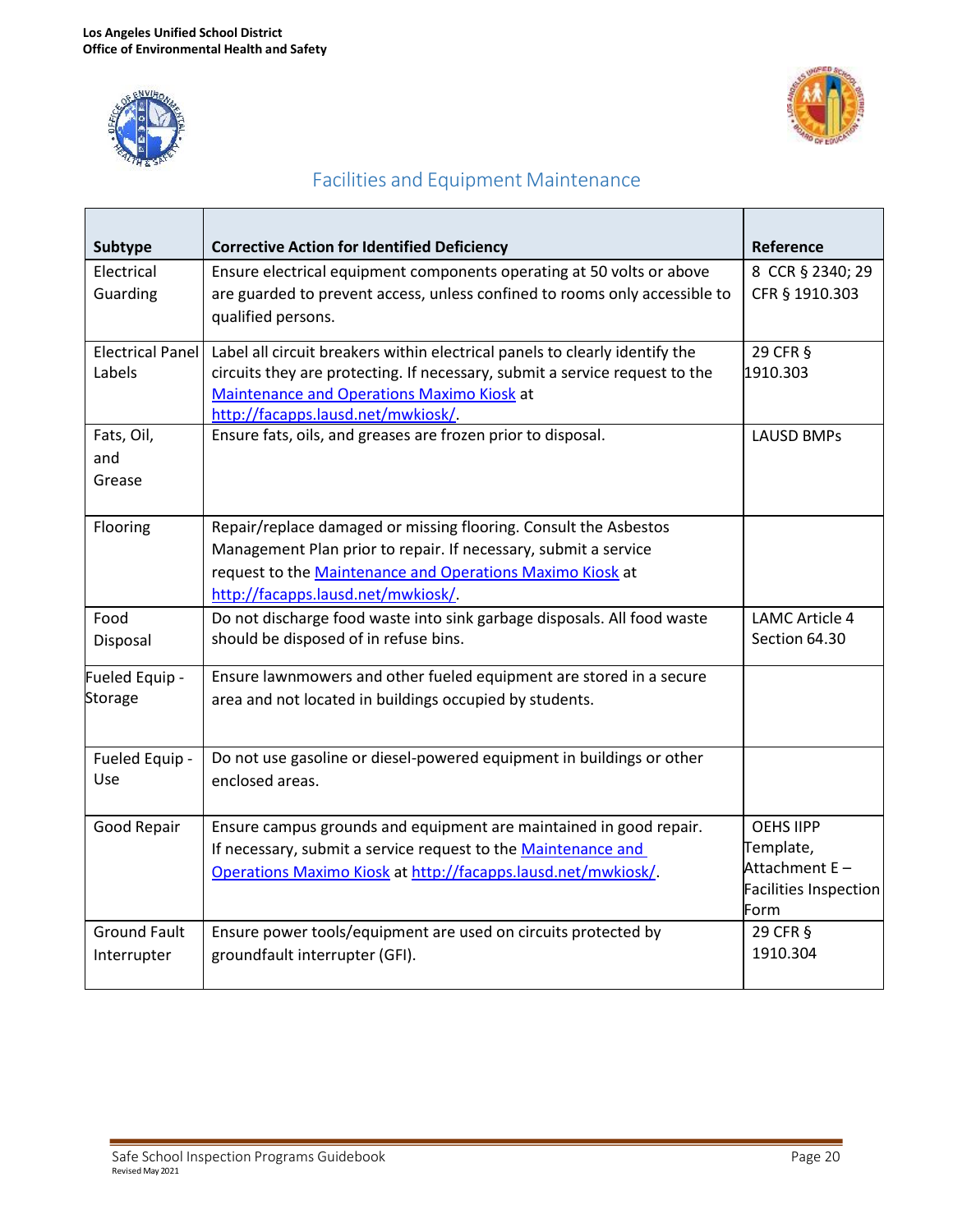



| Subtype          | <b>Corrective Action for Identified Deficiency</b>                                                                                      | Reference                    |
|------------------|-----------------------------------------------------------------------------------------------------------------------------------------|------------------------------|
| <b>Hot Water</b> | Ensure hot water is provided in food preparation areas, health offices                                                                  | <b>OEHS IIPP</b>             |
|                  | andshowers. If necessary, submit a service request to the                                                                               | Template,                    |
|                  | Maintenance and Operations Maximo Kiosk at                                                                                              | Attachment E-                |
|                  | http://facapps.lausd.net/mwkiosk/.                                                                                                      | <b>Facilities Inspection</b> |
|                  |                                                                                                                                         | Form                         |
| Housekeeping     | Ensure all areas in the school are clean, well maintained and free of clutter.                                                          | <b>OEHS IIPP</b>             |
|                  |                                                                                                                                         | Template,<br>Attachment E-   |
|                  |                                                                                                                                         | <b>Facilities</b>            |
|                  |                                                                                                                                         | <b>Inspection Form</b>       |
|                  |                                                                                                                                         |                              |
| <b>HVAC Vent</b> | Ensure vent stacks are not located within 10 feet of Heating, Ventilation                                                               |                              |
| <b>Stacks</b>    | and Air Conditioning (HVAC) system air intakes. Roof-mounted vent                                                                       |                              |
|                  | stacksshould extend above the parapet's walls and air intake vents. If                                                                  |                              |
|                  | necessary, submit a service request to the Maintenance and Operations                                                                   |                              |
|                  | Maximo Kiosk at http://facapps.lausd.net/mwkiosk/.                                                                                      |                              |
| In-Wall Table    | Inspect in-wall tables and benches at least twice a year and maintain                                                                   |                              |
| Inspection       | documentation.                                                                                                                          |                              |
|                  |                                                                                                                                         |                              |
|                  |                                                                                                                                         |                              |
|                  |                                                                                                                                         |                              |
|                  |                                                                                                                                         |                              |
| In-WallTables    | Ensure all in-wall table and bench safety devices (such as cam locks/butterfly                                                          |                              |
|                  | locks) are utilized and functional. Remove equipment from service if any                                                                |                              |
|                  | safety mechanism is not operating properly. If necessary, submit a service<br>request to the Maintenance and Operations Maximo Kiosk at |                              |
|                  | http://facapps.lausd.net/mwkiosk/.                                                                                                      |                              |
|                  |                                                                                                                                         |                              |
| Kitchen          | Train food service workers on "Best Management Practices for Industrial                                                                 | <b>LAMC Article 4</b>        |
| <b>BMP</b>       | Waste Disposal" and maintain training records. For assistance, contact                                                                  | Section 64.30;               |
| Training         | FoodServices at (213) 241-3388.                                                                                                         | <b>LAUSD Industrial</b>      |
|                  |                                                                                                                                         | Wastewater                   |
|                  |                                                                                                                                         | Management                   |
|                  |                                                                                                                                         | Procedures                   |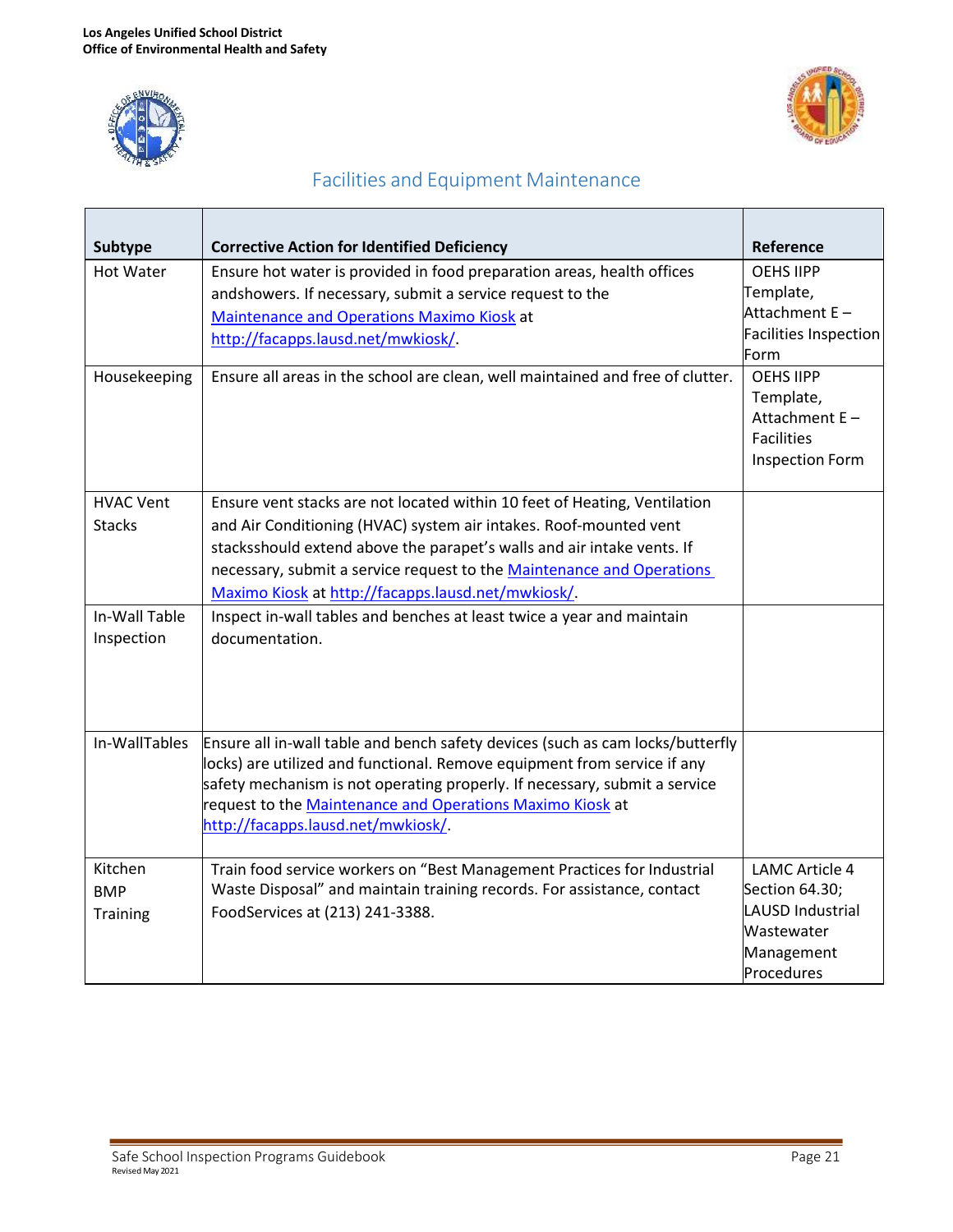



| <b>Subtype</b>                            | <b>Corrective Action for Identified Deficiency</b>                                                                                                                                                                                                                                  | Reference                                                                                                    |
|-------------------------------------------|-------------------------------------------------------------------------------------------------------------------------------------------------------------------------------------------------------------------------------------------------------------------------------------|--------------------------------------------------------------------------------------------------------------|
| Kitchen<br>Waste<br><b>BMP</b><br>Posting | Conspicuously post "Best Management Practices for Industrial Waste<br>Disposal" in the cafeteria kitchen and/or food preparation area. For<br>assistance, contact Food Services at (213) 241-3388.                                                                                  | <b>LAMC Article 4</b><br>Section 64.30;<br>LAUSD Industrial<br>Wastewater<br>Management<br>Procedures        |
| Kitchen Waste<br><b>BMPPosting</b>        | Conspicuously post "Best Management Practices for Industrial Waste<br>Disposal" in the cafeteria kitchen and/or food preparation area. For<br>assistance, contact Food Services at (213) 241-3388.                                                                                  | <b>LAMC Article 4</b><br>Section 64.30;<br><b>LAUSD Industrial</b><br>Wastewater<br>Management<br>Procedures |
| Kitchen Waste<br>Practices                | Implement "Best Management Practices for Industrial Waste<br>Disposal" as defined by the Food Services Branch. For assistance,<br>contact Food Services at(213) 241-3388.                                                                                                           | <b>LAMC Article 4</b><br>Section 64.30;<br><b>LAUSD Industrial</b><br>Wastewater<br>Management<br>Procedures |
| Landscaping                               | Ensure tree canopies are adequately raised, plants are adequately<br>trimmed, and landscape is free of tripping hazards or other obvious<br>hazards. If necessary, submit a service request to the Maintenance and<br>Operations Maximo Kiosk at http://facapps.lausd.net/mwkiosk/. | <b>OEHS IIPP</b><br>Template,<br>Attachment E-<br><b>Facilities</b><br><b>Inspection Form</b>                |
| Lifts                                     | Conduct and document weekly testing of all special access lifts (e.g.,<br>wheelchair lifts, auditorium stage lifts and swimming pool immersion<br>lifts).                                                                                                                           | 29 CFR§<br>1910.68; M&O<br>Procedures for<br><b>Access Lifts</b>                                             |
| Lighting -Indoor                          | Ensure all areas within the school have adequate indoor lighting. If<br>necessary, submit a service request to the Maintenance and Operations<br>Maximo Kiosk at http://facapps.lausd.net/mwkiosk/.                                                                                 | <b>LAUSD School</b><br>Design Guide;<br>LAUSD<br>Contract<br>Specification<br>16525-3                        |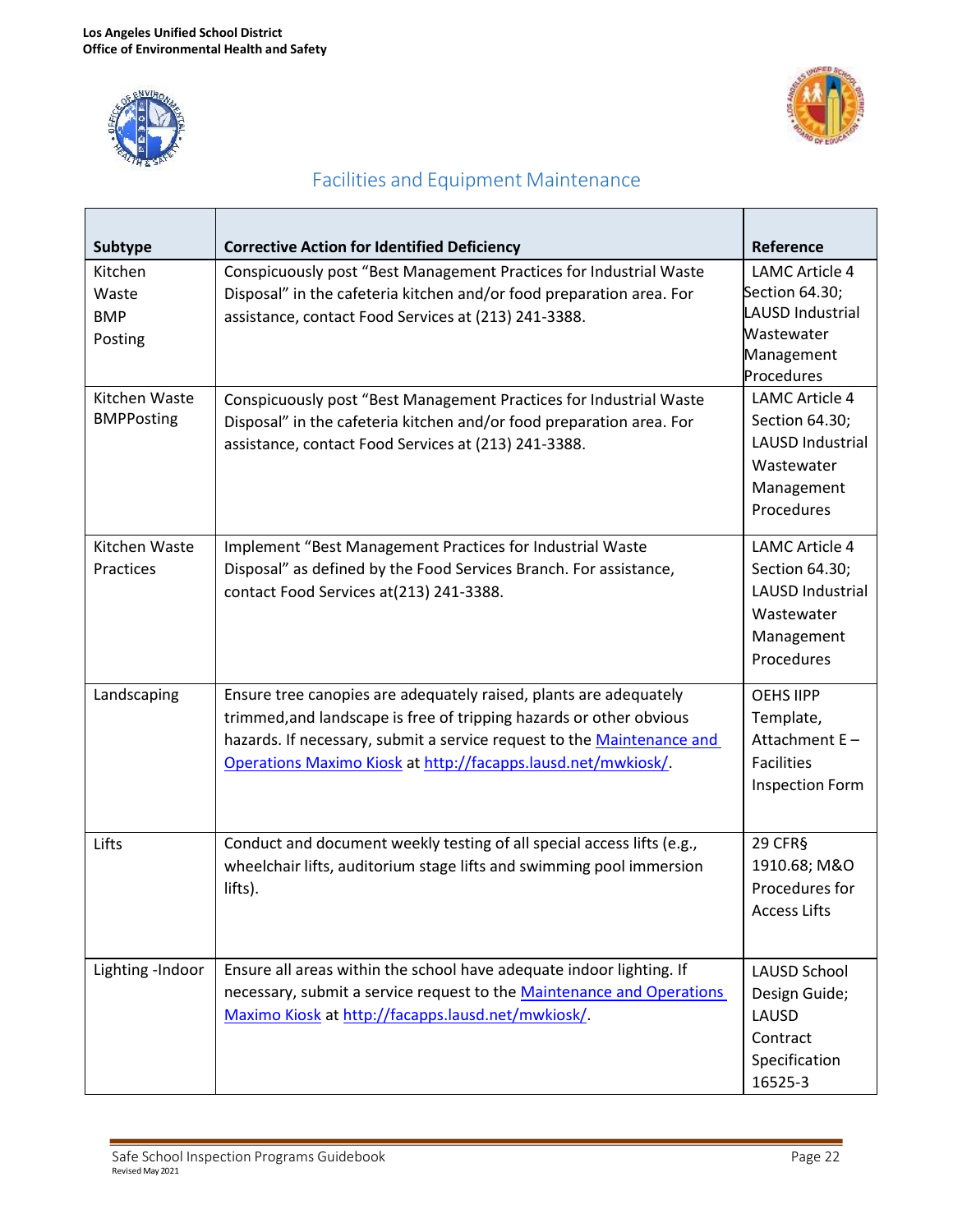



| <b>Subtype</b> | <b>Corrective Action for Identified Deficiency</b>                             | Reference              |
|----------------|--------------------------------------------------------------------------------|------------------------|
| Lighting -     | Repair/replace burned out light bulbs (lamps). If necessary, submit a          |                        |
| Lamps          | service request to the Maintenance and Operations Maximo Kiosk at              |                        |
|                | http://facapps.lausd.net/mwkiosk/.                                             |                        |
|                |                                                                                |                        |
|                |                                                                                |                        |
| Lighting -     | Ensure there is adequate outdoor lighting for after-school activities.         | LAUSD School           |
| Outdoor        |                                                                                | Design Guide           |
|                |                                                                                |                        |
| Outlet         | Provide approved covers for all electrical outlets, switch plates, pull boxes, | 8 CCR § 2340; 29       |
| Covers         | and junction boxes. If necessary, submit a service request to the              | CFR §                  |
|                | <b>Maintenance and Operations Maximo Kiosk at</b>                              | 1910.305               |
|                | http://facapps.lausd.net/mwkiosk/                                              |                        |
| Permits        | Ensure equipment, subject to South Coast Air Quality Management District       | (SCAQMD) Rules         |
| - Air          | (SCAQMD) requirements, is lawfully permitted.                                  | and Regulations        |
| Quality        |                                                                                |                        |
| Permits -      | Post valid operating permit near air compressor, air pressure tank,            | 8 CCR § 461; 8         |
| <b>OSHA</b>    | elevator, boiler, or other equipment subject to Occupational Safety and        | CCR § 344.2; 8         |
|                | Health Administration (OSHA) permitting.                                       | CCR § 344.1            |
| Playgroun      | Ensure age appropriate use signs and playground safety rules are affixed       |                        |
| dAge           | to playground equipment. If necessary, submit a service request to the         |                        |
| Signs          | <b>Maintenance and Operations Maximo Kiosk at</b>                              |                        |
|                | http://facapps.lausd.net/mwkiosk/                                              |                        |
| Playground     | Ensure playground equipment and matting complies with American Society         | 22 CCR § 65710;        |
| Equip -        | for Testing and Materials (ASTM) standards and Consumer Products Safety        | ASTM 1487; CPSC        |
| Compliant      | Commission (CPSC) guidelines.                                                  | <b>Guidelines</b>      |
| Playground     | Ensure playground equipment is inspected and approved by a National            | 22 CCR § 65710;        |
| Equip -        | Playground Safety Institute certified inspector prior to the installation of   | <b>CPSC Guidelines</b> |
| Initial        | surfacing material and use.                                                    |                        |
| Inspection     |                                                                                |                        |
| Playground     | Discontinue use of and restrict access to playground equipment that does       | 22 CCR § 65710;        |
| Equip -        | not meet current California Playground Safety Regulations, Consumer            | <b>CPSC Guidelines</b> |
| Restrict       | Product Safety Commission, American Society Testing Materials and              |                        |
| Access         | District requirements.                                                         |                        |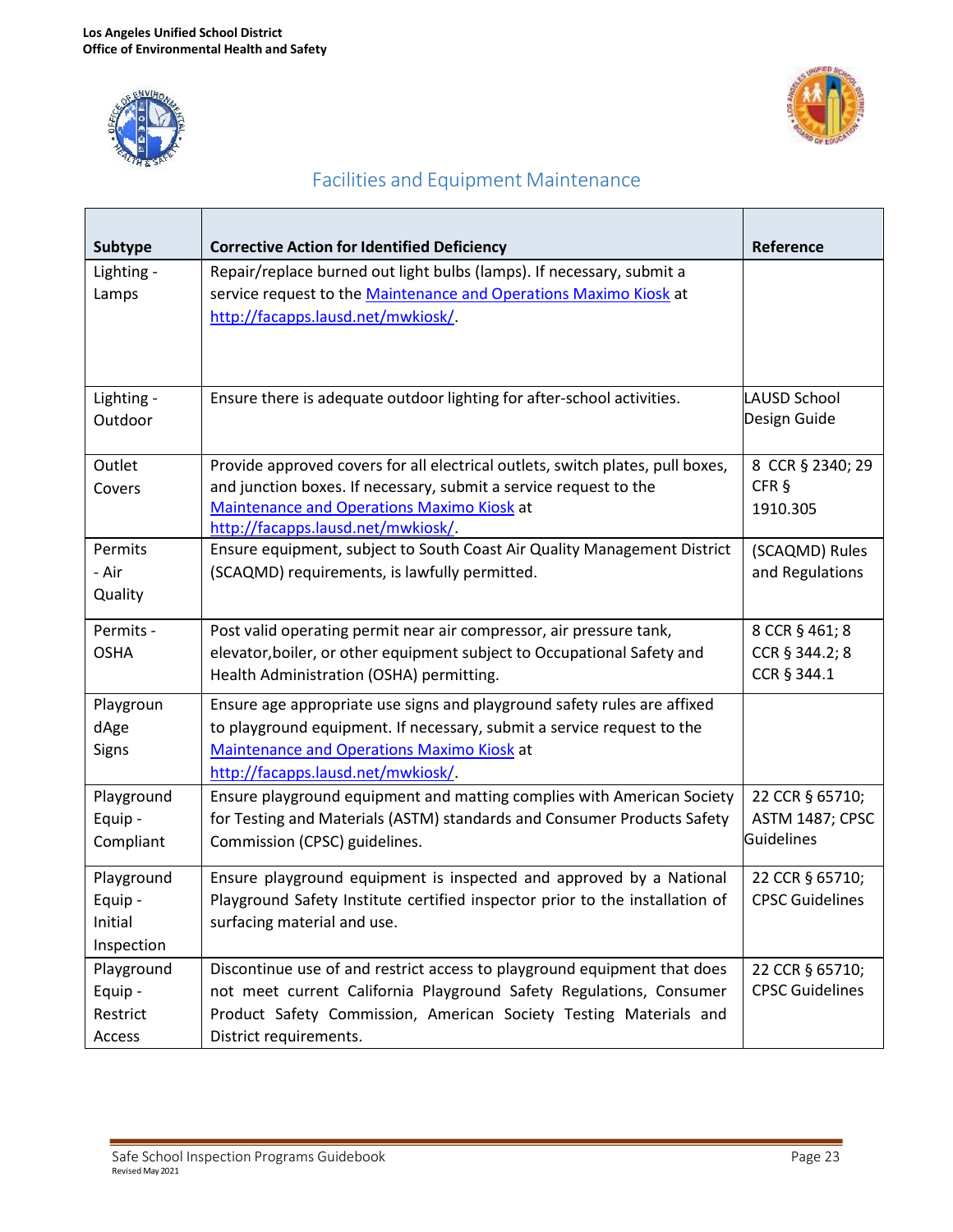



| <b>Subtype</b>                         | <b>Corrective Action for Identified Deficiency</b>                                                                                                                                                       | Reference                                                                              |
|----------------------------------------|----------------------------------------------------------------------------------------------------------------------------------------------------------------------------------------------------------|----------------------------------------------------------------------------------------|
| Playground<br>Inspection -<br>Routine  | Ensure playground equipment is inspected daily by site staff and at least<br>annually by a National Playground Safety Institute Certified Inspector.                                                     | ASTM 1487; CPSC<br>Guidelines                                                          |
| Playground<br>Surfacing<br>Condition   | Repair/replace damaged or deteriorated playground surfacing materials.<br>If necessary, submit a service request to the Maintenance and Operations<br>Maximo Kiosk at http://facapps.lausd.net/mwkiosk/. |                                                                                        |
| Playground<br>Surfacing<br><b>Test</b> | Ensure playground surfacing material is tested for Head Injury<br>Acceptance Criteria (HIC) and approved by OEHS prior to use.                                                                           |                                                                                        |
| Powered Equip<br>- Condition           | Periodically inspect equipment to ensure that electrical cords, hoses and<br>fittings and safety devices are in good condition.                                                                          | 8 CCR § 5533; 29<br>CFR § 1910.106;<br>19 CCR § 3.15;<br>LAMC 57.30.11,<br>57.11.10(A) |
| Powered Equip<br>- Training            | Ensure proper training of personnel that use steam cleaners,<br>pressurewashers, wet abrasive washers or other cleaning<br>equipment.                                                                    |                                                                                        |
| P-Trap Primers                         | Ensure the plumbing P-trap primers are operating properly. If necessary,<br>submit a service request to the Maintenance and Operations Maximo<br>Kiosk at http://facapps.lausd.net/mwkiosk/.             |                                                                                        |
| Restrooms - Use<br>Designation         | Provide separate restrooms for students and staff. Student restrooms<br>maybe used by the public for public events.                                                                                      |                                                                                        |
| Roof and Gutters                       | Ensure roofs and gutters are intact and well maintained. If necessary,<br>submit a service request to the Maintenance and Operations Maximo<br>Kiosk at http://facapps.lausd.net/mwkiosk/.               | <b>OEHS IIPP</b><br>Template,<br>Attachment E-<br>Facilities Inspection<br>Form        |
| Salvage Items                          | Remove unusable equipment and other salvage items pursuant to the<br>LAUSD Procurement Manual. To request pick-up, contact Truck<br>Operations at (562) 654-9000.                                        | REF-1293                                                                               |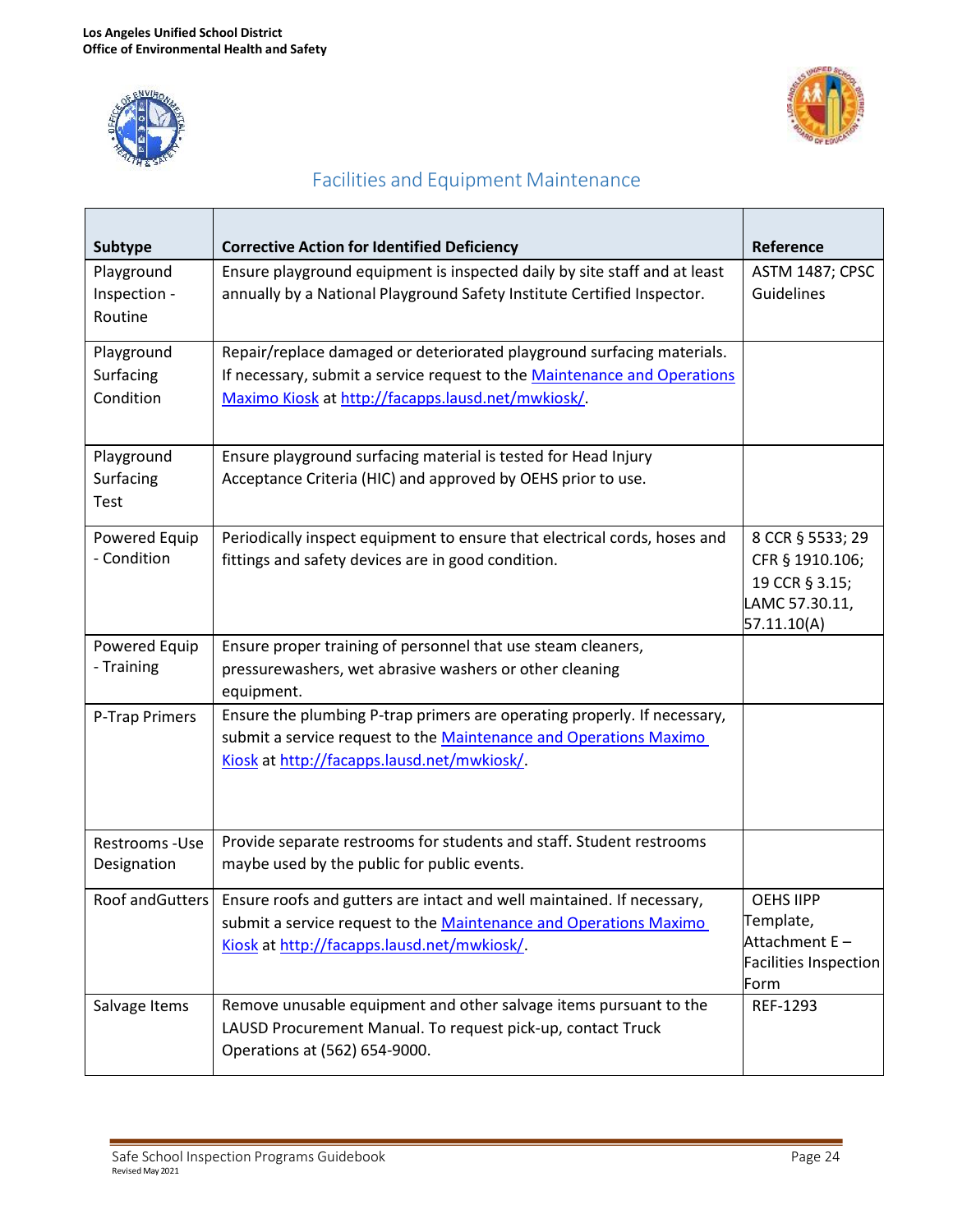



| Subtype                           | <b>Corrective Action for Identified Deficiency</b>                                                                                                                | Reference                                                                       |
|-----------------------------------|-------------------------------------------------------------------------------------------------------------------------------------------------------------------|---------------------------------------------------------------------------------|
| Salvage<br>Items                  | Remove unusable equipment and other salvage items pursuant to the<br>LAUSD Procurement Manual. To request pick-up, contact Truck Operations<br>at (562) 654-9000. | <b>REF-1293</b>                                                                 |
| Sandbox                           | Provide sandbox cover and affix daily. Inspect regularly to ensure sand is<br>free of debris.                                                                     |                                                                                 |
| Securing<br>Equipment             | Ensure equipment designed to be located in a fixed position is secured to<br>prevent movement.                                                                    |                                                                                 |
| Sewer<br>Debris                   | Ensure that debris is periodically cleared from sewer and storm draininlets.                                                                                      | OEHS IIPP<br>Template,<br>Attachment E-<br><b>Facilities Inspection</b><br>Form |
| <b>Storm Drain</b>                | Do not discharge hazardous substances, cleaning agents or wastewaterinto<br>storm drains.                                                                         |                                                                                 |
| Training -<br>Sports<br>Equipment | Train students on proper use of sports equipment.                                                                                                                 | BUL M-66, BUL-<br>42, BUL-44                                                    |
| <b>Trash Bins</b><br>Clean        | Ensure dumpsters and trash cans are not overfilled and the surroundingarea<br>is clean and free of debris.                                                        |                                                                                 |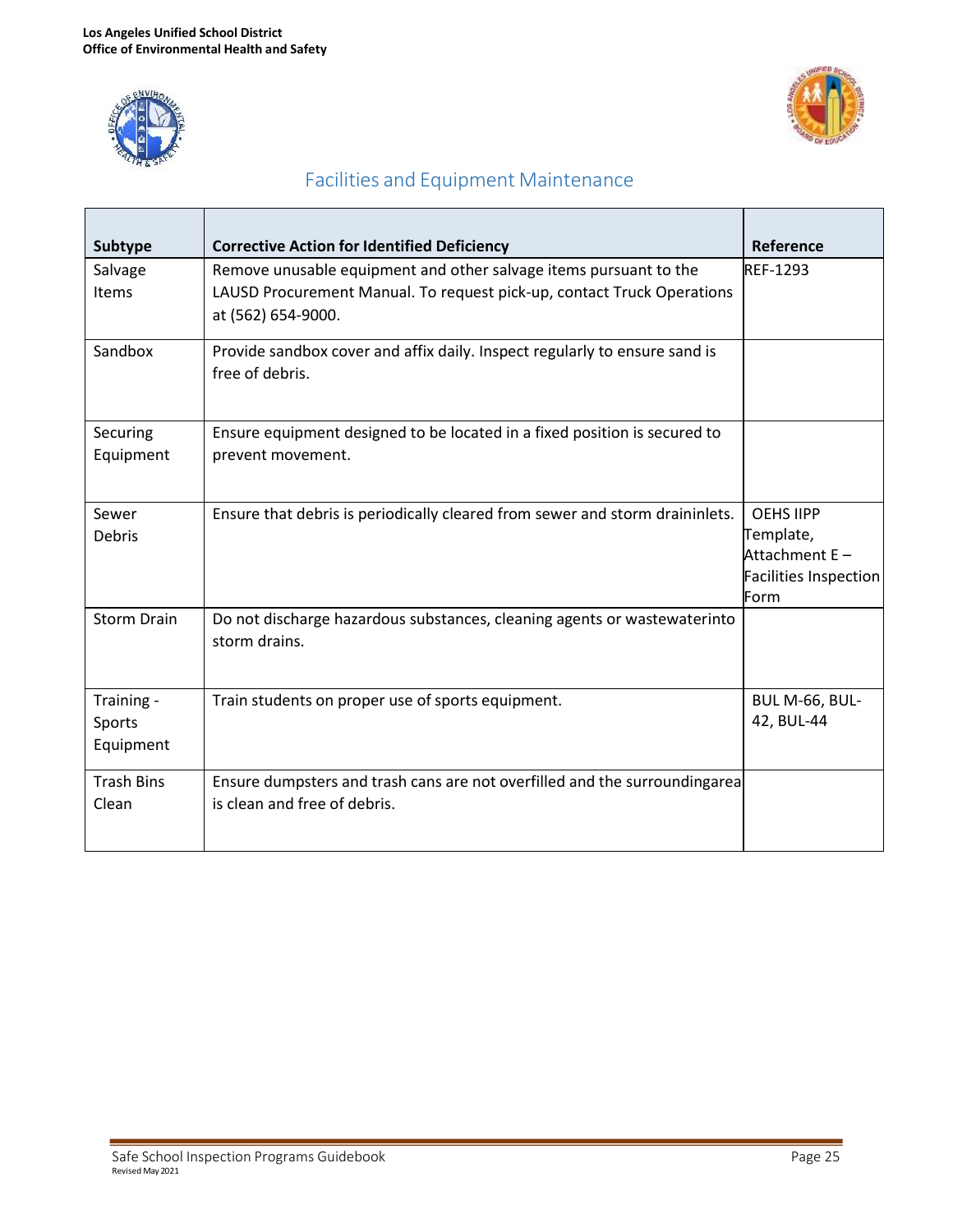



<span id="page-26-0"></span>

| Subtype                               | <b>Corrective Action for Identified Deficiency</b>                                                                                                                                                   | Reference                                                                                                                      |
|---------------------------------------|------------------------------------------------------------------------------------------------------------------------------------------------------------------------------------------------------|--------------------------------------------------------------------------------------------------------------------------------|
| <b>ANSUL System</b>                   | Ensure ANSUL fire suppression systems are serviced every 6 months. If<br>necessary, submit a service request to the Maintenance and Operations<br>Maximo Kiosk at http://facapps.lausd.net/mwkiosk/. |                                                                                                                                |
| Clearance -<br>Fire<br>Equipment      | Maintain a minimum 3-foot clearance around fire extinguishers, fire hoses,<br>pull stations and sprinkler control valves.                                                                            | LAMC § 57.57.05                                                                                                                |
| Clearance -<br><b>Fire Sprinklers</b> | Maintain a minimum 18-inch clearance between overhead sprinklers and<br>materials below. In non-sprinkler areas, a minimum of 2-feet clearance<br>must be maintained.                                | 8 CCR § 6170;<br><b>OEHS IIPP</b><br>Template,<br>Attachment $E -$<br><b>Facilities</b><br>Inspection Form;<br>LAMC § 57.57.03 |
| Clearance -<br><b>Heaters</b>         | Maintain a minimum 3-foot clearance around heaters/furnaces.                                                                                                                                         | <b>Uniform Fire</b><br>Code (UFC)<br>13.6.3.3                                                                                  |
| <b>Curtains</b>                       | Remove curtains that are not flame resistant.                                                                                                                                                        | LAMC $§$<br>57.110.12;<br><b>Uniform Fire</b><br>Code (UFC)<br>1103.3.3.1                                                      |
| Dispersal Area                        | Ensure safe dispersal areas are located at least 50 feet away from school<br>buildings.                                                                                                              |                                                                                                                                |
| <b>Egress Doors</b>                   | Ensure classrooms with occupancy of 50 or more have at least twomeans of<br>egress.                                                                                                                  | LAMC § 57.33.04;<br>8 CCR §<br>3227                                                                                            |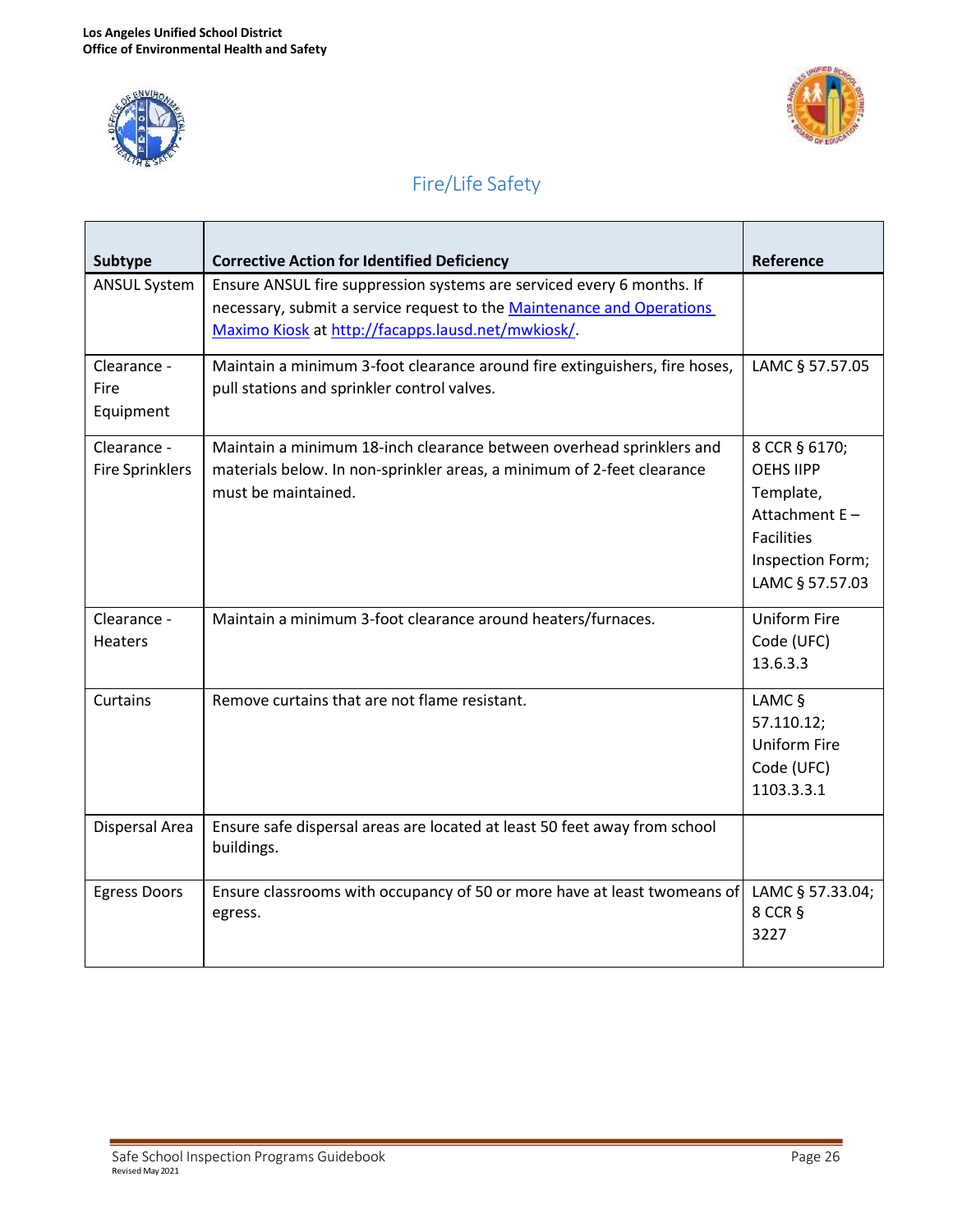



| Subtype               | <b>Corrective Action for Identified Deficiency</b>                          | Reference                  |
|-----------------------|-----------------------------------------------------------------------------|----------------------------|
| Egress                | Maintain exit pathways free of obstructions to ensure safe egress.          | 8 CCR § 3227;              |
| Obstructed            |                                                                             | LAMC § 57.33.11;           |
|                       |                                                                             | 29 CFR § 1910.37           |
| <b>Elevated Load</b>  | Post signs indicating load capacity for elevated work surfaces.             | 8 CCR § 3211; 8            |
| Capacity              |                                                                             | CCR § 3212                 |
| Elevated              | Provide a permanent means of access and egress to elevated storage and      | 8 CCR § 3210; 8            |
| Work                  | work surfaces. If necessary, submit a service request to the Maintenance    | CCR § 3211; 8              |
| <b>Surfaces</b>       | and Operations Maximo Kiosk at http://facapps.lausd.net/mwkiosk/.           | CCR §§ 3212                |
| Access                |                                                                             |                            |
| <b>Elevator Signs</b> | Post signs adjacent to elevator call devices indicating procedure to follow | 8 CCR § 3041               |
|                       | in case of emergency.                                                       |                            |
|                       |                                                                             |                            |
| <b>Emergency Exit</b> | Provide at least one security grill with "emergency breakaway" capacity     | <b>California Building</b> |
| Grills                | for classrooms equipped with security grills. The window with the           | Code (CBC)                 |
|                       | breakaway grill must be openable and clearly identified as an emergency     | Section 305.2.4,           |
|                       | exit. In classrooms with only one exit door, the breakaway grill must be    | <b>Board of Education</b>  |
|                       | located furthest from the exit door. If necessary, submit a service request | ReportNo. 15               |
|                       | to the Maintenance and Operations Maximo Kiosk at                           |                            |
|                       | http://facapps.lausd.net/mwkiosk/.                                          |                            |
| Emergency             | Ensure school has at least one entrance gate with an opening of at least    | LAMC § 57.111.07           |
| <b>Vehicle Access</b> | 20 feet to accommodate emergency vehicles. Ensure fire lanes are            |                            |
|                       | provided and maintained free of obstruction.                                |                            |
| Evacuation            | Post evacuation map in all multi-story buildings at each main entrance,     |                            |
| Map                   | elevator lobby and near enclosed stairwells. Maps are also required in      |                            |
|                       | assembly areas with occupancies over 300.                                   |                            |
|                       |                                                                             |                            |
| <b>Exit Distances</b> | Ensure the maximum distance from any point in the building to an            | 8 CCR §                    |
|                       | exterior exit or an enclosed exit stairway does not exceed 150 feet in      | 3222                       |
|                       | buildings without sprinklers or 200 feet in buildings with sprinklers. If   |                            |
|                       | necessary, submit a service request to the Maintenance and Operations       |                            |
|                       | Maximo Kiosk at http://facapps.lausd.net/mwkiosk/.                          |                            |
| <b>Exit Signs</b>     | Provide visible exit signs or directional signs for all exit doors and      | 8 CCR § 3216;              |
|                       | escapepathways. Ensure illuminated exit signs are on at all times. If       | LAMC § 57.33.15;           |
|                       | necessary, submit a service request to the Maintenance and                  | 29 CFR §                   |
|                       | Operations Maximo Kiosk at http://facapps.lausd.net/mwkiosk/                | 1910.37; 1997              |
|                       |                                                                             | Uniform FireCode           |
|                       |                                                                             | (UFC) 1212.2               |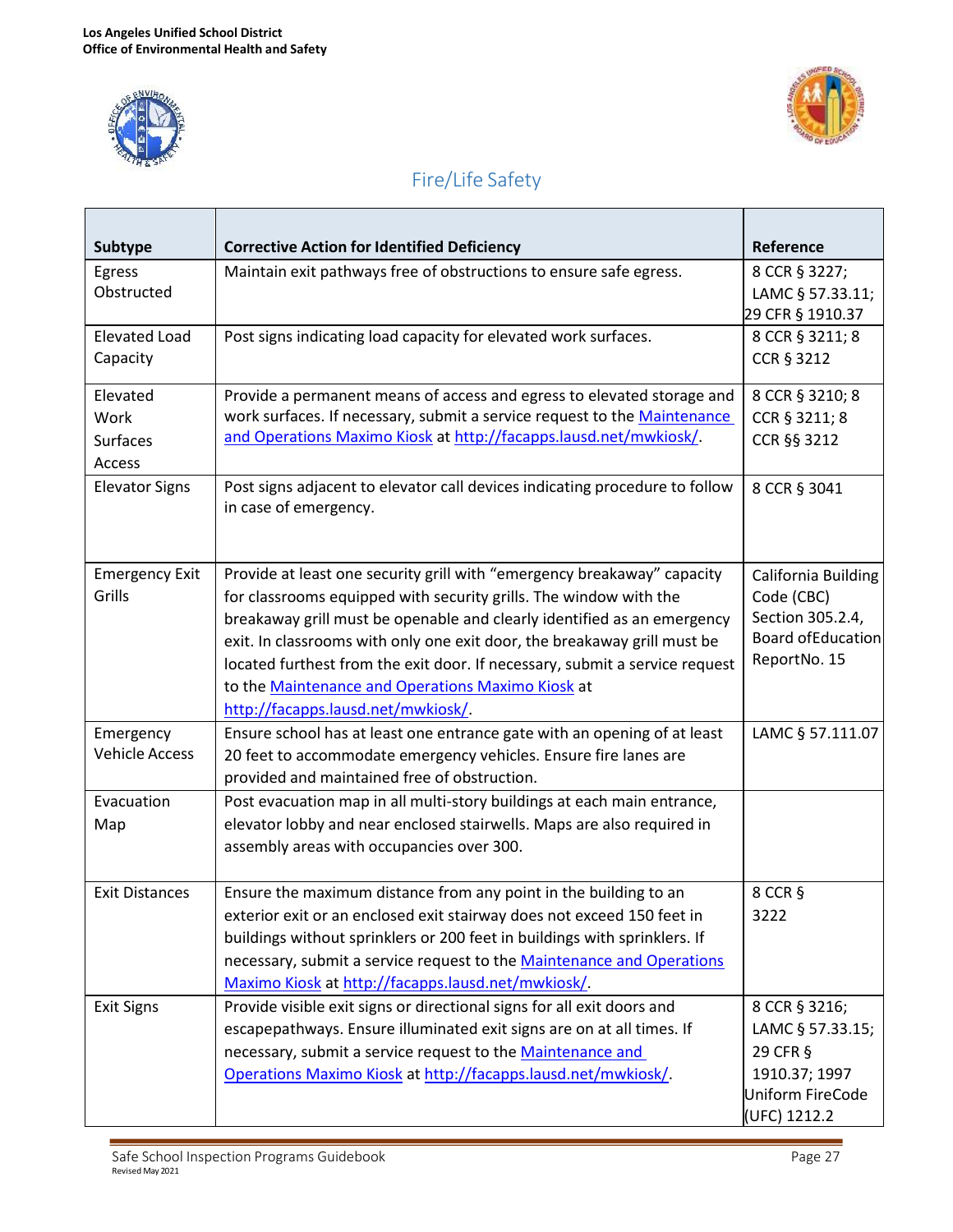



| <b>Subtype</b>                                  | <b>Corrective Action for Identified Deficiency</b>                                                                                                                                                                                                           | Reference                                                                  |
|-------------------------------------------------|--------------------------------------------------------------------------------------------------------------------------------------------------------------------------------------------------------------------------------------------------------------|----------------------------------------------------------------------------|
| <b>Exit Signs</b><br>Obstructed                 | Remove all objects that may conceal or obscure exit signs.                                                                                                                                                                                                   | <b>Uniform Fire</b><br>Code (UFC)<br>1212.8; 29 CFR §<br>1910.37           |
| Fire Alarm -<br>Obstruction                     | Ensure that fire alarm devices are free of obstruction.                                                                                                                                                                                                      | LAMC § 57.20.41;<br>29 CFR §<br>1910.165                                   |
| Fire Alarm<br>-Testing                          | Conduct and document monthly inspections of fire alarms in the Fire Log<br>Book to ensure they are in good working order. Ensure a different pull<br>station is tested each month.                                                                           | 8 CCR § 6184; M<br>& O ProcedureNo.<br>$G-F-2$                             |
| Fire Alarm<br>Labels                            | Ensure the listed locations on the fire alarm panel are accurate and<br>correspond to the room numbers posted at each room and the associated<br>map.                                                                                                        |                                                                            |
| <b>Fire Doors</b>                               | Do not impair function of self-closing fire rated doors.                                                                                                                                                                                                     | LAMC §<br>57.20.41                                                         |
| Fire<br>Exting. -<br>General                    | Fully charge and mount portable fire extinguishers and ensure signs<br>areposted to indicate location. If necessary, submit a service request<br>to the Maintenance and Operations Maximo Kiosk at<br>http://facapps.lausd.net/mwkiosk/.                     | 8 CCR § 6151; 29<br>CFR § 1910.157;<br>LAMC § 57.140.9                     |
| Fire Exting. -<br>Hydrostatic<br><b>Testing</b> | Perform hydrostatic testing at the required interval of five or twelve<br>years, depending on the fire extinguishing media. If necessary, submit a<br>service request to the Maintenance and Operations Maximo Kiosk at<br>http://facapps.lausd.net/mwkiosk/ | 8 CCR § 6151; 29<br>CFR § 1910.157                                         |
| Fire Exting. -<br>Inspection                    | Conduct and document monthly visual inspection of portable fire<br>extinguishers. Note inspection date on the service tag and the Fire Log<br>Book.                                                                                                          | 8 CCR § 6151; 29<br>CFR § 1910.157;<br>M & O Procedure<br>No. G-F-8, G-F-2 |
| Fire Exting. -<br>Service                       | Ensure portable fire extinguishers are serviced annually. If necessary,<br>submit a service request to the Maintenance and Operations Maximo<br>Kiosk at http://facapps.lausd.net/mwkiosk/.                                                                  |                                                                            |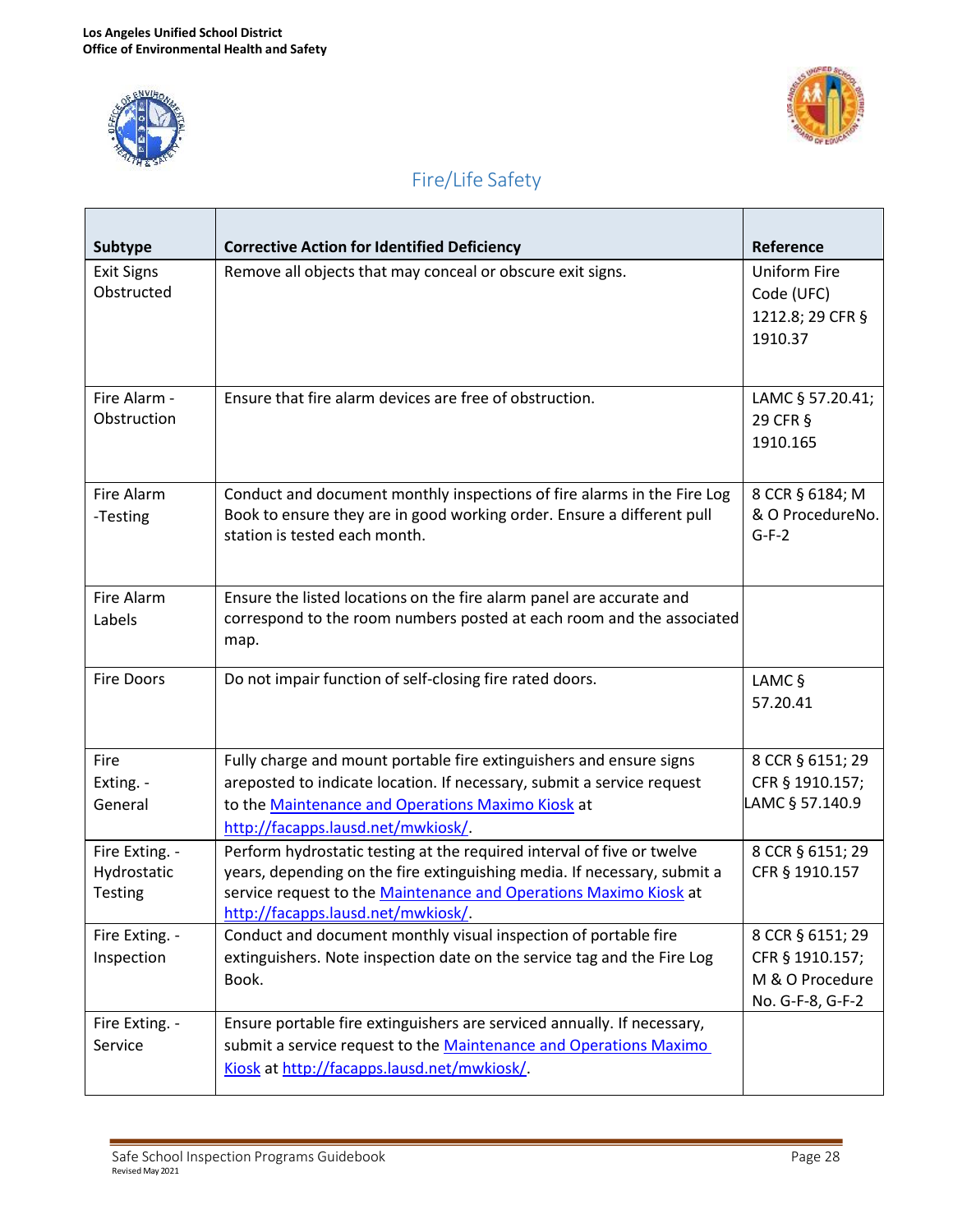



| <b>Subtype</b>  | <b>Corrective Action for Identified Deficiency</b>                            | Reference               |
|-----------------|-------------------------------------------------------------------------------|-------------------------|
| Fire Exting. -  | Provide fire extinguisher training to new employees and at least              | 8 CCR § 6151; 29        |
| Training        | annuallythereafter.                                                           | CFR § 1910.157          |
|                 |                                                                               |                         |
| Fire Watch      | Establish a fire watch until local fire authority provides written approvalto | <b>REF-1909; LAMC</b>   |
|                 | discontinue fire watch procedures.                                            | 57.13.03                |
|                 |                                                                               |                         |
|                 |                                                                               |                         |
| Guardrails      | Provide standard guard rails for elevated surfaces in excess of 30 inches     | 8 CCR § 3209; 8         |
|                 | above any adjacent floor or ground surface (exception: auditorium side        | CCR § 3210; 8           |
|                 | of stage and loading docks). Open guardrails shall have intermediate          | CCR § 3211; 8           |
|                 | railsor ornamental pattern such that a sphere 4 inches in diameter            | CCR §§ 3212;            |
|                 | cannot pass through. If necessary, submit a service request to the            | <b>Uniform Building</b> |
|                 | <b>Maintenance and Operations Maximo Kiosk at</b>                             | Code (UBC) § 509        |
|                 | http://facapps.lausd.net/mwkiosk/                                             |                         |
| $K-2$           | Ensure rooms used by kindergarten, first- or second-grade students are        | California Building     |
| Occupancy       | not located above or below the first story unless the building is equipped    | Code442.4               |
|                 | with automatic fire sprinklers and at least 2 exterior exits doors.           |                         |
| Ladders -       | Ensure portable ladders are routinely inspected and maintained in good        | 8 CCR § 3278; 8         |
| Condition       | repair.                                                                       | CCR § 32789; 29         |
|                 |                                                                               | CFR §§ 1910.25,         |
|                 |                                                                               | 1910.26                 |
| Ladders - Metal | Ensure metal ladders are labeled "CAUTION: DO NOT USE AROUND                  | 8 CCR § 3278; 8         |
|                 | <b>ELECTRICAL EQUIPMENT."</b>                                                 | CCR § 3279              |
|                 |                                                                               |                         |
|                 |                                                                               |                         |
|                 |                                                                               |                         |
|                 |                                                                               |                         |
| No Exit Signs   | Place "NO EXIT" signs on non-exit doors or indicate actual use. If            | 8 CCR § 3217;           |
|                 | necessary, submit a service request to the Maintenance and Operations         | LAMC § 57.33.15;        |
|                 | Maximo Kiosk at http://facapps.lausd.net/mwkiosk/.                            | <b>Uniform Fire</b>     |
|                 |                                                                               | Code (UFC)              |
|                 |                                                                               | 14.14.6.5.3.1           |
| Non-Slip        | Provide and maintain non-slip materials on ramps or aisle and walkway         | 8 CCR § 3232; 29        |
|                 | surfaces prone to moisture. If necessary, submit a service request to         | CFR § 1910.22           |
|                 | the Maintenance and Operations Maximo Kiosk at                                |                         |
|                 | http://facapps.lausd.net/mwkiosk/                                             |                         |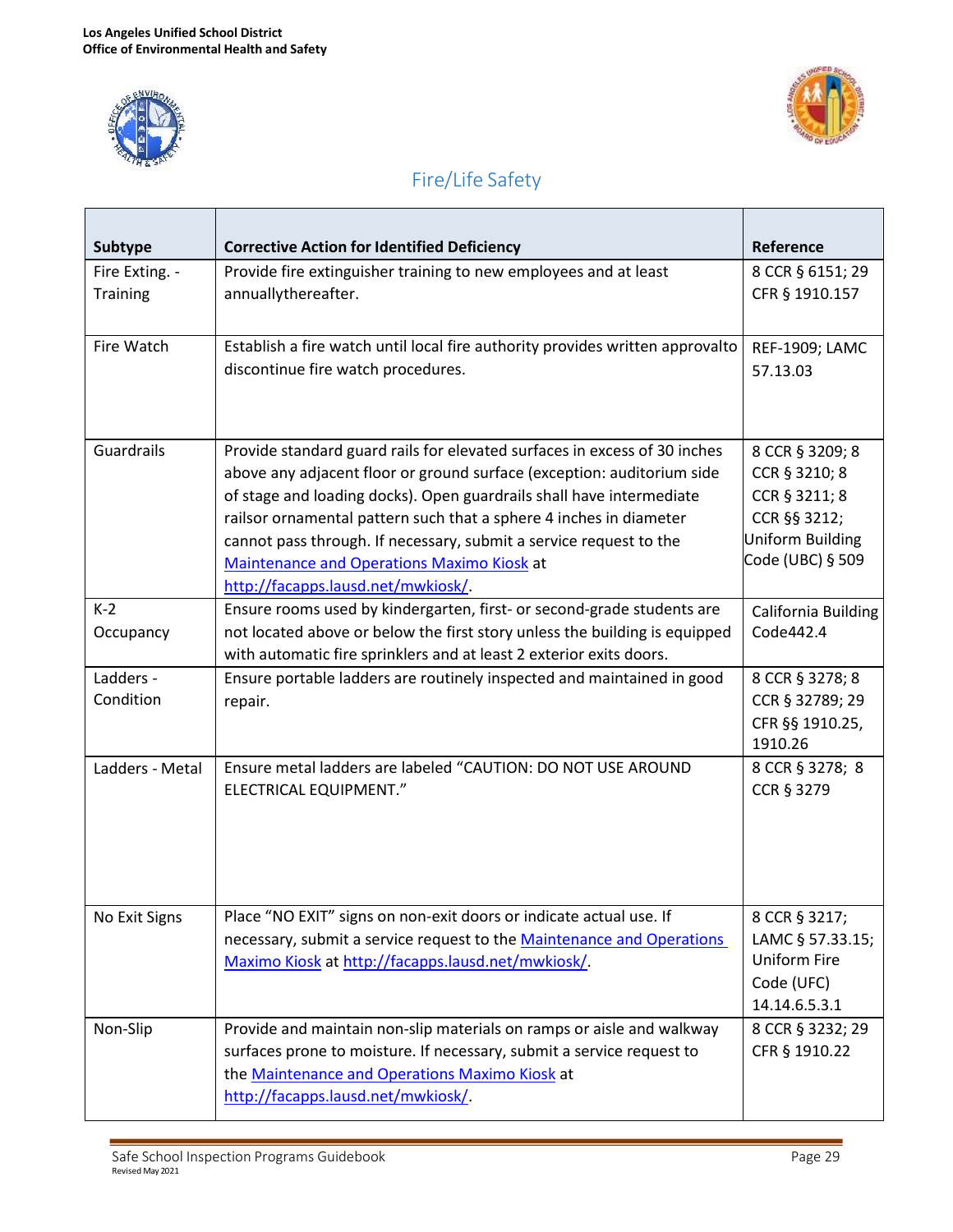



| <b>Subtype</b>      | <b>Corrective Action for Identified Deficiency</b>                          | Reference        |
|---------------------|-----------------------------------------------------------------------------|------------------|
| OccupancyLimit      | Post signs in a conspicuous place near the main exit doorway of             | LAMC § 57.33.04  |
|                     | assemblyrooms indicating maximum occupant load and usage.                   |                  |
| Panic Hardware      | Ensure panic hardware is provided and maintained on main exit doors or      | LAMC § 57.33.10; |
|                     | doors are posted with signage indicating "This Door to Remain Unlocked      | California       |
|                     | During Business Hours." If necessary, submit a service request to the       | FireCode         |
|                     | Maintenance and Operations Maximo Kiosk at                                  | (CFC)            |
|                     | http://facapps.lausd.net/mwkiosk/.                                          | 25.106b          |
| Paper               | Remove all combustible materials (e.g. paper decorations, hanging           | LAMC § 57.22.01; |
| Decorations         | mobiles) from exit doors, ceilings, electrical panels, light fixtures, fire | 8 CCR § 3217     |
|                     | sprinklers and heaters.                                                     |                  |
| Scaffolding         | Provide approved scaffolding for work when ladder use is unsafe.            | 8 CCR § 1637     |
|                     |                                                                             |                  |
| <b>Site Address</b> | Ensure site address is posted and clearly visible from the street at the    | LAFD Sec.        |
|                     | front of the main entrance.                                                 | 57.09.11         |
|                     |                                                                             |                  |
|                     |                                                                             |                  |
|                     |                                                                             |                  |
| <b>Toe Boards</b>   | Install standard 4-inch toe boards for elevated surfaces to prevent         | 8 CCR §§ 3209; 8 |
|                     | objects from falling. If necessary, submit a service request to the         | CCR § 3210; 8    |
|                     | <b>Maintenance and Operations Maximo Kiosk at</b>                           | CCR § 3211; 8    |
|                     | http://facapps.lausd.net/mwkiosk/.                                          | CCR § 3212       |
| <b>Trip Hazards</b> | Maintain aisles and walkways free of obstruction or tripping hazards.       | 8 CCR § 3232; 29 |
|                     |                                                                             | CFR § 1910.22    |
| Walkway             | Provide temporary guarding or other controls for floor openings,            | 8 CCR § 3232; 29 |
| Guarding            | excavations and damaged walking surfaces to prevent falls. If               | CFR §<br>1910.22 |
|                     | necessary, submit a service request to the Maintenance and                  |                  |
|                     | Operations Maximo Kiosk at http://facapps.lausd.net/mwkiosk/.               |                  |
| Waste               | Replace plastic or rubber waste receptacles with metal or metal-lined       |                  |
| Receptacles         | waste receptacles.                                                          |                  |
|                     |                                                                             |                  |
|                     |                                                                             |                  |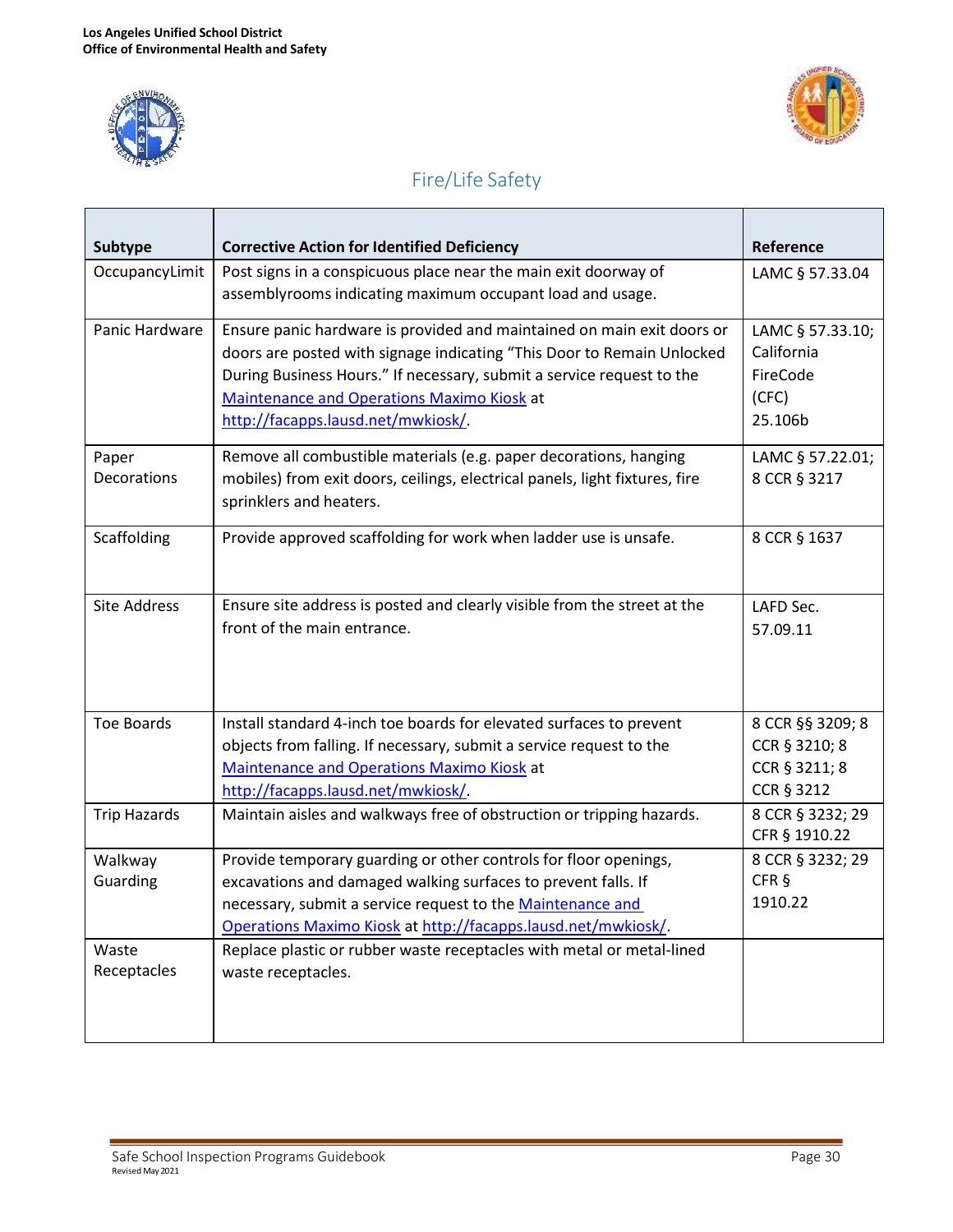



## Indoor Environment

| Subtype                                   | <b>Corrective Action for Identified Deficiency</b>                                                                                                                                                                                                                                                                                                                                                                                                              | Reference                                                     |
|-------------------------------------------|-----------------------------------------------------------------------------------------------------------------------------------------------------------------------------------------------------------------------------------------------------------------------------------------------------------------------------------------------------------------------------------------------------------------------------------------------------------------|---------------------------------------------------------------|
| <b>Blocked Vents</b>                      | Remove all items blocking air vents to ensure adequate ventilation.                                                                                                                                                                                                                                                                                                                                                                                             | <b>EPA Tools for</b><br>Schools                               |
| Complaint Log                             | Maintain log of nuisance odors potentially affecting indoor air quality.<br>Report to OEHS at (213) 241-3199, and if an outdoor emission source is<br>suspected, contact South Coast Air Quality Management District<br>(SCAQMD) at (800) 288-7664.                                                                                                                                                                                                             | <b>OEHS Safety</b><br>Alert No. 03-02                         |
| <b>HVAC</b><br>Condensate<br><b>Lines</b> | Ensure Heating, Ventilation and Air Conditioning (HVAC) system<br>condensate drain pans and lines are properly maintained and free from<br>obstructions to prevent the accumulation of standing water. If<br>necessary, submit a service request to the Maintenance and<br>Operations Maximo Kiosk at http://facapps.lausd.net/mwkiosk/.                                                                                                                        |                                                               |
| <b>HVAC</b><br>Maintenance                | Perform periodic preventative maintenance on Heating, Ventilation and<br>Air Conditioning (HVAC) systems. Ensure vents are free of dust and<br>debris. If necessary, submit a service request to the Maintenance and<br>Operations Maximo Kiosk at http://facapps.lausd.net/mwkiosk/                                                                                                                                                                            | <b>EPA Tools for</b><br>Schools                               |
| Medical<br>Referral                       | Direct students or staff with symptoms of ill health believed to be<br>associated with the building environment to consult the services of a<br>medical professional for assistance in diagnosing medical conditions and<br>determining possible causative factors. District employees may contact<br>the LAUSD Employee Health Services Unit at (213) 241-6326. Student<br>health concerns should be referred to Student Health Services at (213)<br>241-3840. |                                                               |
| Mold                                      | Mitigate mold and mildew. If necessary, submit a service request<br>to the Maintenance and Operations Maximo Kiosk at<br>http://facapps.lausd.net/mwkiosk/                                                                                                                                                                                                                                                                                                      | <b>EPA Tools for</b><br>Schools                               |
| <b>Noise</b><br>Evaluation                | Ensure noise levels do not interfere with regular activities. If necessary,<br>submit a service request to the Maintenance and Operations Maximo<br>Kiosk at http://facapps.lausd.net/mwkiosk/ or contact OEHS at (213)<br>241-3199 for further evaluation.                                                                                                                                                                                                     | <b>OEHS Position on</b><br>Classroom<br>Acoustical<br>Quality |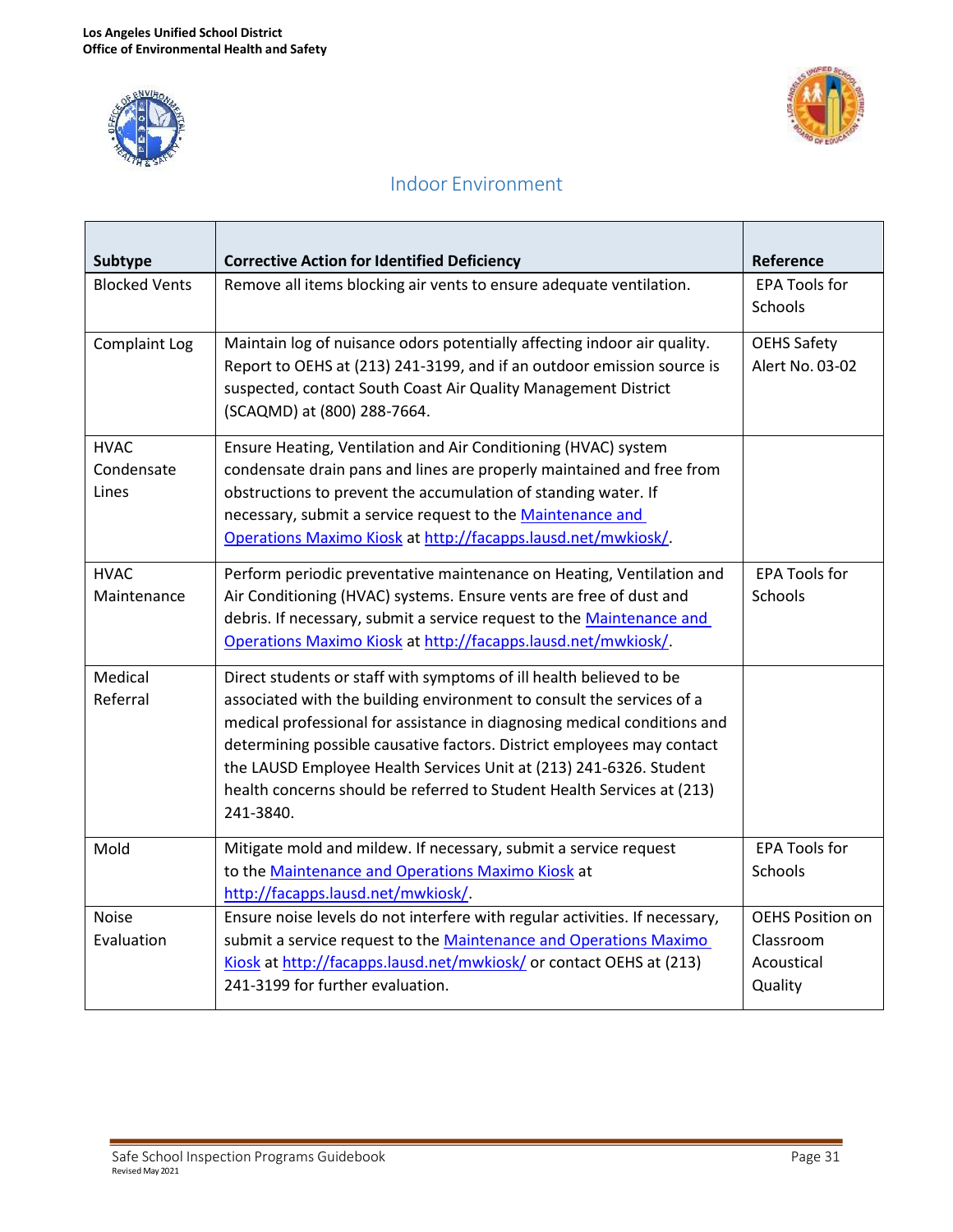



#### Indoor Environment

| Subtype               | <b>Corrective Action for Identified Deficiency</b>                           | Reference              |
|-----------------------|------------------------------------------------------------------------------|------------------------|
| <b>Occupant Diary</b> | Direct affected staff to maintain daily records documenting timing           |                        |
|                       | patterns and severity of ill health effects they believe associated with the |                        |
|                       | indoor environment. Staff should use the "Indoor Air Quality Occupant        |                        |
|                       | Diary." Record logs should be returned to OEHS on a weekly basis.            |                        |
| Odors                 | Ensure rooms are properly maintained to minimize objectionable odors.        | <b>EPA Tools for</b>   |
|                       |                                                                              | Schools                |
| <b>Tools for</b>      | Implement the EPA's "Tools for Schools Program" to address ongoing           | <b>EPA Tools for</b>   |
| <b>Schools</b>        | indoor air quality concerns. For assistance, contact Nursing Services at     | <b>Schools Program</b> |
|                       | (213) 202-7580.                                                              |                        |
| Vehicle Idling        | Ensure vehicles are not idling in the vicinity of schools.                   | 13 CCR § 2480          |
|                       |                                                                              |                        |
| Ventilation -         | Ensure mechanical ventilation systems supply at least fifteen cubic feet     | <b>EPA Tools for</b>   |
| Adequate              | of outside air per minute per occupant. Windows/doors shall be open, or      | Schools;<br>8          |
|                       | ventilation must run continuously during occupancy. Thermostats should       | CCR § 5142; 2001       |
|                       | be set to "fan on" position for continuous ventilation.                      | California             |
|                       |                                                                              | <b>Building Code</b>   |
|                       |                                                                              | (CBC) § 1202           |
| Ventilation -         | Ensure adequate exhaust ventilation for all activities emitting air          | <b>EPA Tools for</b>   |
| Exhaust               | contaminants. If necessary, submit a service request to the                  | Schools                |
|                       | Maintenance and Operations Maximo Kiosk at                                   |                        |
|                       | http://facapps.lausd.net/mwkiosk/.                                           |                        |
| <b>Water Damage</b>   | Correct all unresolved water damage. If necessary, submit a service          | <b>EPA Mold</b>        |
|                       | request to the Maintenance and Operations Maximo Kiosk at                    | Remediation in         |
|                       | http://facapps.lausd.net/mwkiosk/                                            | Schools and            |
|                       |                                                                              | Commercial             |
|                       |                                                                              | <b>Buildings</b>       |
|                       |                                                                              |                        |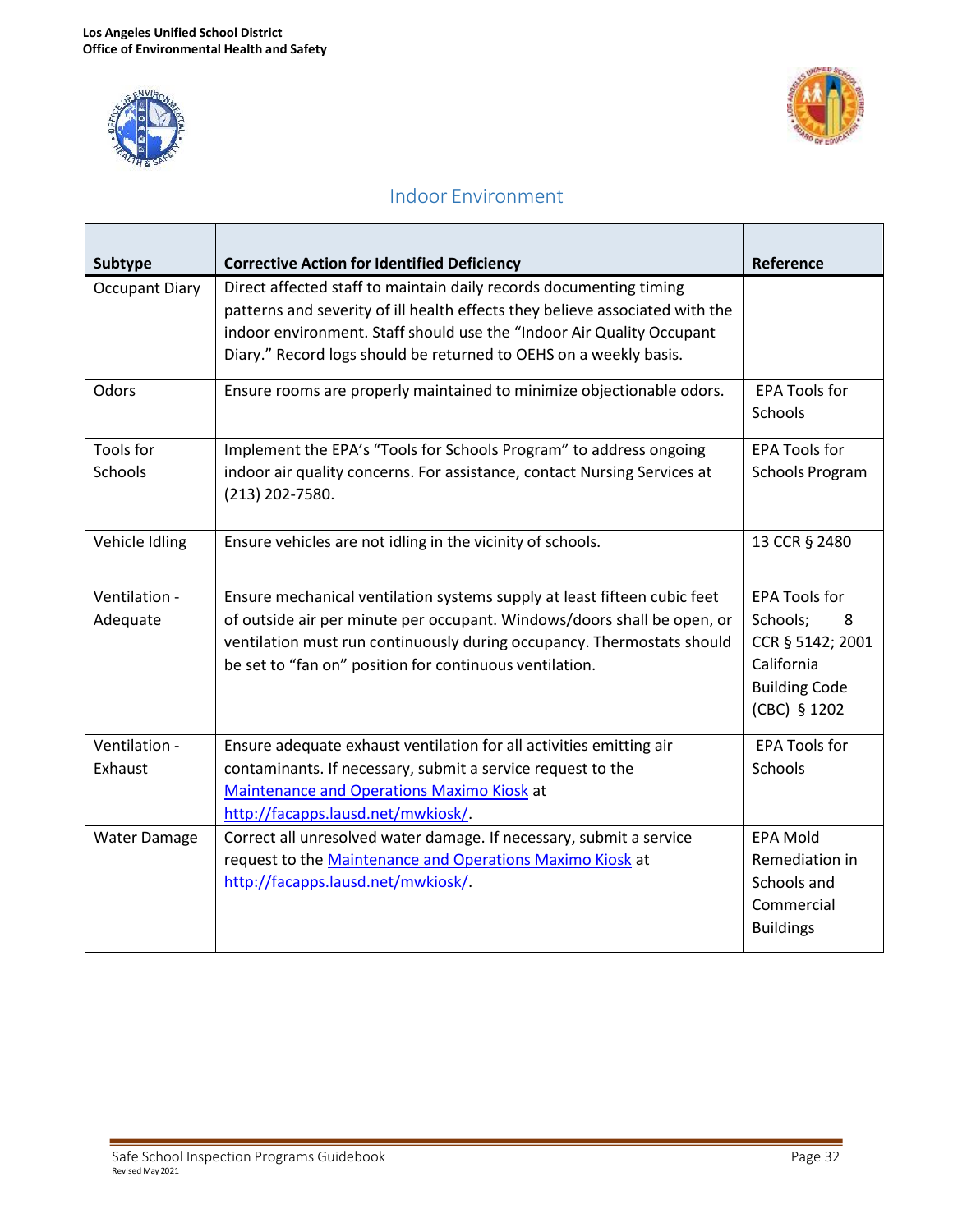



<span id="page-33-0"></span>

| Subtype                | <b>Corrective Action for Identified Deficiency</b>                        | Reference        |
|------------------------|---------------------------------------------------------------------------|------------------|
| Accident               | Ensure an accident investigation is completed by the injured              | <b>OEHS IIPP</b> |
| Investigation          | employee's supervisor within 24 hours and corrective actions are          | Template-        |
|                        | identified to prevent a recurrence of the incident. An Injury/Accident    | Attachment G     |
|                        | Investigation Report must be completed for each accident in the           |                  |
|                        | Incident System Tracking Accountability Report (ISTAR).                   |                  |
| Air Quality Alerts     | Ensure staff and students are notified of Air Quality Advisories pursuant | <b>REF-886</b>   |
|                        | to Reference Guide 886.                                                   |                  |
| <b>BBP - Clean Up</b>  | Provide bloodborne pathogen cleanup kits for the disposal of bodily       | 8 CCR § 5193; 29 |
| Kit                    | fluids and medical waste. Kits shall include personal protective          | CFR § 1910.1030  |
|                        | equipment (gloves, goggles, clothing protection) and biohazard bags.      |                  |
| BBP-                   | Clean and sanitize areas that may have been exposed to bloodborne         | 8 CCR § 5193; 29 |
| Decontamination        | pathogens.                                                                | CFR § 1910.1030  |
| <b>BBP</b> - Exposure  | Ensure a post-exposure evaluation is conducted following a potential      | 8 CCR § 5193; 29 |
| Eval                   | employee exposure to bloodborne pathogens.                                | CFR § 1910.1030  |
| BBP - Plan             | Maintain and implement a written Bloodborne Pathogen Exposure             | 8 CCR § 5193; 29 |
|                        | Control Plan to minimize exposure to bloodborne pathogens pursuant        | CFR § 1910.1030  |
|                        | to Title 8 CCR. (See School Nurse for requirements.)                      |                  |
| <b>BBP - PPE</b>       | Provide personal protective equipment to employees at risk of             | 8 CCR § 5193; 29 |
|                        | exposure to bloodborne pathogens.                                         | CFR § 1910.1030  |
| <b>BBP</b> - Training  | Provide all employees with annual bloodborne pathogen awareness           | 8 CCR § 5193; 29 |
|                        | training and maintain documentation.                                      | CFR § 1910.1030  |
| <b>BBP - Warning</b>   | Affix warning labels to all containers used to store, transport or ship   | 8 CCR § 5193; 29 |
| Labels                 | potential bloodborne pathogen materials. Ensure biological waste is       | CFR § 1910.1030  |
|                        | placed in red biohazard bags.                                             |                  |
| <b>Elevated Claims</b> | Review accident trends to identify causative factors. Implement           |                  |
| Rate                   | corrective actions including staff training to address higher-than-       |                  |
|                        | average workers' compensation claims rate.                                |                  |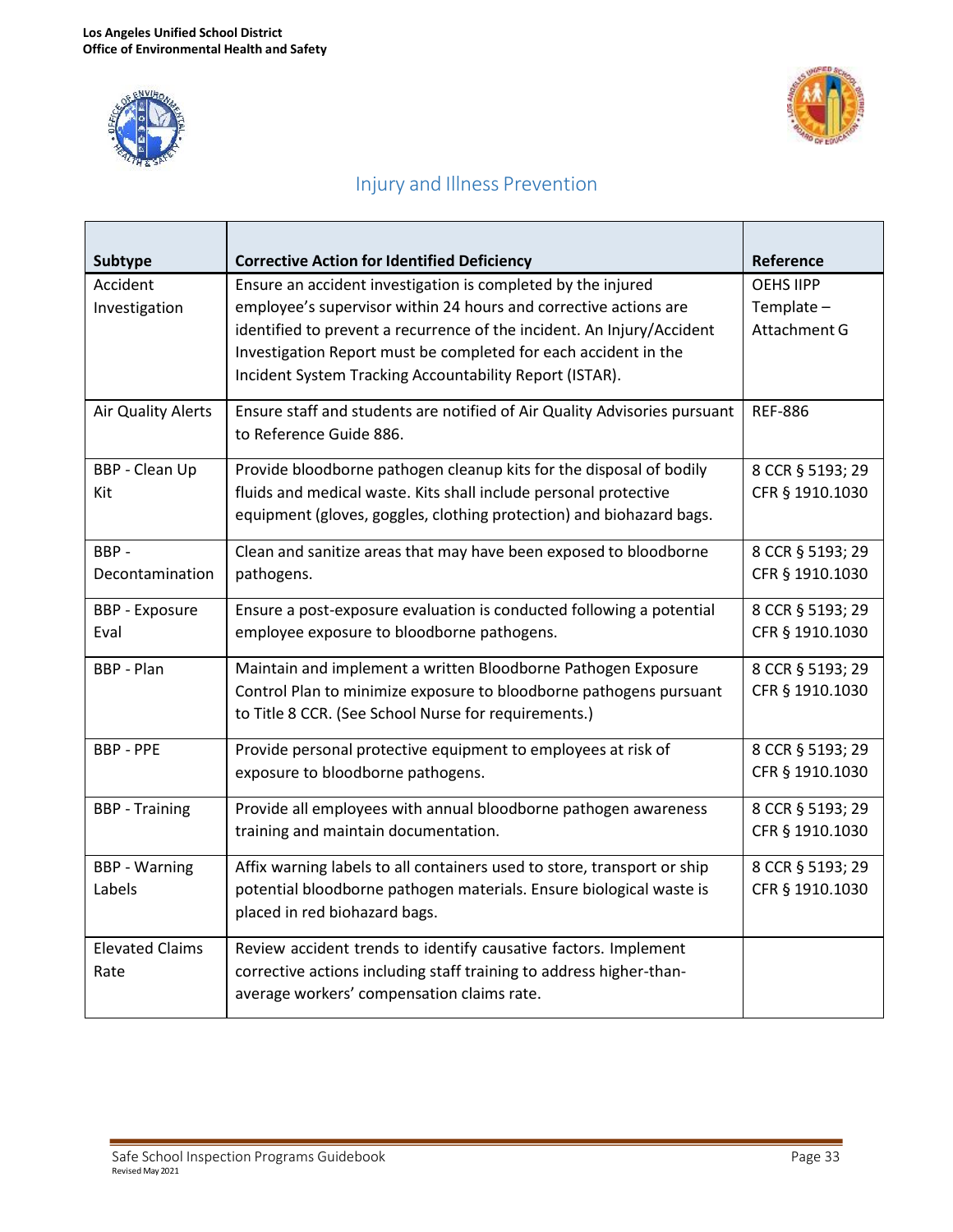



| Subtype                  | <b>Corrective Action for Identified Deficiency</b>                          | Reference        |
|--------------------------|-----------------------------------------------------------------------------|------------------|
| Exten. Cord -            | Destroy and discard electrical cords that are frayed, spliced, taped, or    | 8 CCR § 2300; 29 |
| Damaged                  | otherwise deteriorated.                                                     | CFR § 1910.305   |
| Exten. Cord - In         | Ensure extension cords, outlet multipliers and surge protectors are not     | 8 CCR § 2300; 29 |
| <b>Series</b>            | used in series.                                                             | CFR § 1910.305   |
| Exten. Cord -            | Ensure that flexible cords and cables are not used near sinks, faucets or   | 8 CCR § 2300; 29 |
| Near Water               | other water sources.                                                        | CFR § 1910.305   |
| Exten. Cord -            | Do not hang extension cords and cables on metal hangers or supports.        | 8 CCR § 2300; 29 |
| On Metal                 |                                                                             | CFR § 1910.305   |
| Exten. Cord -            | Ensure extension cords and cables are not run through holes in walls,       | 8 CCR § 2300; 29 |
| Through                  | ceilings, floors or similar openings.                                       | CFR § 1910.305   |
| Openings                 |                                                                             |                  |
| Exten. Cord - UL         | Ensure extension cords and cables are Underwriter's Laboratories (UL)       | 8 CCR § 2300; 29 |
| Approved                 | approved and suitable for the conditions of use.                            | CFR § 1910.305   |
| Exten. Cord -            | Ensure flexible extension cords and cables are not used in place of         | 8 CCR § 2300; 29 |
| Use                      | permanent wiring.                                                           | CFR § 1910.305   |
| Face/Eye and             | Provide face/eye and hand protection for persons at risk of injury from     | 8 CCR § 3382     |
| Hand                     | airborne objects, particulate matter or hazardous substances.               |                  |
| Protection               |                                                                             |                  |
| <b>Forklift Training</b> | Ensure forklift operators have current Cal/OSHA training certification.     | 8 CCR § 3668     |
| Fraud                    | Report suspected cases of workers' compensation fraud to Sedgwick           |                  |
|                          | CMS Fraud Unit at (866) 247-2287 x79271. Report other types of fraud to     |                  |
|                          | the Office of the Inspector General at (213) 241-7700.                      |                  |
| Guarding -               | Ensure proper guarding is provided and maintained on all equipment to       | 29 CFR §         |
| Equipment                | prevent injury to operators.                                                | 1910.212         |
| <b>Guarding - Fans</b>   | Ensure all fans with blades located less than seven feet above the floor or | 29 CFR §         |
|                          | working level are equipped with blade guards.                               | 1910.212         |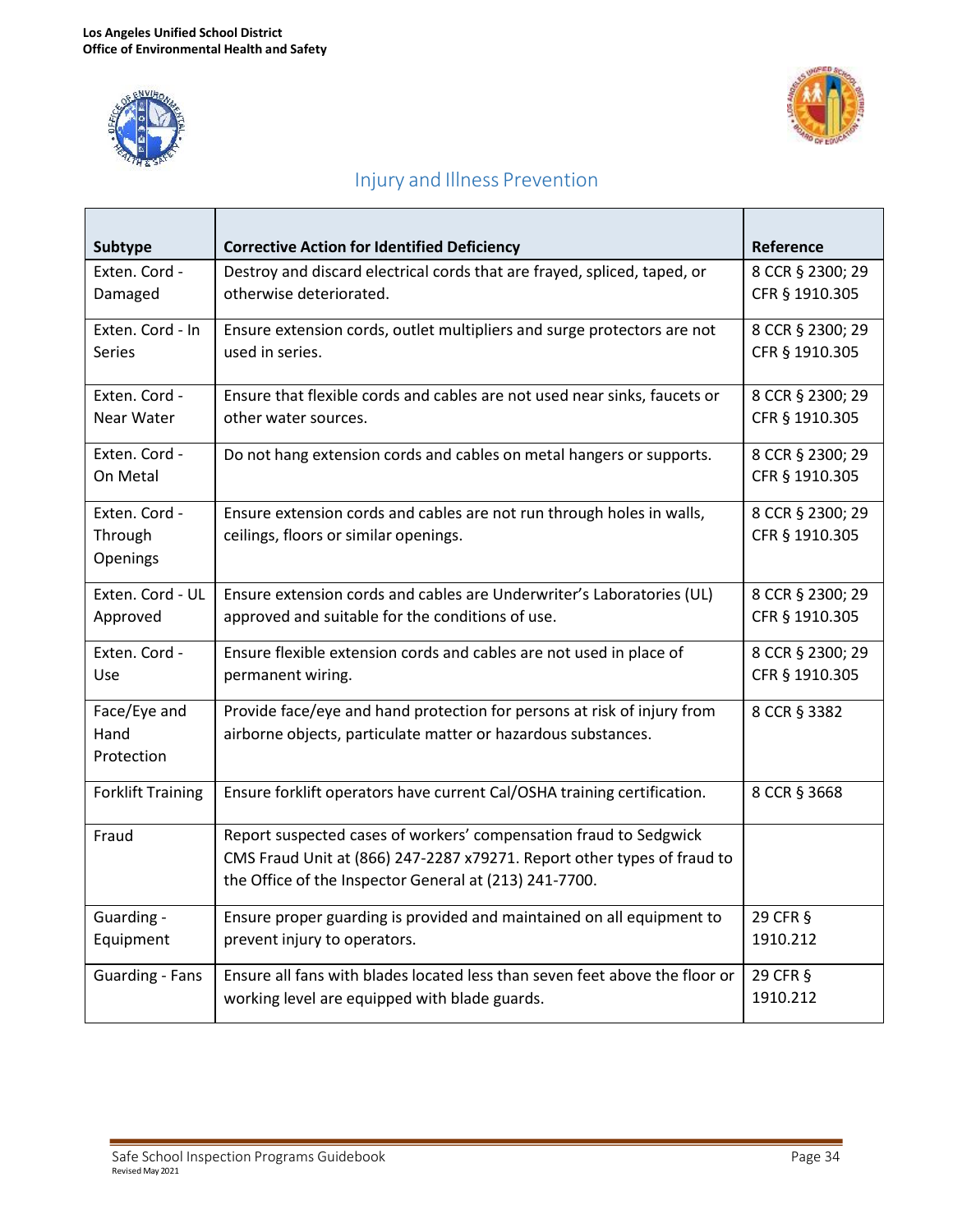



| Subtype              | <b>Corrective Action for Identified Deficiency</b>                                | Reference                    |
|----------------------|-----------------------------------------------------------------------------------|------------------------------|
| Hearing              | Ensure employees report excessive noise levels in their workplace to their        | 8 CCR § 5096; 29             |
| Conservation -       | supervisor so that an appropriate evaluation can be made. For assistance          | CFR § 1910.95                |
| Complaints           | contact, OEHS (213) 241-3199.                                                     |                              |
| Hearing              | Ensure all personnel who are exposed to noise levels greater than 85 dB           | 8 CCR §§ 5097;               |
| Conservation         | (A) as a time weighted average are included in the Hearing Conservation           | 29 CFR § 1910.95             |
| Program              | Program. For assistance with noise monitoring, training, audiometric              |                              |
|                      | testing or other hearing program requirements, contact OEHS at (213)<br>241-3199. |                              |
|                      |                                                                                   |                              |
| <b>Heat Stress</b>   | Implement actions to prevent heat-related illnesses pursuant to "District         | <b>BUL-963</b>               |
|                      | <b>Guidelines for Preventing Heat Stress."</b>                                    |                              |
| Household            | Remove household appliances (e.g., toaster/oven, microwave oven,                  | <b>Bulletin C-26</b>         |
| Appliances           | refrigerator, coffee machine, and heater) or other unauthorized electrical        |                              |
|                      | appliances from classrooms pursuant to Bulletin C-26.                             |                              |
| IIPP-                | Conduct and document semi-annual safety inspections pursuant to Injury            | 8 CCR § 3203;                |
| Inspections          | and Illness Prevention Program (IIPP). Maintain inspection records for at         | <b>OEHS IIPP</b>             |
|                      | least 3 years.                                                                    | Template,                    |
|                      |                                                                                   | Attachment E-                |
|                      |                                                                                   | <b>Facilities</b>            |
|                      |                                                                                   | <b>Inspection Form</b>       |
| IIPP-                | Designate a person with authority to implement the Injury and Illness             | 8 CCR § 3203;                |
| Responsible          | Prevention Program (IIPP).                                                        | <b>OEHS IIPP</b>             |
| Party                |                                                                                   | Template-                    |
|                      |                                                                                   | Attachment E-                |
|                      |                                                                                   | <b>Facilities</b>            |
|                      |                                                                                   | <b>Inspection Form</b>       |
| <b>IIPP</b> - Safety | Establish a School Safety Committee that meets at least quarterly and             | 8 CCR § 3203;                |
| Committee            | documents meeting minutes. Responsibilities include: review inspection            | <b>OEHS IIPP</b>             |
|                      | findings, alleged hazardous conditions and incident reports to identify           | Template; Safe               |
|                      | safety issues and prevent recurrence.                                             | School Plan,<br>Volume $1 -$ |
|                      |                                                                                   | Prevention                   |
|                      |                                                                                   | Programs                     |
|                      |                                                                                   |                              |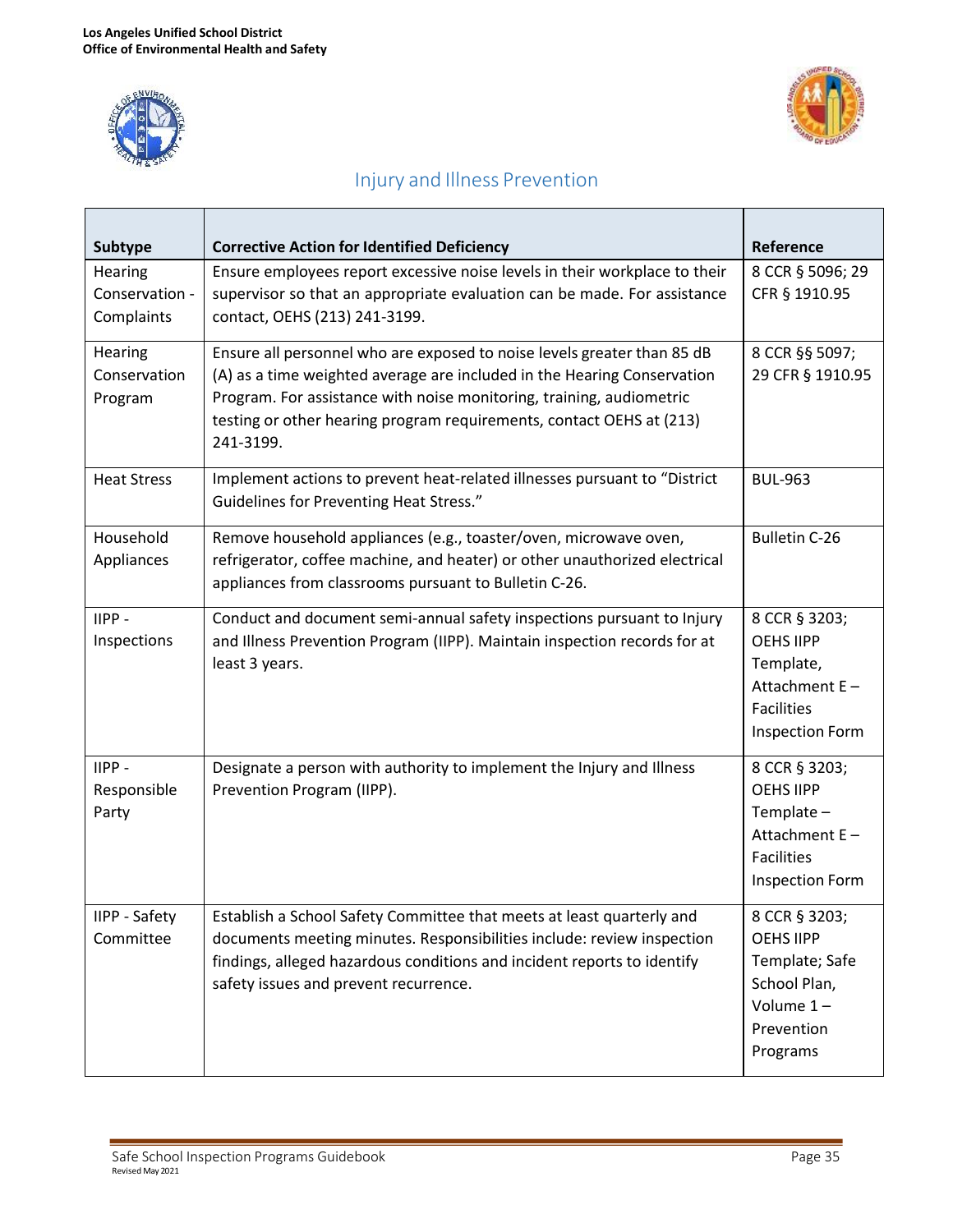



| Subtype                | <b>Corrective Action for Identified Deficiency</b>                      | Reference        |
|------------------------|-------------------------------------------------------------------------|------------------|
| <b>IIPP - Summary</b>  | Post a copy of the Injury and Illness Prevention Program (IIPP) Summary | 8 CCR § 3203;    |
| Page                   | in a conspicuous area.                                                  | <b>OEHS IIPP</b> |
|                        |                                                                         | Template,        |
|                        |                                                                         | Attachment B     |
| <b>IIPP</b> - Training | Provide and maintain records of annual Injury and Illness Prevention    | 8 CCR § 3203;    |
|                        | Program (IIPP) training. Maintain training records on-site for 3 years. | <b>OEHS IIPP</b> |
|                        |                                                                         | Template         |
| <b>IIPP Program</b>    | Prepare and implement an Injury and Illness Prevention Program (IIPP)   | 8 CCR § 3203;    |
|                        | using the OEHS "IIPP Template," and update at least annually in         | <b>BUL-3772</b>  |
|                        | accordance with BUL-3372.2. For assistance, contact OEHS at (213) 241-  |                  |
|                        | 3199.                                                                   |                  |
| Medical                | Ensure annual medical screening and respirator fit testing for workers  | 8 CCR § 5144     |
| Screening/Fit          | using respiratory protection.                                           |                  |
| Testing                |                                                                         |                  |
| <b>Medication Log</b>  | Maintain a student medication log, doctor protocols and dispensing log  | CEC 49423; BUL-  |
|                        | in the Nurse's office.                                                  | 3878.2           |
| Medication             | Ensure medication cabinet is secured at all times.                      |                  |
| Storage                |                                                                         |                  |
| OSHA Log 300           | Maintain OSHA Log 300 of employee injuries and illnesses as required by | 8 CCR § 14300    |
|                        | Cal/OSHA. Contact OEHS at (213) 241-3199 to request a copy.             |                  |
| OSHA Log 300A          | Ensure the OSHA Log 300A Summary from the previous calendar year is     | 8 CCR § 14300;   |
| Summary                | posted from February 1 through April 30 in a location frequented by     | 29 CFR § 1904    |
| Posting                | employees. Contact OEHS at (213) 241-3199 to request a copy.            |                  |
| <b>OSHA Poster</b>     | Post Cal/OSHA Safety & Health Protection on the Job poster in a         | 8 CCR § 340      |
|                        | conspicuous location.                                                   |                  |
| <b>OSHA</b>            | Notify Cal/OSHA and OEHS within eight hours of any work-related         | 8 CCR § 342; 29  |
| Reportable             | serious injury or death.                                                | CFR § 1904.8;    |
| Injury                 |                                                                         | Safety Alert No. |
|                        |                                                                         | 02-09            |
|                        |                                                                         |                  |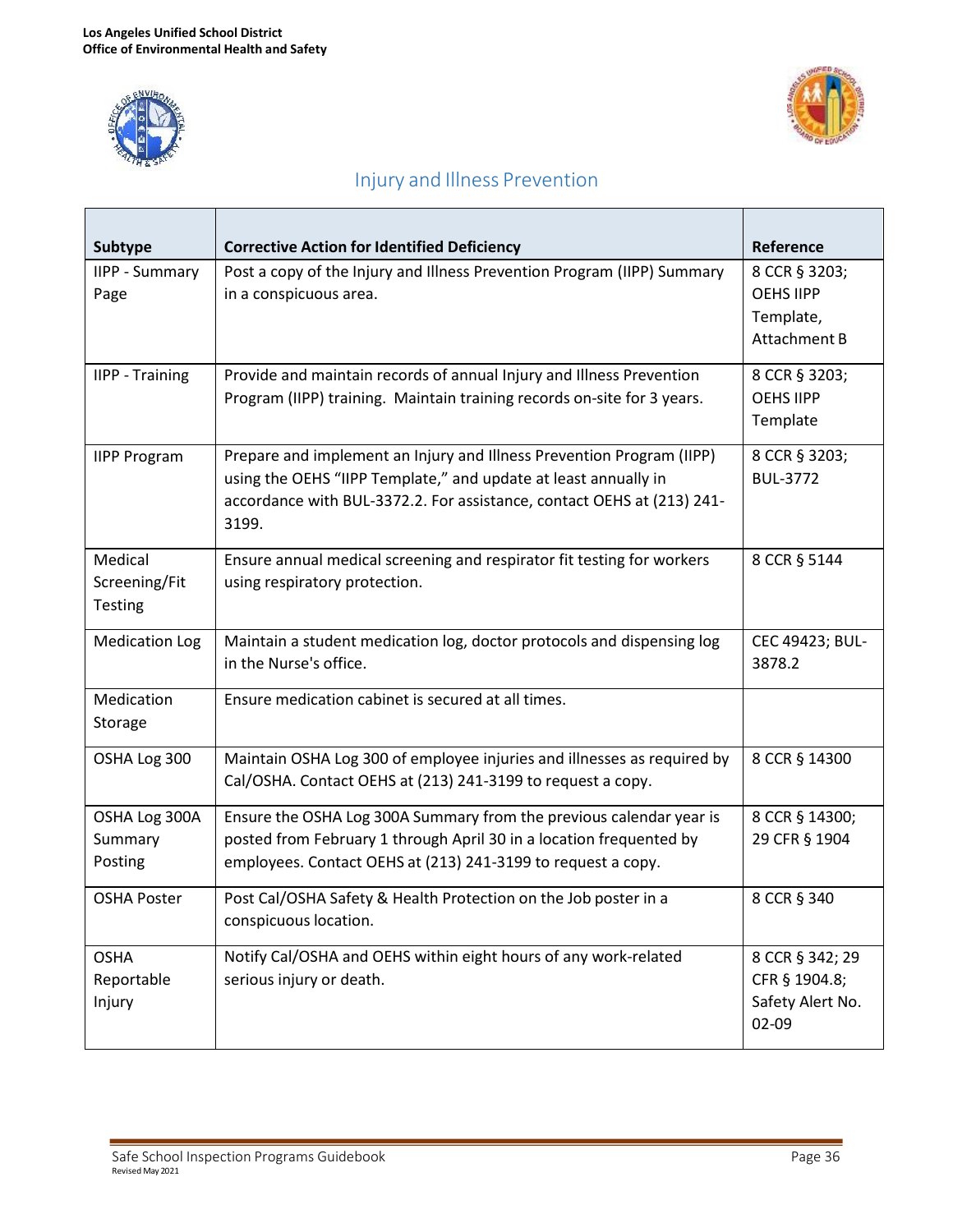



| Subtype                              | <b>Corrective Action for Identified Deficiency</b>                                                                                                                                                                                                               | Reference                           |
|--------------------------------------|------------------------------------------------------------------------------------------------------------------------------------------------------------------------------------------------------------------------------------------------------------------|-------------------------------------|
| Repeaters                            | Identify employees that file multiple workers' compensation claims and<br>provide counseling specific to preventing those injuries. Maintain written<br>records of counseling. For assistance, contact Employee Performance<br>Accountability at (213) 241-6056. |                                     |
| Respirators                          | Provide respiratory protective equipment when engineering or<br>operational controls are not feasible for limiting exposure to airborne<br>contaminants.                                                                                                         | 8 CCR § 5144                        |
| Respiratory<br>Protection<br>Program | Maintain a copy of the Respiratory Protection Program on-site and<br>provide annual training.                                                                                                                                                                    | 8 CCR § 5144;                       |
| Restricted<br>Access -<br>General    | Restrict access by students and staff until OEHS has authorized<br>occupancy.                                                                                                                                                                                    |                                     |
| Safe Work<br>Practices               | Ensure staff is properly trained and utilizes safe work practices.                                                                                                                                                                                               | 8 CCR § 1510                        |
| Sharps -                             | Ensure that contaminated sharps are disposed in approved containers.                                                                                                                                                                                             | 8 CCR § 5193; 29                    |
| Disposal                             | Sharps containers must be replaced when damaged or filled to capacity.<br>For assistance, contact Nursing Services at (213) 202-7580.                                                                                                                            | CFR § 1910.1030                     |
| Sharps - Use                         | Ensure sharps are only used by trained personnel.                                                                                                                                                                                                                | 8 CCR § 5193; 29<br>CFR § 1910.1030 |
| Sharps Log                           | Maintain a Sharps Injury Log of each employee exposure incident<br>involving a sharp (e.g. needle, scalpel, lancet, etc.). Records must be<br>maintained for 5 years.                                                                                            | 8 CCR 5193                          |
| Stay-At-Work<br>Program              | Ensure compliance with the District's Stay-At-Work Program per<br>Reference Guide 1279. For assistance, contact the Division of Risk<br>Management & Insurance Services at (213) 241-3139.                                                                       | REF-1279                            |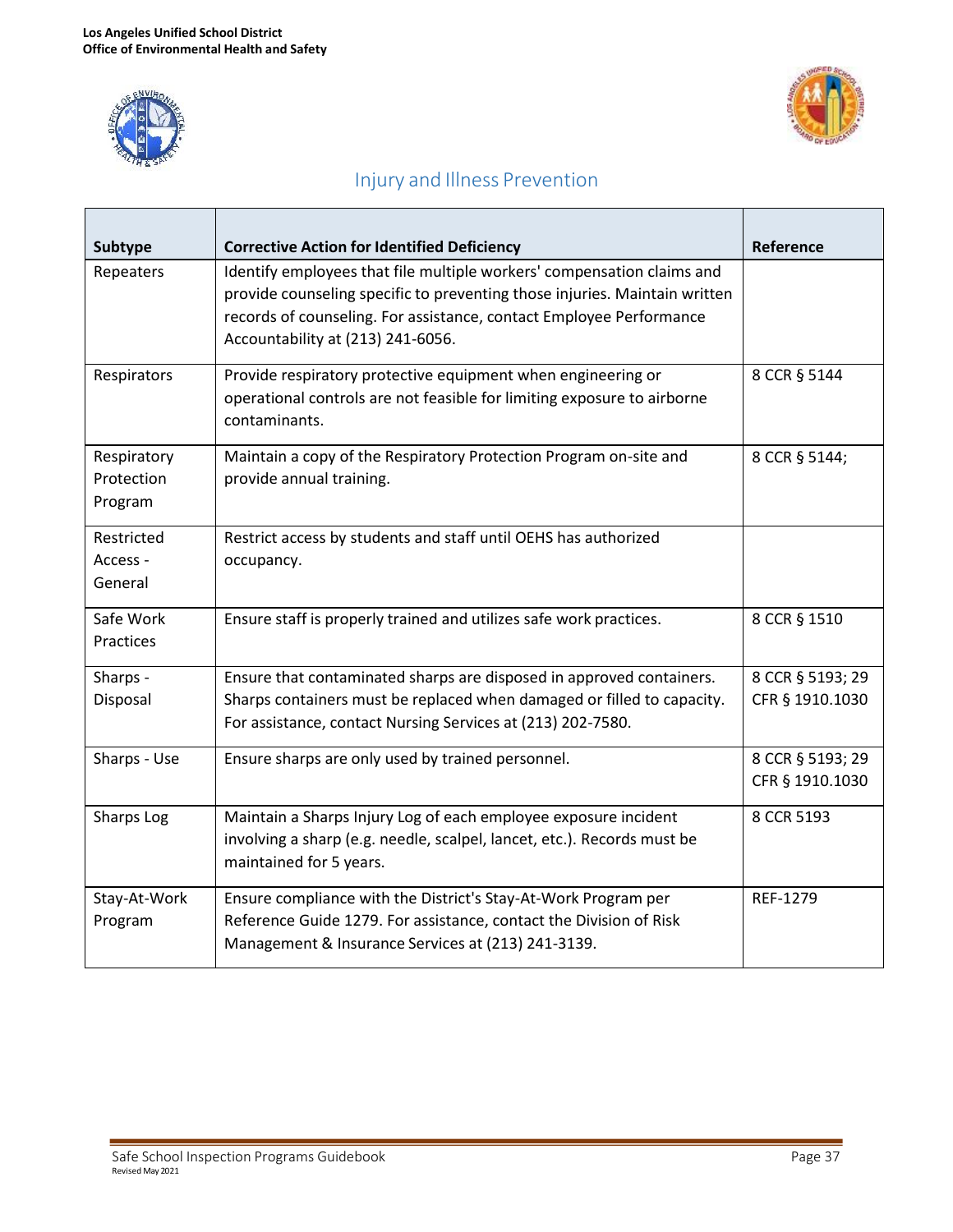



# Lead Management

<span id="page-38-0"></span>

| Subtype                                        | <b>Corrective Action for Identified Deficiency</b>                                                                                                                                                                             | Reference                                |
|------------------------------------------------|--------------------------------------------------------------------------------------------------------------------------------------------------------------------------------------------------------------------------------|------------------------------------------|
| <b>Drinking</b><br><b>Fountain Shut</b><br>Off | Remove water fixture from service until repairs have been made and<br>OEHS confirms lead levels are within acceptable limits established by the<br>U.S. Environmental Protection Agency (EPA).                                 |                                          |
| Flushing                                       | Flush drinking fountains, kitchen faucets and other water fixtures used to<br>dispense drinking water each morning for a minimum period of 30<br>seconds to minimize potential exposure to lead and other water<br>pollutants. | <b>REF-858</b>                           |
| <b>Lead Training</b>                           | Ensure that all workers disturbing lead painted or assumed lead painted<br>surfaces have proper training and certifications.                                                                                                   | 8 CCR §1532.1;<br>17 CCR § 35001         |
| Lead Work<br>Compliance                        | Ensure compliance with required lead work practices, engineering<br>controls, and personal protective equipment for all lead-related<br>construction activities and releases.                                                  | 17 CCR § 35000;<br><b>HUD Guidelines</b> |
| <b>Peeling Paint</b>                           | Repair areas of peeling or otherwise deteriorated paint surfaces and clean<br>up paint debris. If necessary, submit a service request to the Maintenance<br>and Operations Maximo Kiosk at http://facapps.lausd.net/mwkiosk/.  |                                          |
| <b>Restrict Access</b><br>- Lead               | Restrict access to rooms or other areas with potential lead contamination.                                                                                                                                                     |                                          |
| <b>Restrict Access</b><br>- Lead K-3           | Restrict access by students in kindergarten through third grade to areas<br>where peeling paint or paint debris is directly accessible.                                                                                        |                                          |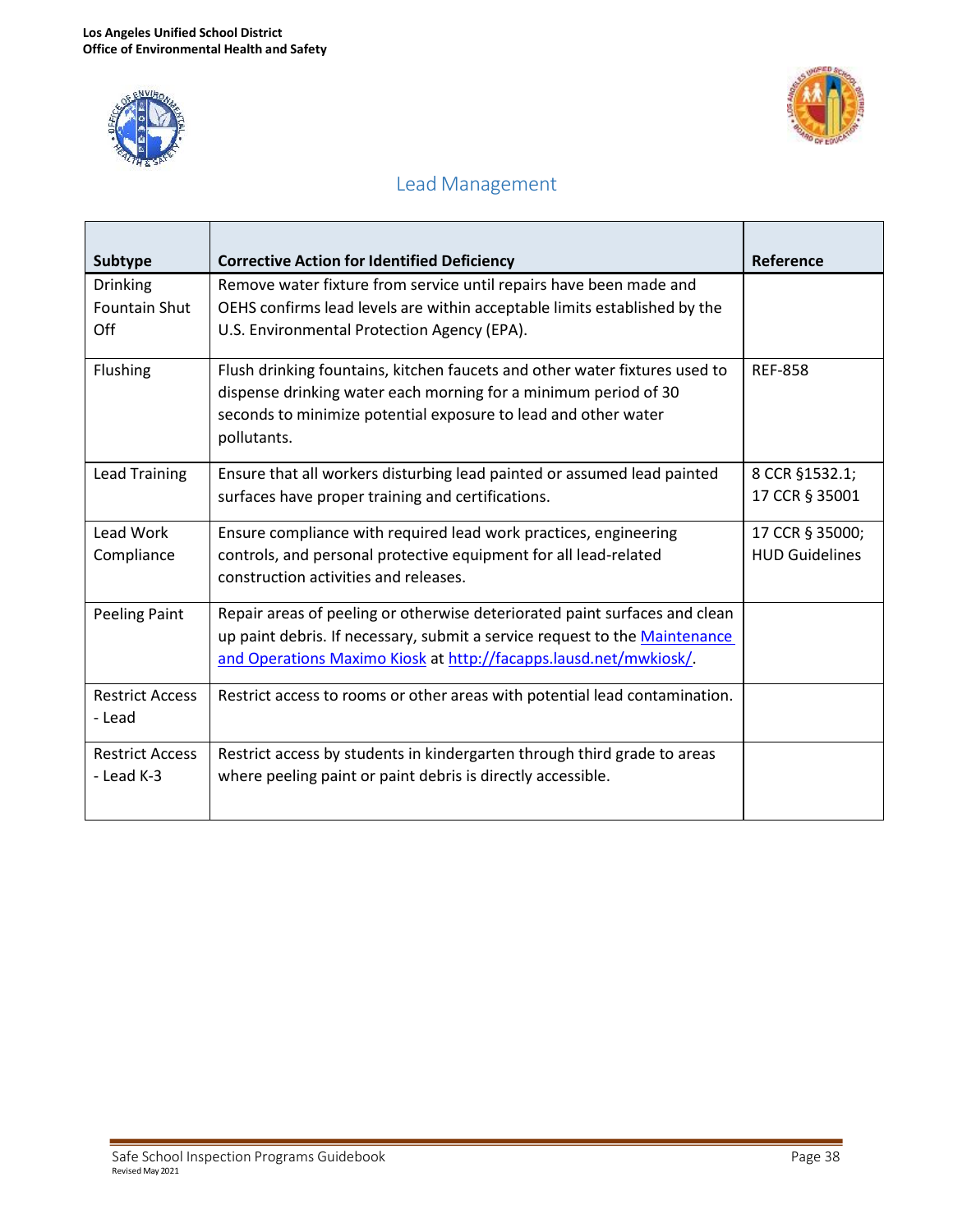



## Miscellaneous

<span id="page-39-1"></span><span id="page-39-0"></span>

| Subtype                 | <b>Corrective Action for Identified Deficiency</b>                          | Reference       |
|-------------------------|-----------------------------------------------------------------------------|-----------------|
| Animals -               | Obtain authorization from site administrator prior to bringing animals onto | <b>BUL-797</b>  |
| Approval                | campus.                                                                     |                 |
| Animals -               | House and care for all caged animals in a humane, clean and safe manner.    | <b>BUL-797</b>  |
| Care                    |                                                                             |                 |
| LAUSD                   | Ensure LAUSD Regulatory Notices Posters are displayed in a conspicuous      | <b>BUL-1504</b> |
| Required                | area and accessible to employees. Contact the Office of Risk Management     |                 |
| Postings                | and Insurance Services at (213) 241-3139 for assistance.                    |                 |
| No Corrective<br>Action | No corrective actions are required as a result of this inspection.          |                 |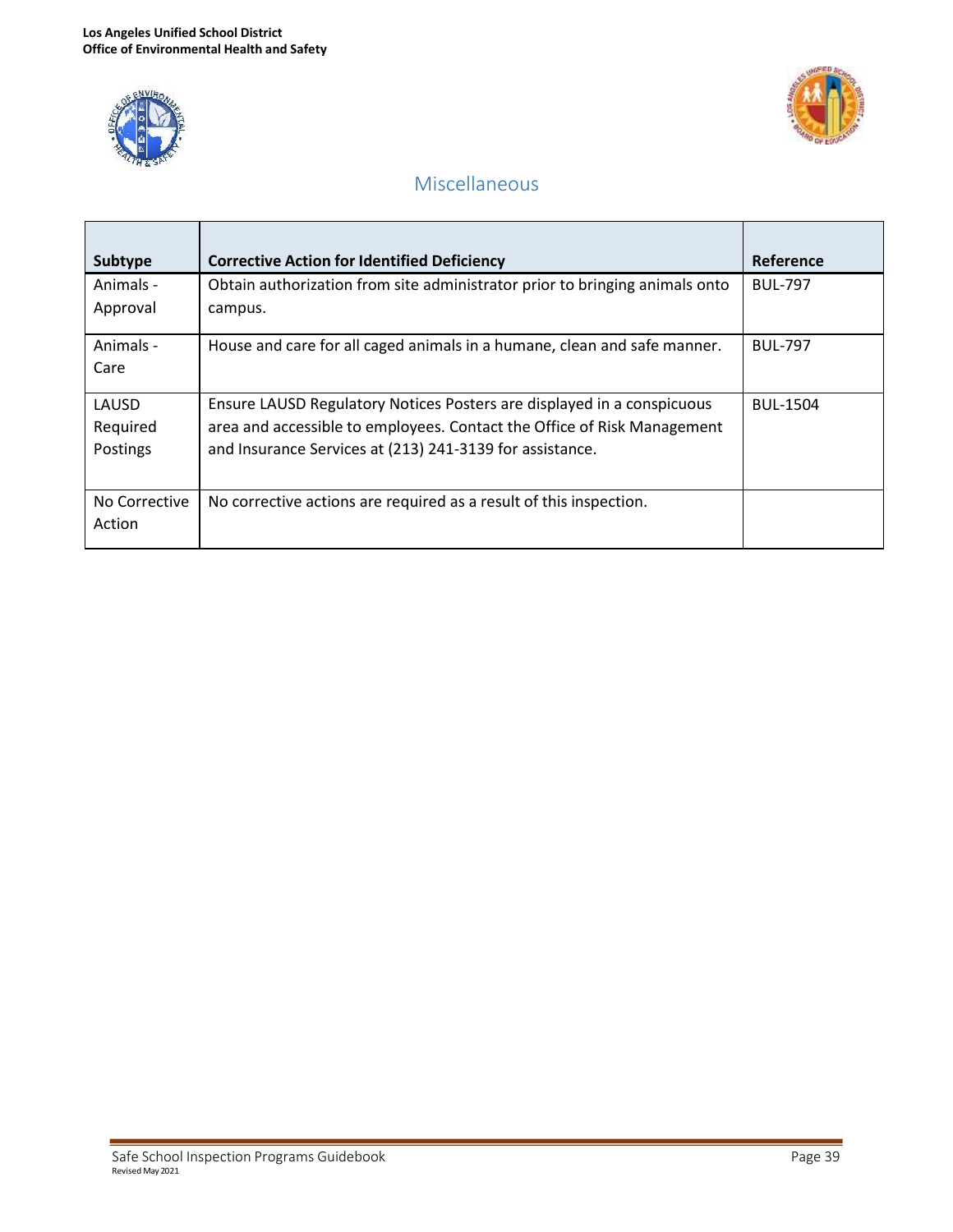



## Off-site Risks

| <b>Subtype</b>                           | <b>Corrective Action for Identified Deficiency</b>                                                                                                                                                                                                                                                                                                                                                   | Reference                                               |
|------------------------------------------|------------------------------------------------------------------------------------------------------------------------------------------------------------------------------------------------------------------------------------------------------------------------------------------------------------------------------------------------------------------------------------------------------|---------------------------------------------------------|
| Abandoned<br>Vehicle                     | Off-site survey identified an abandoned vehicle that may pose a<br>significant risk to school occupants. Confer with appropriate regulatory<br>agencies to assess and/or mitigate potential risk.                                                                                                                                                                                                    |                                                         |
| Air Emission<br>Source                   | An industrial air emission source has been identified in proximity to the<br>school which may pose a significant health or safety risk to school<br>occupants. Report all air pollution complaints to OEHS at (213) 241-3199<br>and South Coast Air Quality Management District (SCAQMD) at (800) 288-<br>7664. Maintain log of air pollution complaints pursuant to OEHS Safety<br>Alert No. 03-02. | <b>OEHS Safety</b><br>Alert No. 03-02                   |
| Airport or<br>Transportation<br>Corridor | Off-site survey identified an airport or other major transportation corridor<br>(i.e., freeways) in close proximity to site.                                                                                                                                                                                                                                                                         |                                                         |
| <b>High Risk</b><br>Facility             | Off-site survey identified one or more industrial facilities in close<br>proximity to site.                                                                                                                                                                                                                                                                                                          | <b>Board Resolution</b><br>on "High Risk<br>Facilities" |
| Multi-Story<br><b>Building</b>           | Off-site survey identified one or more multi-story buildings adjacent to<br>your site. Ensure emergency supplies, assembly area and evacuation<br>routes are located a safe distance (1.5 times the height of the building)<br>from multi-story buildings whenever feasible.                                                                                                                         |                                                         |
| <b>Off Site Noise</b>                    | Off-site survey identified potential noise sources in close proximity to site.                                                                                                                                                                                                                                                                                                                       |                                                         |
| Pipeline                                 | Off-site survey identified one or more high pressure or petroleum<br>pipelines in close proximity to site.                                                                                                                                                                                                                                                                                           |                                                         |
| Power Line                               | Off-site survey identified one or more high power transmission lines in<br>close proximity to site.                                                                                                                                                                                                                                                                                                  |                                                         |
| Railway Line                             | Off-site survey identified a railway line in close proximity to site.                                                                                                                                                                                                                                                                                                                                |                                                         |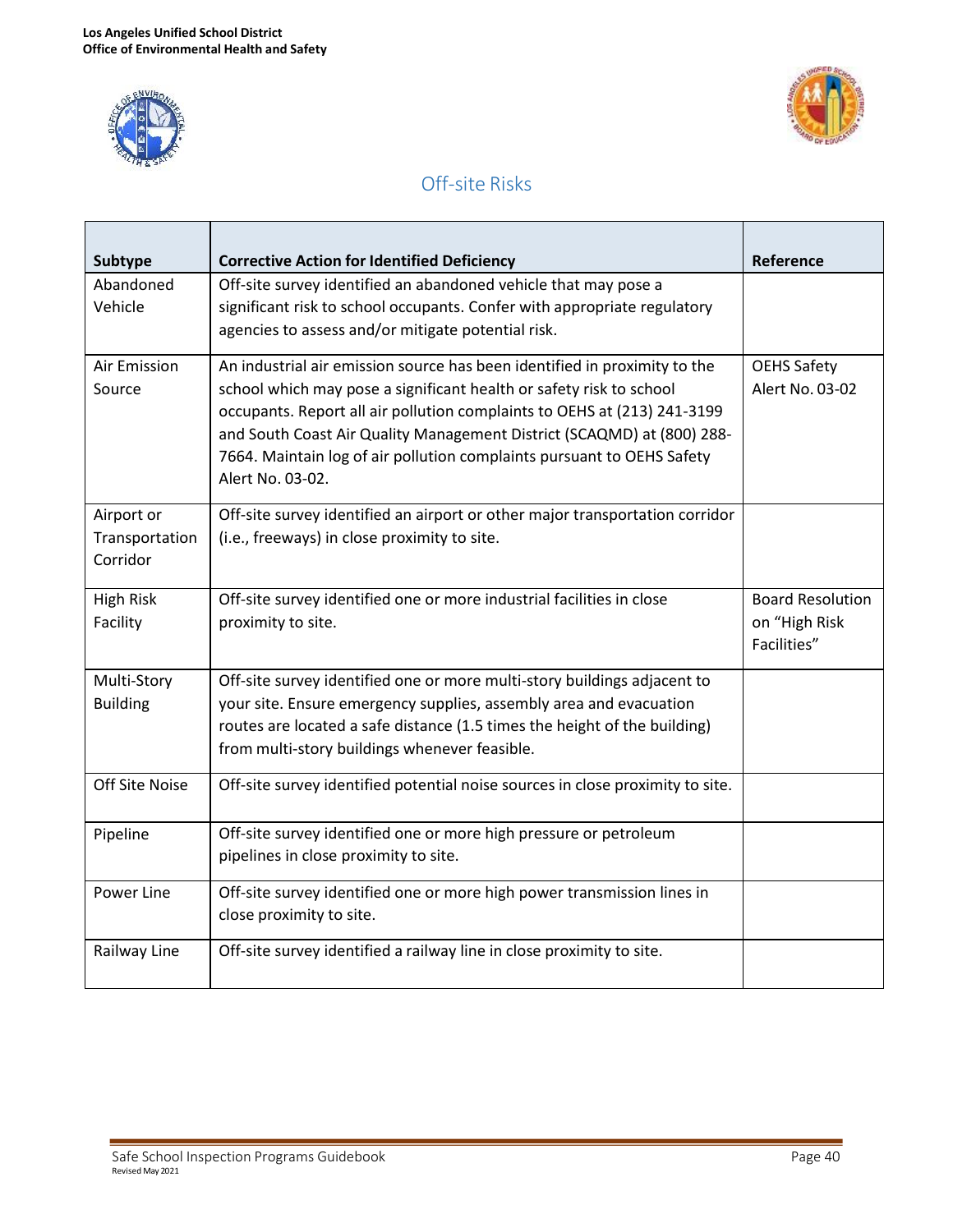



## Off-site Risks

| Subtype              | <b>Corrective Action for Identified Deficiency</b>                                                                                                                                                                                     | Reference      |
|----------------------|----------------------------------------------------------------------------------------------------------------------------------------------------------------------------------------------------------------------------------------|----------------|
| Sidewalk/Curb        | Off-site survey identified deteriorated sidewalk/curb in public walkway<br>that may pose a trip and fall hazard to school occupants. Contact the<br>appropriate city or county public works agency to request repair.                  |                |
| Trash/Debris         | Off-site survey identified trash/debris or other material including dead<br>animals that may pose a significant health or safety risk to school<br>occupants. Contact the appropriate city or county department to request<br>removal. |                |
| Unlawful<br>Activity | Off-site survey identified unlawful activity adjacent to school (drug or<br>liquor sales, gang activity, street vending, loitering, etc.) Notify the<br>appropriate law enforcement agency.                                            | <b>BUL-577</b> |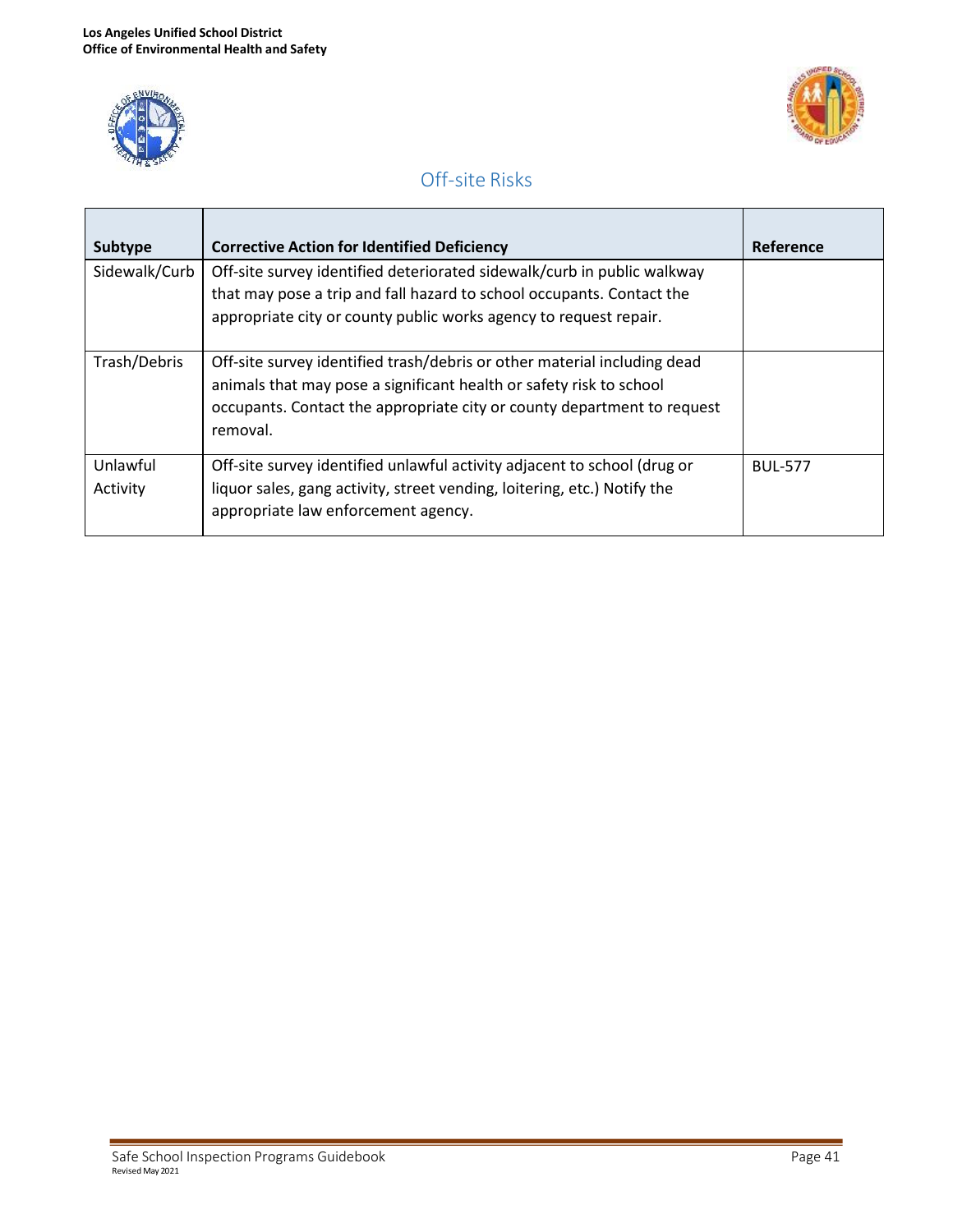



## Pest Management

<span id="page-42-0"></span>

| Subtype                     | <b>Corrective Action for Identified Deficiency</b>                                                                                                                                                                                                                                        | Reference                                                                  |
|-----------------------------|-------------------------------------------------------------------------------------------------------------------------------------------------------------------------------------------------------------------------------------------------------------------------------------------|----------------------------------------------------------------------------|
| Approved<br>Pesticides List | Post a current copy of the District's Approved Pesticide Products List in the<br>main office.                                                                                                                                                                                             | CEC § 17612;<br>BUL-4570; LAUSD<br><b>IPM Policy</b>                       |
| <b>Bird Nesting</b>         | Mitigate bird droppings and nesting issues. If necessary, submit a service<br>request to the Maintenance and Operations Maximo Kiosk at<br>http://facapps.lausd.net/mwkiosk/.                                                                                                             | LAUSD<br><b>Integrated Pest</b><br>Management<br>Program                   |
| Dead Bird                   | Handle dead bird on campus in accordance with Safety Alert No. 04-07<br>"West Nile Virus Precautions." For assistance, contact OEHS at (213) 241-<br>3199                                                                                                                                 | <b>OEHS Safety</b><br>Alert No. 04-07                                      |
| <b>Fly Control</b>          | Provide air curtains, fly fans and/or self-closing screen doors for all<br>cafeteria doors opening to the outside. If necessary, submit a service<br>request to the Maintenance and Operations Maximo Kiosk at<br>http://facapps.lausd.net/mwkiosk/.                                      | CURFFL 114030;<br><b>FDA Food</b><br>Establishment<br>Plan Review<br>Guide |
| Fly Fans On                 | Ensure air curtains and fly fans are turned on during food preparation and<br>service.                                                                                                                                                                                                    |                                                                            |
| Food Storage                | Ensure food is stored in sealed, vermin-proof containers.                                                                                                                                                                                                                                 |                                                                            |
| Insects                     | Mitigate insect infestation (e.g., ants, cockroaches, termites). If necessary,<br>submit a service request to the Maintenance and Operations Maximo Kiosk<br>at http://facapps.lausd.net/mwkiosk/.                                                                                        | LAUSD<br><b>Integrated Pest</b><br>Management<br>Program                   |
| <b>IPM</b><br>Awareness     | Ensure all staff is familiar with the Integrated Pest Management (IPM)<br>Policy and Program.                                                                                                                                                                                             | CEC § 17610;<br>BUL-4570; LAUSD<br>IPM Program                             |
| Notification                | Ensure all parents and staff have received a copy of the Annual Pesticide<br>Use Notification and the Approved Pesticide List of products that may be<br>used during the school year. Maintain a current list of parents/guardians<br>that have requested a 72-hour advance notification. | CEC § 17612;<br>BUL-4570; LAUSD<br><b>IPM Policy</b>                       |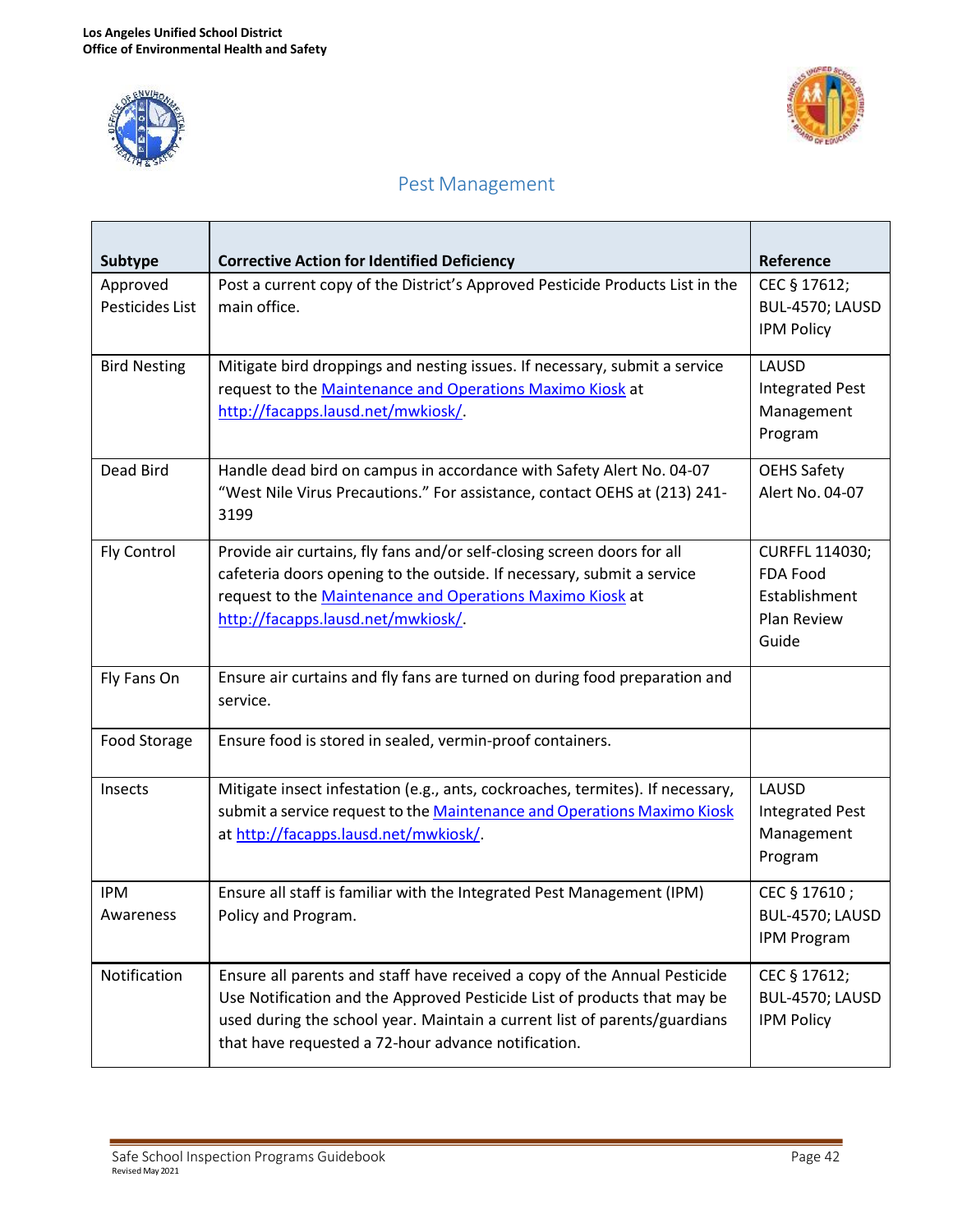



## Pest Management

| Subtype                        | <b>Corrective Action for Identified Deficiency</b>                                                                                                                                                                                  | Reference                                                              |
|--------------------------------|-------------------------------------------------------------------------------------------------------------------------------------------------------------------------------------------------------------------------------------|------------------------------------------------------------------------|
| Pesticide<br>Application       | Ensure pesticides used on campus are on the District's Approved Pesticide<br>Products List and are applied only by a District Pest Management<br>Technician.                                                                        | CEC § 17612                                                            |
| Record<br>Keeping              | Maintain records for the past four years of pesticides used at the site.                                                                                                                                                            | LAUSD<br><b>Integrated Pest</b><br>Management<br>Program; CEC<br>17611 |
| Rodents                        | Mitigate rodent infestation. Place service call to District Pest Management<br>at (213) 745-1435. If necessary, submit a service request to the<br>Maintenance and Operations Maximo Kiosk at<br>http://facapps.lausd.net/mwkiosk/. | LAUSD<br>Integrated Pest<br>Management<br>Program                      |
| Standing<br>Water              | Remove all sources of stagnant or standing water on campus to prevent<br>mosquito breeding. If necessary, submit a service request to the<br>Maintenance and Operations Maximo Kiosk at<br>http://facapps.lausd.net/mwkiosk/        | <b>OEHS Safety</b><br>Alert No. 04-07                                  |
| <b>Warning Signs</b><br>$-IPM$ | Ensure warning signs are posted at least 24 hours prior to pesticide<br>application and remain posted for 72 hours after application.                                                                                               | CEC § 17612                                                            |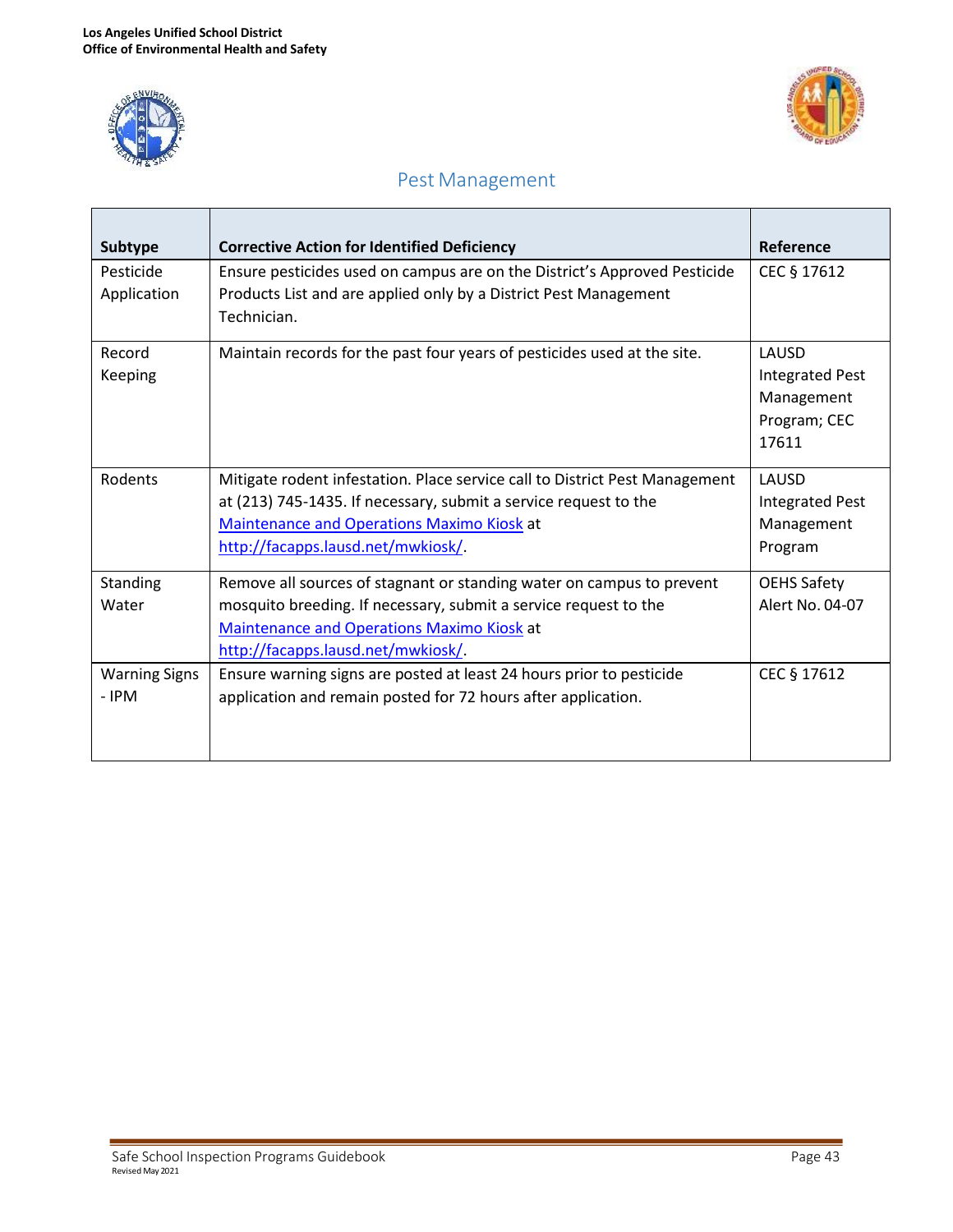



# Traffic and Pedestrian Safety

<span id="page-44-0"></span>

| Subtype                          | <b>Corrective Action for Identified Deficiency</b>                                                                                                                                                                                                        | Reference                                                                                    |
|----------------------------------|-----------------------------------------------------------------------------------------------------------------------------------------------------------------------------------------------------------------------------------------------------------|----------------------------------------------------------------------------------------------|
| Crosswalks                       | Ensure students and staff are instructed to cross only at intersections and<br>marked crosswalks.                                                                                                                                                         |                                                                                              |
| Designated<br>Drop Off<br>Points | Ensure student drop-off and pick-up points are designated and supervised<br>as required by Safe School Plan, Volume 1 - Prevention Programs.                                                                                                              | Safe School Plan,<br>Volume $1 -$<br>Prevention<br>Programs                                  |
| Enforcement                      | Request assistance from School Police and/or local law enforcement for<br>traffic and parking enforcement as necessary to ensure student safety<br>during drop-off and pick-up times.                                                                     | Safe School Plan,<br>Volume $1 -$<br>Prevention<br>Programs                                  |
| Escort<br>Vehicles               | Ensure all authorized vehicles driving on campus (except in designated<br>parking areas) are escorted.                                                                                                                                                    | LAUSD<br>Specifications                                                                      |
| Loading Zones                    | Provide separate designated areas for school bus and passenger vehicle<br>loading and unloading zones. Contact OEHS Traffic Safety at (213) 241-<br>3199 to request assistance in determining designated loading zones and<br>changes to parking signage. | REF-1242; Safe<br>School Plan,<br>Volume $1 -$<br>Prevention<br>Programs; REF-<br>1404.4     |
| Parking on<br>Campus             | Prohibit vehicle parking on school grounds, except in designated parking<br>areas.                                                                                                                                                                        |                                                                                              |
| Pedestrian<br>Routes             | Ensure "Pedestrian Routes to School" map has been designated,<br>distributed to parents and posted in the main office. Copies may be found<br>at https://acheive.lausd.net/oehs (see Safe Routes to Schools).                                             | Bulletin N-58;<br>Safe School Plan,<br>Volume $1 -$<br>Prevention<br>Programs; MEM<br>$CT-1$ |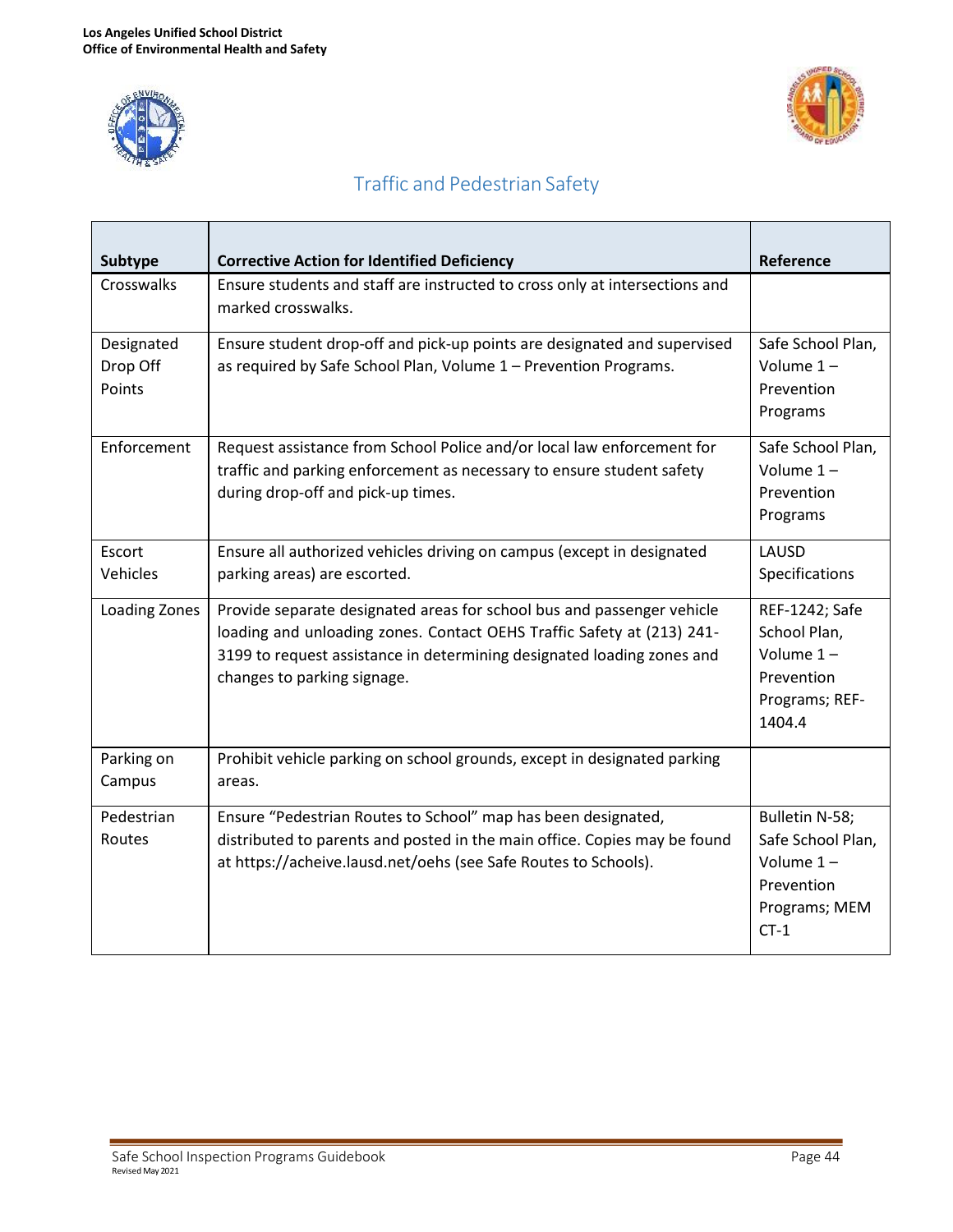



## Traffic and Pedestrian Safety

| Subtype                     | <b>Corrective Action for Identified Deficiency</b>                                                                                                                                                                                                                                                                                  | Reference                      |
|-----------------------------|-------------------------------------------------------------------------------------------------------------------------------------------------------------------------------------------------------------------------------------------------------------------------------------------------------------------------------------|--------------------------------|
| Safety<br>Evaluation        | Contact OEHS Traffic Safety at (213) 241-3199 to request evaluation of<br>traffic safety issues, signage, training, crossing guards or for assistance with<br>Pedestrian Routes to School.                                                                                                                                          |                                |
| Safety Valet<br>Program     | Implement, if feasible, a Safety Valet Program to improve the safety of<br>students who are dropped off for school and provide a more fluid<br>movement of vehicular traffic. Contact OEHS Traffic Safety at (213) 241-<br>3199 to coordinate program procedures and requirements.                                                  |                                |
| <b>Traffic</b><br>Education | Provide students, parents and employees with traffic and pedestrian safety<br>brochures, bicycle and bus safety rules, information on pedestrian routes<br>to and from school, student drop-off/pick-up procedures, child safety<br>seats, and seat belt/car safety information. For assistance, contact OEHS at<br>(213) 241-3199. | BUL N-58; MEM<br>CT-1; MEM-622 |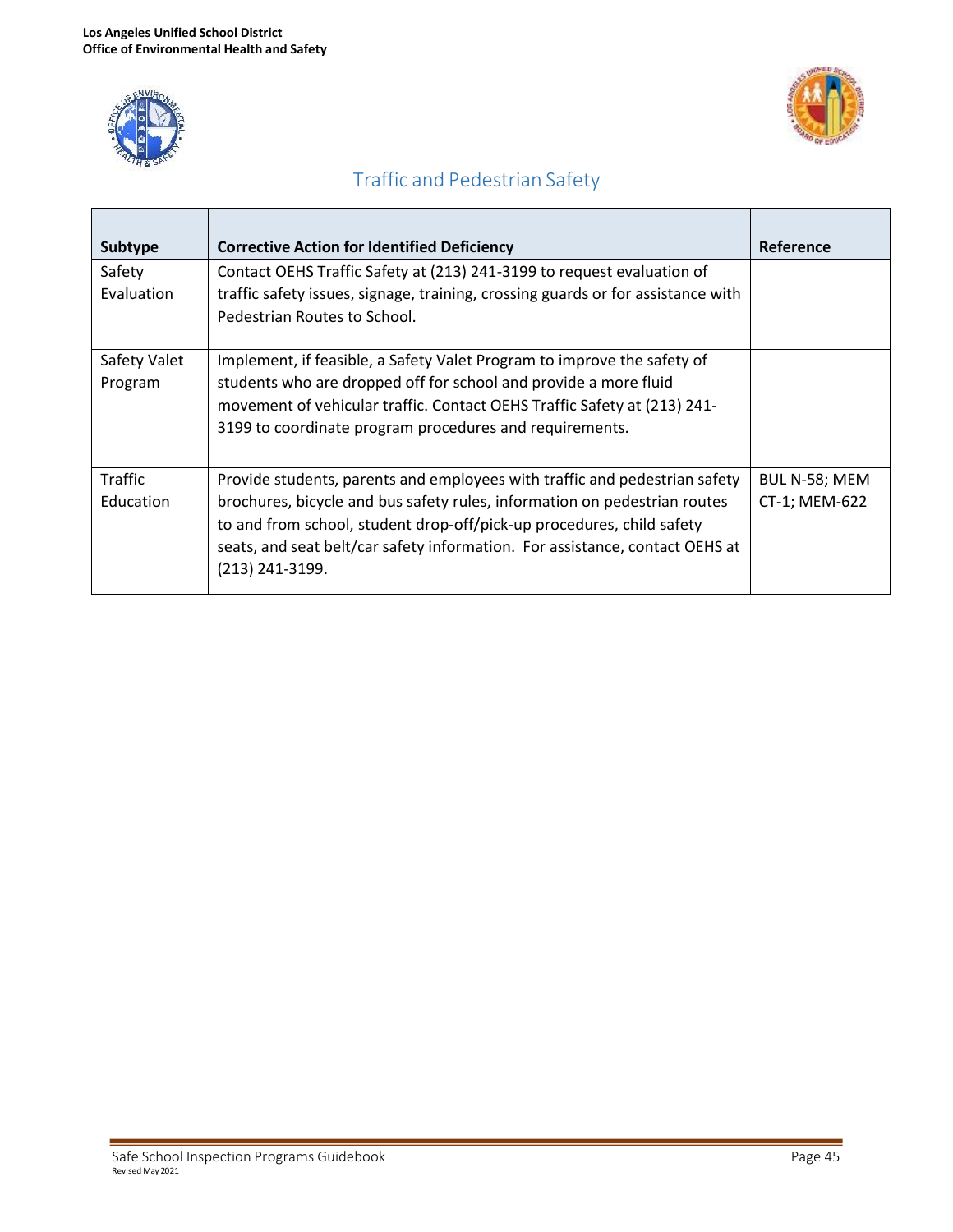



#### <span id="page-46-0"></span>**A**

Abandoned Vehicle Pg. 41 Access Pg. 4-5, 12, 18-20, 22, 27, 38-40 Accident Pg. 34 Alerts Pg. 34 Asbestos Pg. 2-4, 17-18 Automatic External Defibrillators (AEDs) Pg.26

#### **B**

Barricades Pg. 13

#### **C**

Carts Pg. 17 Chemical Pg. 2-13 Corridor Pg. 41 COVID-19 Pg. 15-19 Crisis Pg. 45

#### **D**

Debris Pg. 13-14, 24-25, 32, 39, 42 Decontamination Pg. 10, 34 DSA-6 Pg. 13 Dust Pg. 13, 32

#### **E**

Evaluation Pg. 32, 36, 48 Excavations Pg. 14, 31

**F** Fire Pg. 2, 8-11, 13-15, 26-31

#### **G**

**H** Hazard Pg. 4, 7-12, 20, 25, 31-36, 42

Heating Pg. 16, 19, 32 Heat Stress Pg. 36 Human Relations Leadership Team (HRLT) Pg. 46

#### **I**

Indoor Air Pg. 32-33 Injury and Illness Prevention Program (IIPP) Pg. 6, 17-20, 24-26, 34-37 Inspections Pg. 10, 12, 26, 28, 36

**J K L** LAUSD Required Postings Pg. 40 Lead Work Pg. 39 Locked Pg. 5, 13

#### **M**

Medication Pg. 37

**N** Noise Pg. 32, 36, 41

#### **O**

Occupancy Pg. 27, 29-30, 33, 38 OSHA Pg. 13, 21, 35 Outdoor Pg. 20, 31

#### **P**

Peeling Paint Pg. 39 Permits Pg. 21 Playground Pg. 21-22 Policy Pg. 6, 43, 45



Procedures Pg. 2, 15-16, 20, 29, 48

**Q** Quality Pg. 21, 32-33, 41

#### **R**

**S** Safety Pg. 2, 5, 7-16, 20-21, 32, 36- 37, 41-44, 47-48 Salvage Pg. 24 Security Pg. 2, 27 Seismic Pg. 16 Signs Pg. 4, 9, 11, 21, 27-28, 30 Smoking Pg. 9, 11, 40 Storm Pg. 14, 25 Strategies Pg. 45 Student Pg. 12, 23, 24, 32, 37, 47 Supervision Pg. 5 Supplies Pg. 10, 15, 23, 41

#### **T**

Tailgate Meetings Pg. 14 Trash/Debris Pg. 14, 25, 42 Transport Pg. 33, 41

**U V W** Waste Pg. 8, 10, 18, 20, 22, 25, 31, 34